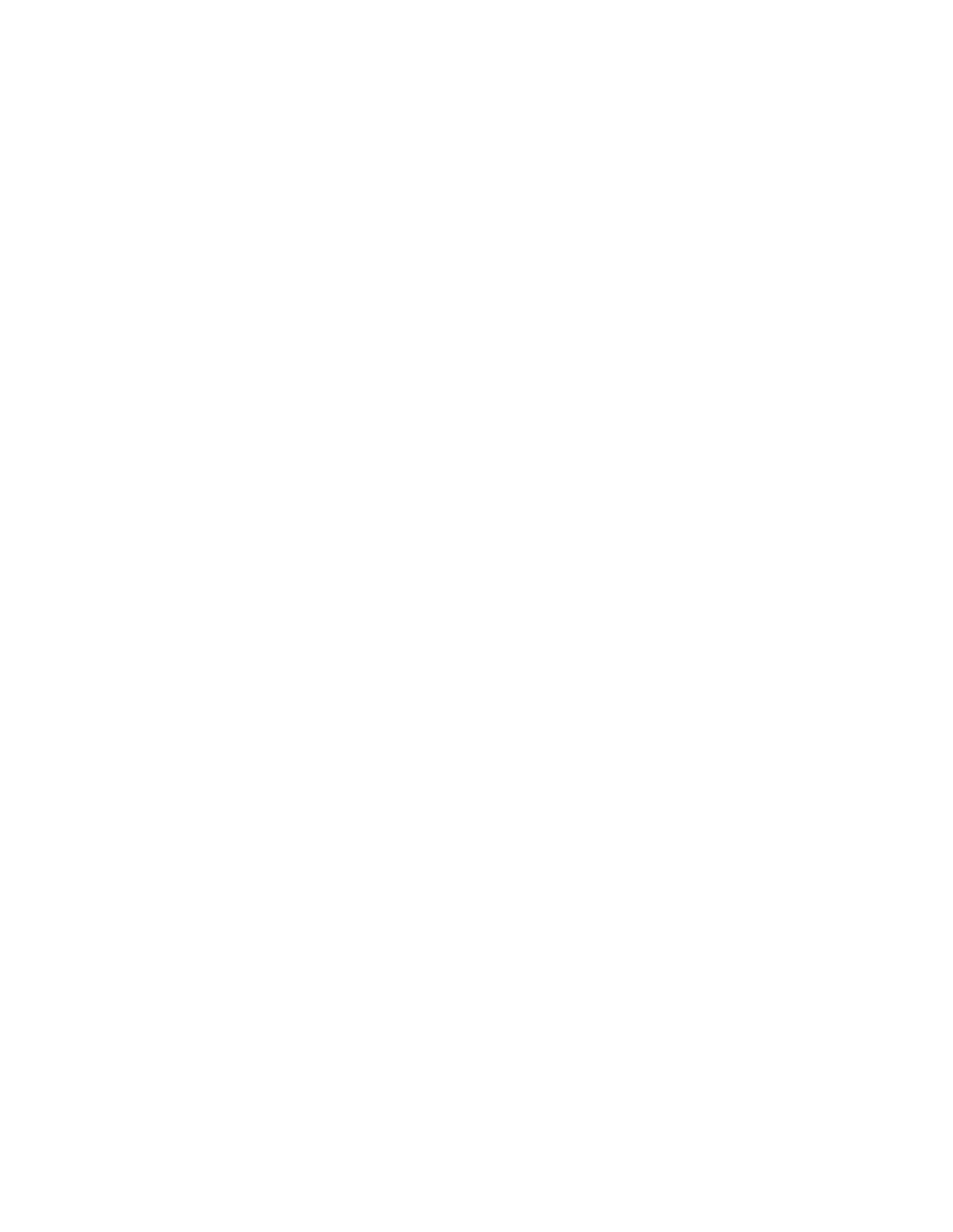# *SUMMARY of CHANGE*

#### ORNG CER 335

Civilian Employee Merit Promotion and Placement

- This version is a major revision, replacing ORNG TPR 335, dated 16 February, 2018.
- Renaming Regulation from Technician Personnel Regulation (TPR) to Civilian Employee Regulation (CER).
- Updated Applicability to include Title 5 (T5) civilian personnel.
- Added references throughout to T5.
- Updated references throughout CER.
- Further defined Areas of Consideration.
- Updated Key Staff Referral position listing.

 This revised regulation includes formatting changes through-out and adds several document templates in the appendices.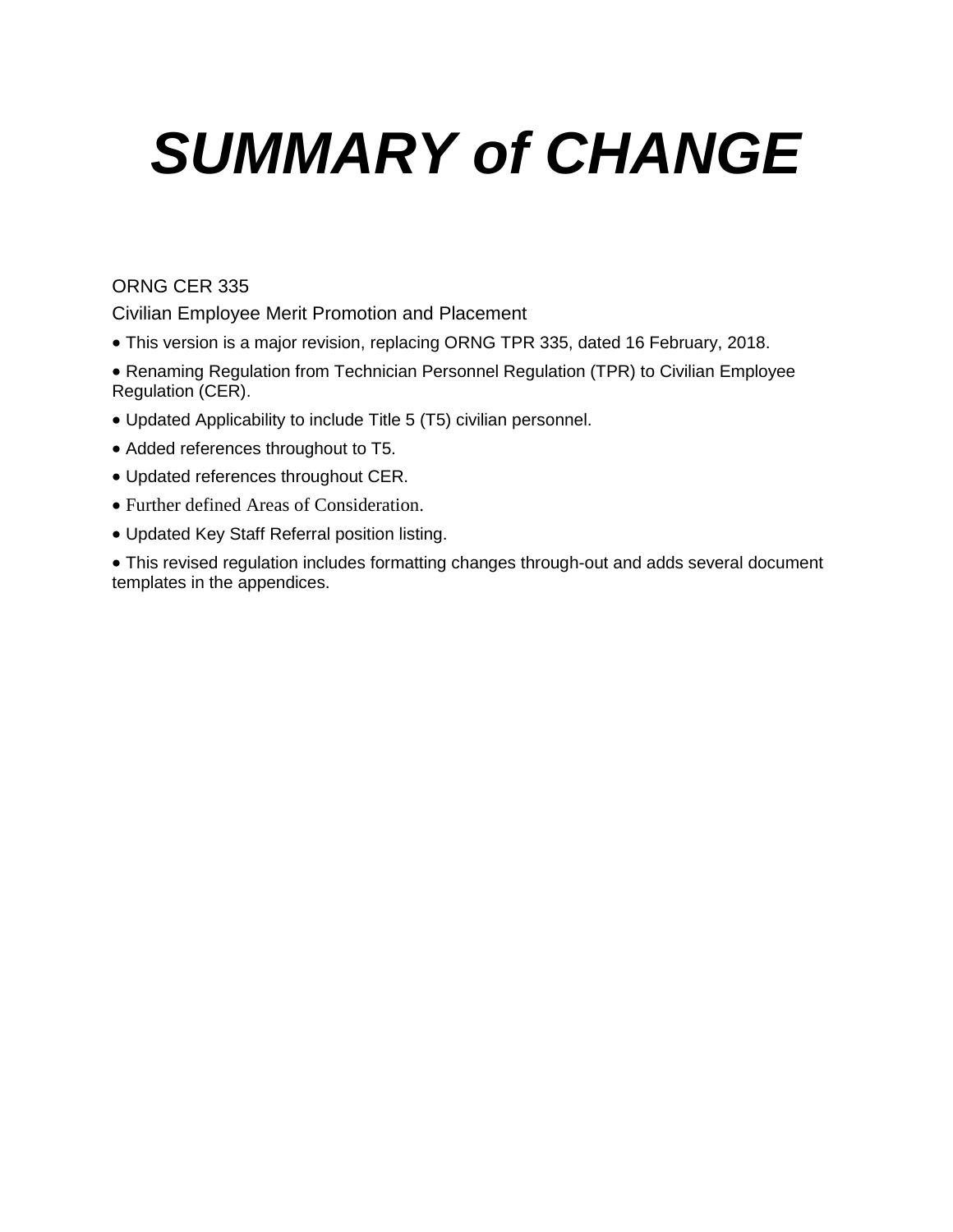Joint Force Headquarters Salem, OR 19 November 2019

#### **Oregon National Guard \*Civilian Employee Regulation 335**

#### **Human Resources**

#### **Oregon National Guard Civilian Merit Placement Program**

By Order of the Governor:

By Order of the Governor:<br>
in<br> *Michael E. STENCEL*<br>
MICHAEL E. STENCEL

MICHAELE. STENCEL Major General The Adjutant General

Official:

Joint Chief of Staff

**History.** This publication replaces previous ORNG Technician Personnel Regulation (TPR) 335, Oregon National Guard Technician Merit Placement Program. The program is required by *5* Code ofFederal Regulations (CFR)

335.103. This version also includes Title 5 (TS} employees, and updated systems.

The Augulant General<br>
Department of Do<br>
Department of Do<br>
National Guard E<br>
part 335, 5 Unite<br>
(USC) section 23<br>
32 USC section 7<br>
policies governin<br>
FKARL S. POND<br>
COL, GS<br>
Joint Chief of Staff<br>
Applicability. T **Summary.** This regulation implements and supplements as necessary those provisions of the Office of Personnel Management (OPM), Department of Defense, National Guard Bureau, *5* CFR part 335, *5* United States Code (USC) section 2301, and Title 32 USC section 709 law and policies governing merit promotion matters in the federal sector,

**Applicability.** This regulation applies to all Oregon National Guard federal employees, including both Title 32 USC and *5* USC employees under the administrative control of the Adjutant General (hereafter referred to as employee(s)).

**Proponent and exception authority. The** proponent for

this regulation is the Director of Human Resources (OHR). The OHR has authority to approve exceptions to this regulation that are consistent with controlling law and regulation. The OHR may delegate this approval authority in writing, to the Deputy Director of Human Resources (DDHR), or a branch chief.

**Suggested Improvements.**  Users are invited to send comments and suggested improvements to the Human Resources Office inbox at: ng.or.oramg.mbx.j lhro@mail.mil.

**Distribution.** This publication is available through the links on the ORNG web site https://www.oregon.gov/omd/fe dhro/Pages/defaultaspx or in print media, through the Human Resources Office at (503) 584- 3975.

**Contents** (Listed by paragraph and page number)

**Chapter 1 General Information** 

*Chapter/ General, page 1*  Purpose• *1-1,page 1*  References• *1-2,page* J Definitions, Abbreviations, and Terms • 1-3, page 1

\*This regulation supersedes ORNG TPR 335, dated 16 Februmy, 2018.

ORNG CER 335 / 19 November 2019

**UNCLASSIFIED**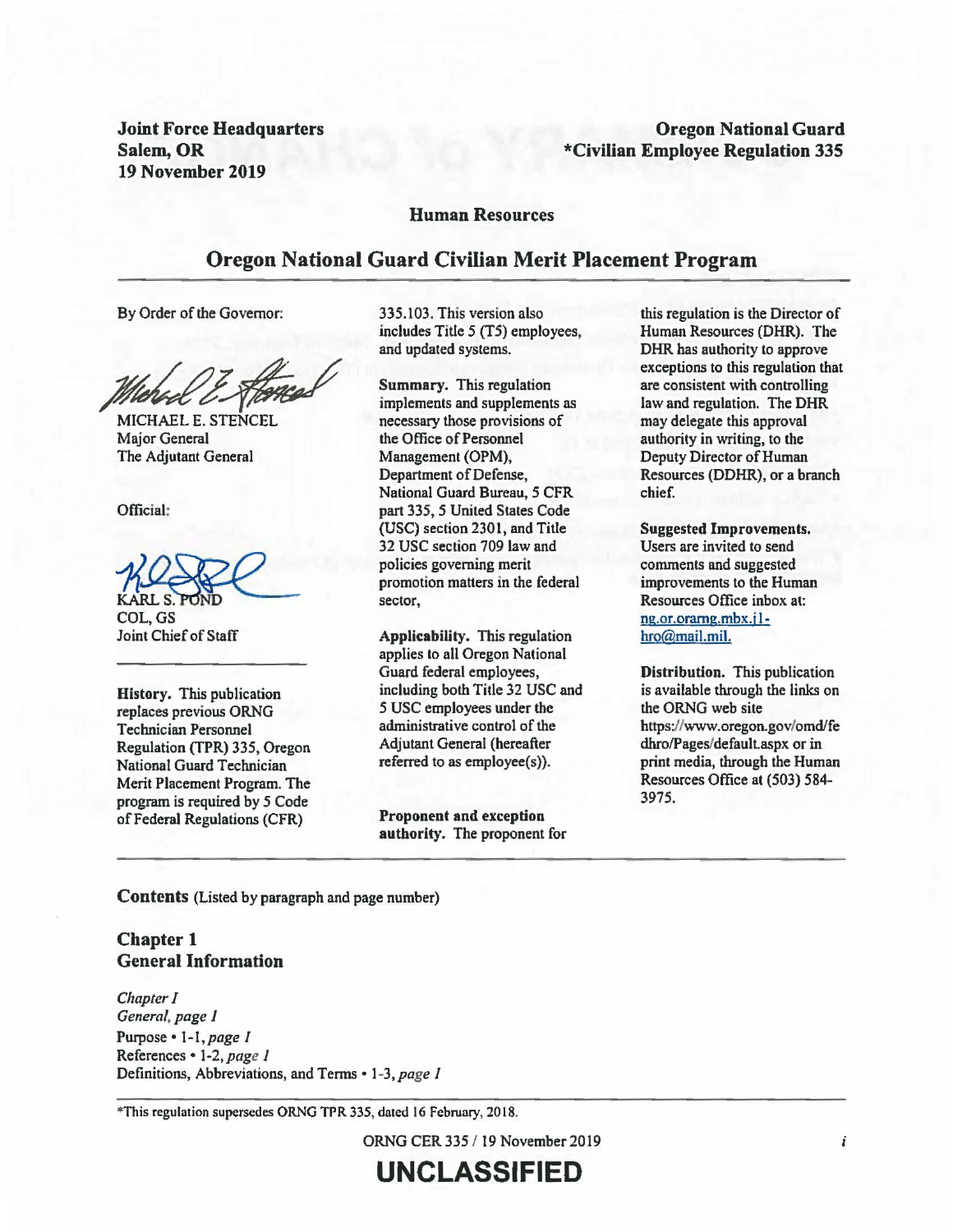#### **Contents - Continued**

Responsibilities • 1-4, *page 2* Policy • 1-5, *page 3* Scope • 1-6, *page 3* Management's Rights • 1-7, *page 4*

#### **Chapter 2**

#### **Specific Case Competition and Exceptions to Competition***, page 4*

Purpose • 2-1, *page 4* Specific Case Competition • 2-2, *page 4* Actions Exempt from Competition • 2-3, *page 4*

### **Chapter 3**

#### **Filling Key Staff Positions***, page 5*

Purpose • 3-1, *page 5* Background • 3-2, *page 5* Key Staff Referral Selection Procedures • 3-3, *page 6* Key Staff Positions • 3-4, *page 6*

#### **Chapter 4 Position Announcement and Vacancy Procedures***, page 6*

Purpose • 4-1, *page 6* Supervisor Responsibilities • 4-2, *page 6* Human Resources Office PVA Request Evaluation • 4-3, *page* 7 Human Resources Office Publication and Official Notice of Posting PVA • 4-4, *page 7* Education Requirements for Consideration 4-5, *page 7* Internal Staffing Review Process • 4-6, *page 8*

#### **Chapter 5 Applicant PVA Application Process***, page 9*

Purpose • 5-1, *page 9* Application Process • 5-2, *page 9* Application Procedures • 5-3, *page 10*

#### **Chapter 6 Veteran's Preference Programs for T5 Excepted Service Positions***, page 10*

Purpose • 6-1, *page 10* Veteran's Preference Consideration • 6-2, *page 10*

#### **Chapter 7 Application Evaluation, Referral, Nominating, and Appointing Process***, page 10*

Purpose • 7-1, *page 10* Action by Human Resources Staffing Specialist • 7-2, *page 10* Action by the Interviewing Official • 7-3, *page 12* Action by Supervisory Official • 7-4, *page 12* Action by Human Resources Appointing Official • 7-5, *page 14*

#### **Chapter 8**

**Employee Requests for Reassignment***, page 14*

Purpose • 8-1, *page 14*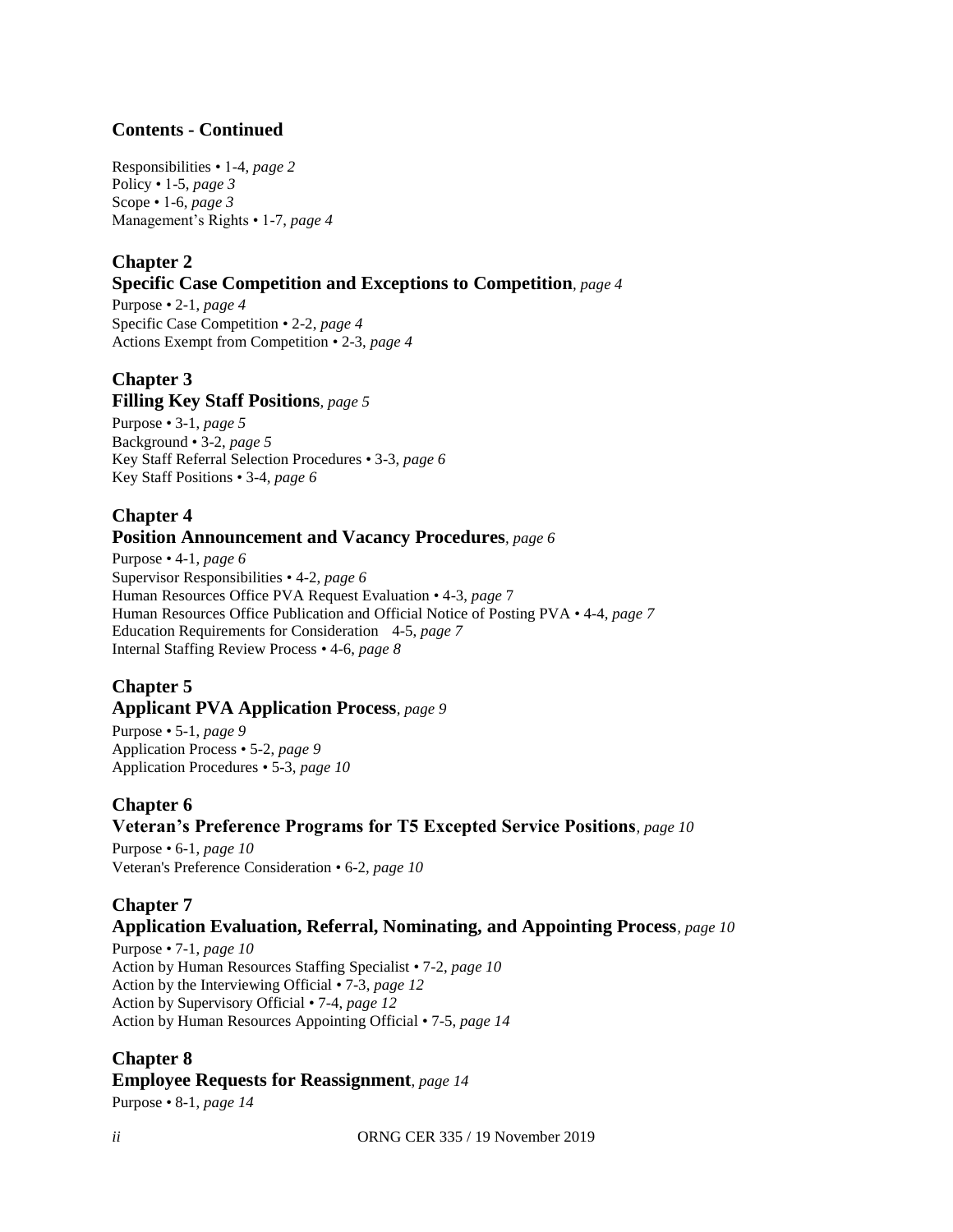General Information • 8-2, *page 14* Action by Employee • 8-3, *page 14* Action by Human Resources Staffing Specialist • 8-4, *page 15* Action by Losing and Gaining Supervisors • 8-5, *page 15*

#### **Chapter 9**

#### **Records Management***, page 15*

Purpose • 9-1, *page 15* Record of Placement Process • 9-2, *page 15* Records Required 9-3, *page 15* Duration of Retention • 9-4, *page 16* Privacy Protection • 9-5, *page 16*

#### **Chapter 10**

#### **Grievances and Complaints***, page 16*

Purpose • 10-1, *page 16* Grievances • 10-2, *page 16* Discrimination Complaints • 10-3, *page 16* Other • 10-4, *page 16* Qualification Review • 10-5, *page 16*

#### **Chapter 11 Recruitment Incentives and Pay Setting for New Hires***, page 16*

Purpose • 11-1, *page 16* Recruiting Incentives – General • 11-2, *page 17* Recruiting Incentives – Policy • 11-3, *page 17* Highest Previous Rate • 11-4, *page 17* Creditable Service for Annual Leave Accrual • 11-5, *page 18*

# **Chapter 12**

#### **Temporary Positions and Promotions***, page 18*

Purpose • 12-1, *page 18* Temporary Promotion-General • 12-2, *page 18* Temporary Appointment in Excess of 12 months • 12-3, *page 19*

#### **Appendices**

**A.** References, *page 20* **B.** Designated Key Staff Positions, *page 22* **C.** Position Vacancy Announcement (PVA) Application Procedures, *page 25*

**Glossary**- *page 28*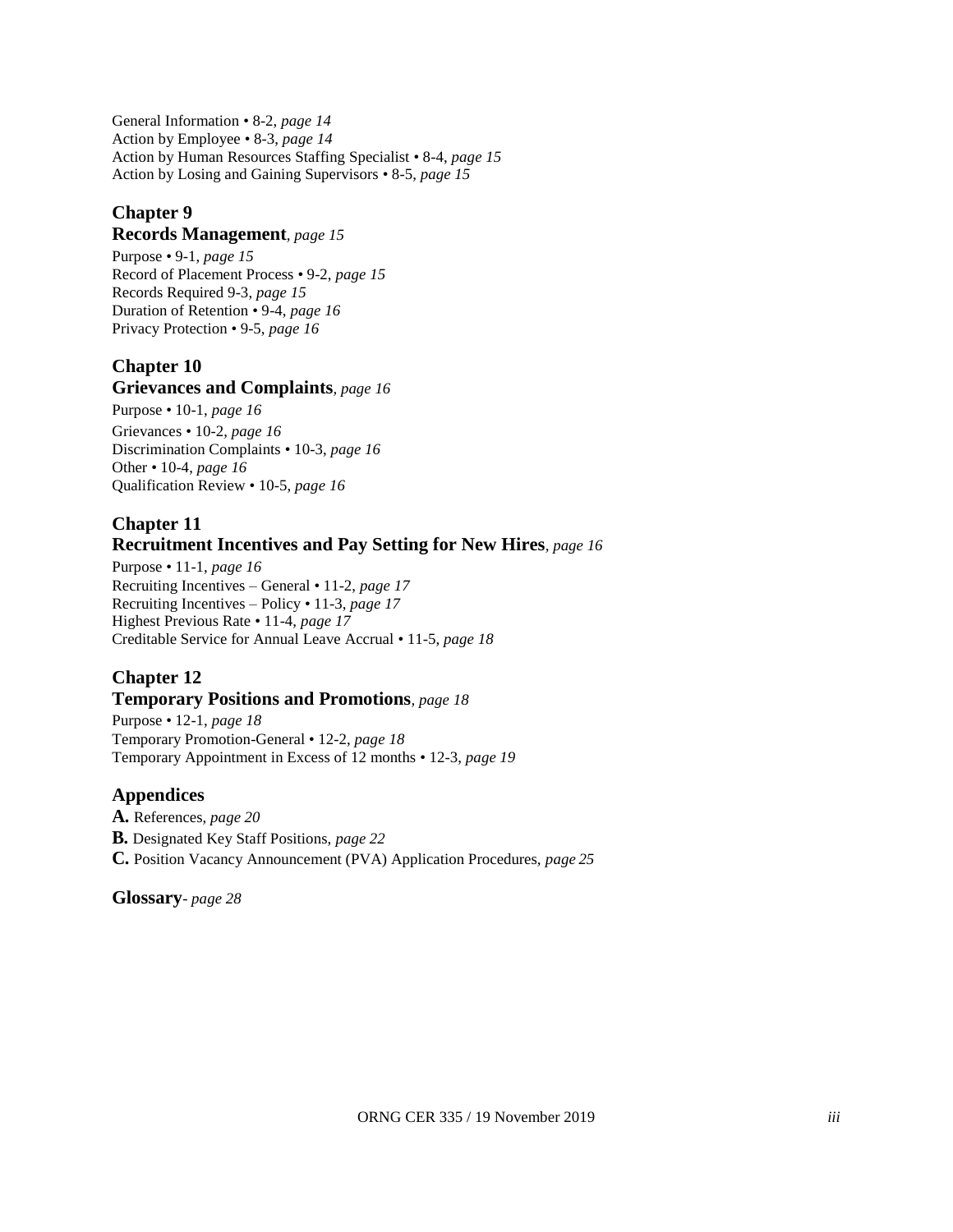## **Chapter 1 General Information**

#### **General**

#### **1-1. Purpose**

This regulation implements and supplements, as necessary, those provisions of the 5 United States Code Section (USC) 2301 and Title 32 (T32) USC Section 709, law, 5 CFR Part 335, the Office of Personnel Management (OPM), Department of Defense (DoD), and National Guard Bureau (NGB) policies governing merit promotion and placement matters. The Appendices and Glossary contain information on references, definitions, and oversight agencies.

#### **1-2. References**

See appendix A

#### **1-3. Definitions, Special Abbreviations, and Terms**

See glossary.

#### **1-4. Responsibilities**

*a*. The Adjutant General of Oregon (TAG) is the appointing authority for the Oregon National Guard, and is the highest level of authority in the State concerning the overall application of this Merit Placement Program.

*b*. The Director of Human Resources (DHR) is responsible for ensuring the processes outlined in this merit placement program are carried out. The DHR will:

(1) Develop, maintain, evaluate, and revise this program asnecessary.

(2) Assure compliance with this program.

(3) Provide guidance and assistance to employee supervisors concerning their responsibilities under this program.

(4) Assure applicants are properly evaluated and certified for placement.

(5) Maintain necessary records.

*c*. Managers and supervisors will:

(1) Ensure employees under their supervision are aware of this program.

(2) Ensure personnel actions effected within their area of responsibility are based on merit principles.

(3) Encourage employees under their supervision to participate in developmental opportunities and to apply for positions for which they are qualified.

(4) Recommend changes in this program to the Human Resource Office.

(5) Assist employees under their supervision who are absent (military duty, service schools, etc.) and wish to apply for positions announced during their absence.

*d*. Individual Employees are responsible for:

(1) Pursuing developmental opportunities and preparing to assume higher level duties.

(2) Familiarizing themselves with provisions of this program.

(3) Ensuring position vacancy application forms contain accurate and current information concerning qualifications and self-development activities.

(4) Obtaining and maintaining the security clearance required for the position as a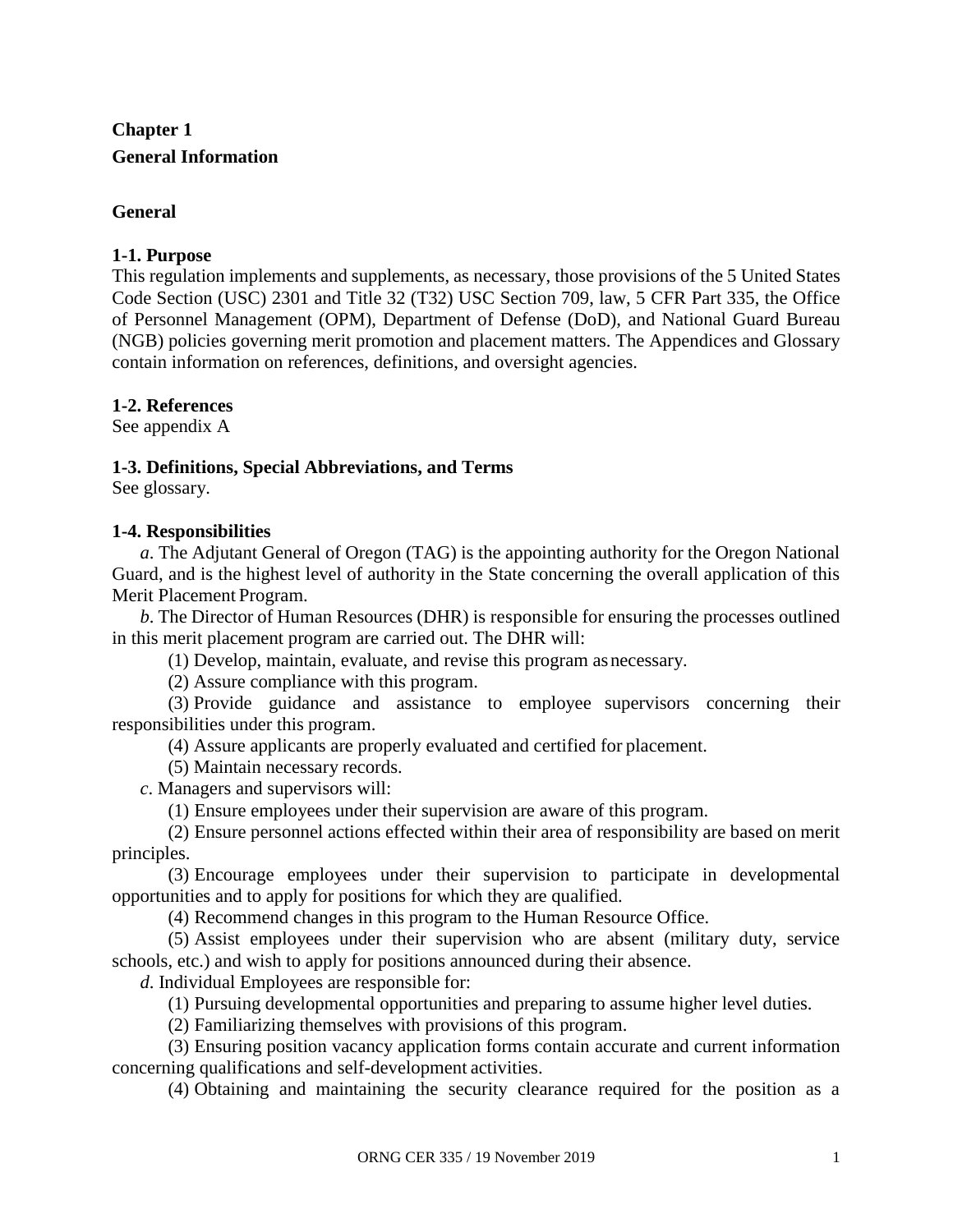condition of employment.

(5) Required certifications and education information including diplomas, transcripts, and continuing education requirements.

(6) Required background information for Police Record Background Check through Department of Defense form 369 (DD 369). This is part of our law enforcement data system (LED's) review.

#### **1-5. Policy**

It is the policy of the Oregon National Guard that:

*a.* Human resources personnel and leaders will make every effort to attract and retain high quality, fully qualified employees to federal technician and T5 employee positions. To that end, individuals seeking to become federal technicians and T5 employees or to be promoted within the technician / T5 employee system will be evaluated using Merit System Principles and job related factors.

*b*. Full consideration for promotion opportunity will be afforded to current employees on the basis of merit. All actions covered by this regulation will be made only on the basis of job related factors, without regard to political, religious, labor organization affiliation or non-affiliation, marital status, race, color, religion, sex, sexual orientation, national origin, age or nondisqualifying handicap (except for military requirements of dual-status technicians).

*c.* Oregon National Guard T32 technicians are required (as a condition of employment) to maintain military membership (dual-status) in the Oregon National Guard. For purposes of this regulation, military requirements are considered job related qualifying factors.

*d.* For T32 positions - military grade inversion in itself is not a sufficient reason to turn down an applicant for a technician position. However, the applicant who is recommended for a position must be eligible for assignment to a compatible military assignment and be eligible for promotion to a military grade that would eliminate the grade inversion.

#### **1-6. Scope**

*a*. This regulation encompasses all National Guard (NG) T32 excepted service dual status (DS) technicians positions; current on-board NG T5 competitive service employees and T5 excepted service employees and positions in the Oregon Army (ORARNG) and Air National Guard (ORANG), with the exception of certain Key Staff Referral (KSR) positions. It will be used in T32 dual status and T5 Excepted Service positions through initial appointment, promotion, reassignment, reinstatement, change to lower grade and transfer.

*b*. Where provisions of this regulation differ from negotiated labor agreements, the provisions of the negotiated agreements will apply. When provisions of this regulation differ from changes in law or regulation, the changes in law will apply.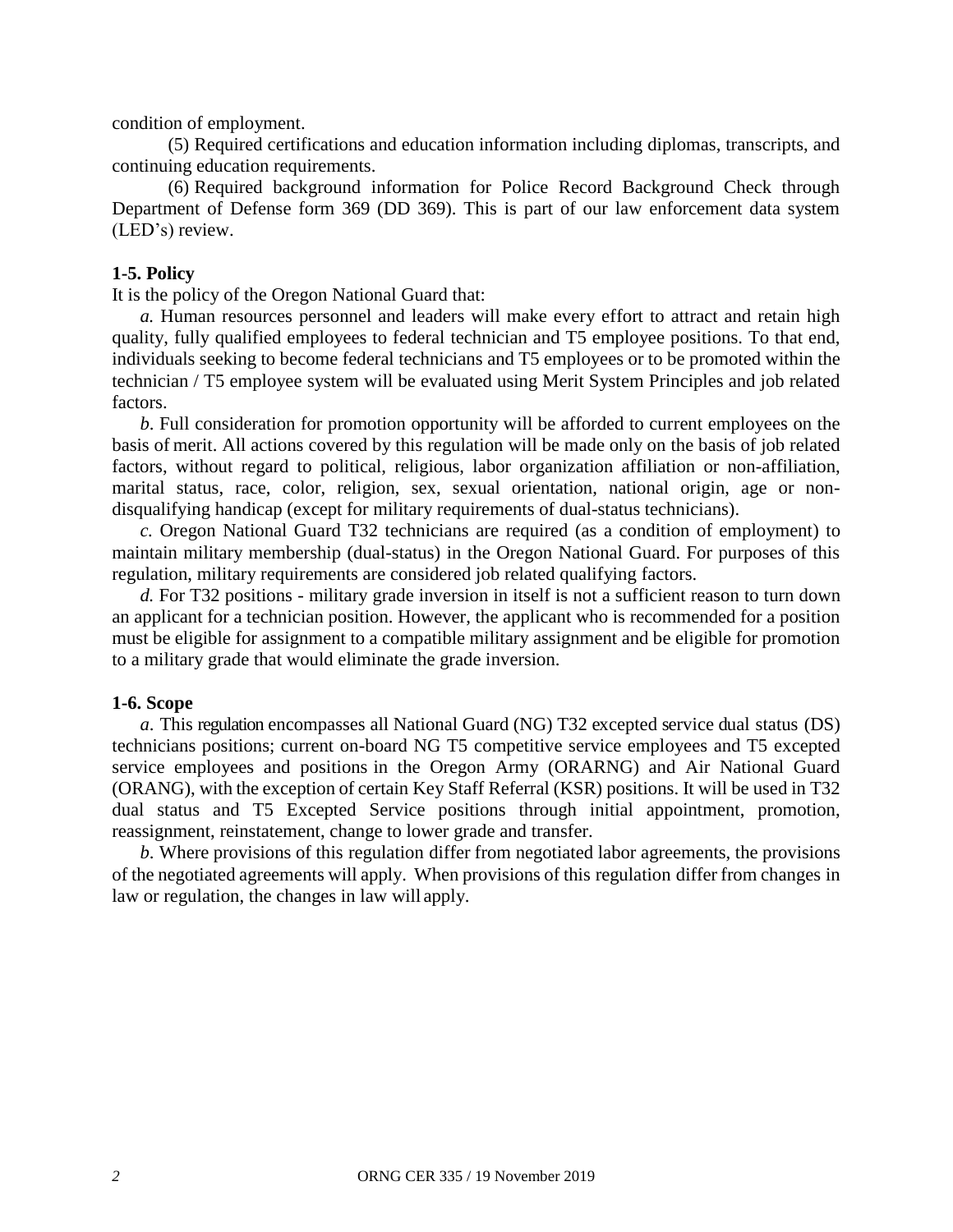*c*. Where this regulation is silent, the flexibilities provided by regulation or guidance from higher authority are preserved.

#### **1-7. Management's Rights**

Oregon National Guard management seeks to staff positions with the best qualified individuals available. Management achieves that goal by using its statutory authority, under 5 USC 7106, to:

*a.* Recommend selection or non-selection from among a group of qualified applicants referred to the interviewing official/hiring supervisor.

*b.* Recommend an applicant from any appropriate source (e.g., Position Vacancy

Announcement PVA's, reassignments, etc.) to meet Oregon National Guard mission objectives.

*c.* Choose to fill positions or leave them vacant.

#### **Chapter 2**

#### **Specific Case Competition and Exceptions to Competition**

#### **2-1. Purpose**

All permanent or indefinite tenure positions are subject to fair and equal competition. Select temporary positions are subject to competition. There are specific cases where competition is required. The following section identifies the limited situations where competition is either required or not required and may be inadvisable.

#### **2-2. Specific Case Competition**

Time-limited promotions for more than 120 days to higher graded positions (prior service during the preceding 12 months under noncompetitive time-limited promotions and noncompetitive details to higher graded positions count toward the 120-day total) must be competed. A temporary promotion may be made permanent without further competition provided the temporary promotion was originally made under competitive procedures and advertised indicating further competition was not necessary to make the promotion permanent.

*a.* Details for more than 120 days to a higher-grade position or to a position with higher promotion potential (prior detail service during the preceding 12 months under noncompetitive details to higher graded positions and noncompetitive time-limited promotions count toward the 120-day total) must be competed.

*b.* Reassignment or demotion to a position with more promotion potential than a position previously held on a permanent basis (except as permitted by RIF regulations) must be competed.

*c.* Transfer to a position at a higher grade or with more promotion potential than a position previously held on a permanent basis must be competed.

*d.* Reinstatement to a position at a higher grade or with more promotion potential than a position previously held on a permanent basis must be competed.

*e.* Permanent promotion to a higher-graded position or to a position with more promotion potential than any position previously held on a permanent basis must be competed.

#### **2-3. Actions Exempt from Competition**

The following list of actions are statutory exemptions to competition actions. These are the only promotion actions that are exempt from competition.

*a.* Promotion due to new classification standards or the correction of classification errors.

*b.* Placement of Employees entitled to grade retention as a result of a RIF or reclassification.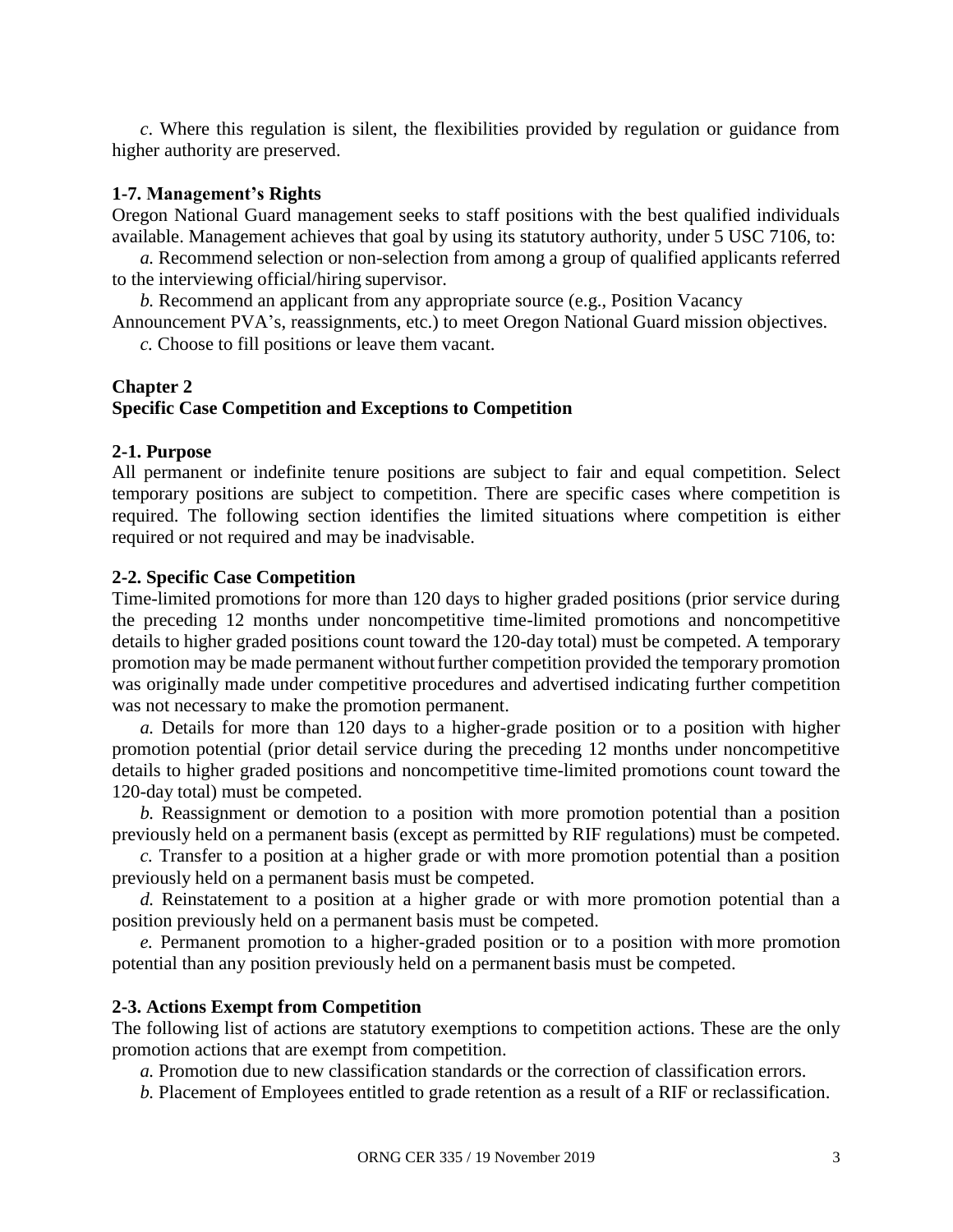*c.* Reinstatement, transfer, or non-competitive promotion of an employee to the highest grade they had previously held on a permanent basis under an excepted, career or career conditional appointment, provided the employee was not demoted or separated from that grade because of deficiencies in performance or "for cause" reasons.

*d.* A promotion based on accretion of duties (non-competitive action that must be documented through a desk audit or position review).

*e.* Reassignment to a position with no promotion potential.

*f.* Position change required by RIF regulations.

*g.* Temporary promotion of 120 days or less in a calendar year.

*h.* Detail to a higher graded position or to a position with known promotion potential for 120 days or less.

*i.* Selection of a former employee from the reemployment priority list for a position at the same or lower grade than the one last held.

*j.* Grade for grade reassignment of an employee with the concurrence of the gaining and losing supervisor due to a hardship transfer request.

*k.* Promotion or placement of an employee entitled to noncompetitive priority consideration as corrective action for failure to be given proper consideration under the requirements of this regulation.

*l.* If an employee fails to receive proper consideration under a previous recruitment (promotion or reassignment action), and the improper personnel action is allowed to stand, the employee is considered for the next appropriate and bona fide vacancy, i.e., at the same grade of the position previously denied and one for which the employee is fully qualified and available.

*m.* Career ladder promotion(s), e.g., a promotion without further competition of an employee who was appointed from a civil service register, by delegated examining authority, by direct hire, by non-competitive appointment or non-competitive conversion, or under competitive procedures of this regulation for an assignment intended to prepare the employee for the position being filled—the intent must be made as a matter of record and career ladders must be documented.

#### **Chapter 3 Filling Key Staff Positions**

#### **3-1. Purpose**

This section identifies full-time T32 dual status technician positions in the Oregon National Guard considered to be key staff positions and outlines selection process options used to fill these positions. These positions are exempt from the normal technician position vacancy announcement procedures contained in this regulation, due to inherently military duties.

#### **3-2. Background**

*a.* Key staff positions are those considered and identified by the Adjutant General to be so critical to the success of the organizational mission they must be filled by only those who have clearly demonstrated and are well known for their outstanding technical skill and leadership potential. The hiring official for a key staff position may use the technician vacancy announcement procedures in Chapter 5 of this regulation or select from a Human Resources Office generated list of all qualified technicians. The list is called a key staff referral (KSR).

*b.* The Adjutant General has the authority to select an Active Guard Reserve (AGR) member for a key staff position without regard to the technician key staff referral process.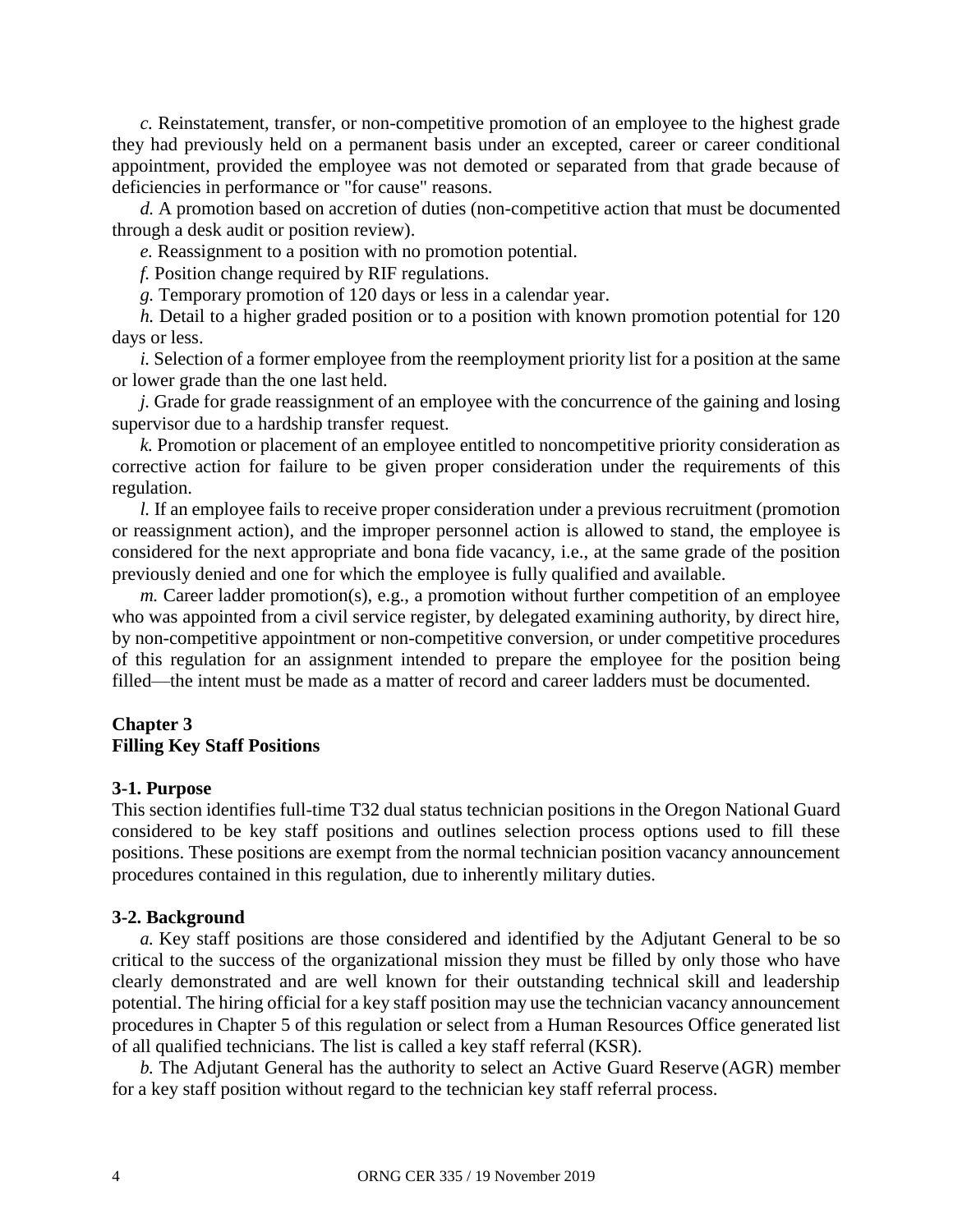*c.* The Adjutant General may appoint drill status guardsmen (DSG/M-day) to KSR positions. The DSG appointee must meet the minimum requirements for the technician position he or she is appointed to and any positive education requirements for the position.

#### **3-3. Key Staff Referral Selection Procedures**

To use the KSR process, the supervisory official requests a KSR for the vacant position from the Human Resources Office. The request will include the position to be filled and any job related qualifying factors necessary to be successful in the position. The Human Resources Office will screen current personnel records to determine eligible candidates and then prepare a KSR for the hiring official. The hiring official may use a records review, résumé, and/or personal interview process to determine whom he or she will recommend for appointment. The hiring official will coordinate through the Human Resources Office to obtain the Adjutant General's concurrence on the appointment.

#### **3-4. Key Staff Positions**

Key staff positions have been selected by the Adjutant General and are listed in Appendix B to this regulation. This appendix may be updated as a consequence of organization or force structure changes.

#### **Chapter 4**

#### **Position Announcement and Application Procedures**

#### **4-1. Purpose**

This section outlines the position vacancy announcement (PVA) process - how supervisors request a PVA, how the Human Resources Office evaluates PVA requests, and how PVAs are crafted and posted.

#### **4-2. Supervisor Responsibilities**

A supervisor seeking to fill a position through the PVA process submits a Standard Form (SF)-52, Request for Personnel Action (RPA), to the Human Resources Office.

*a*. The SF-52 must include the following information:

(1) Position title, job number, grade(s), and location.

(2) Type of appointment (for those positions that can be filled by either T32 dual status technicians or T5 employees). Position may be announced for both T32 and T5 if available and authorized.

(3) Military position type and grade if applicable to the PVA i.e., officer, warrant officer, enlisted, and minimum/maximum grade (e.g., E-4 to E-7).

(4) Recommended areas of consideration (see glossary section III, Abbreviations and Terms).

(5) Recommended selective placement or qualitative ranking factors (see glossary section III, Abbreviations and Terms).

(6) Identify education and job training certification requirements.

(7) Submit pass-over requests of Veteran preference qualified candidates for T5 NG excepted service positions to the Human Resources Office for endorsements to OPM for reconciliation.

(*a*) The Human Resources Office must initiate procedures as directed in the OPM Delegated Examining Operations Handbook, Chapter 6, Section D, *Object to anEligible*.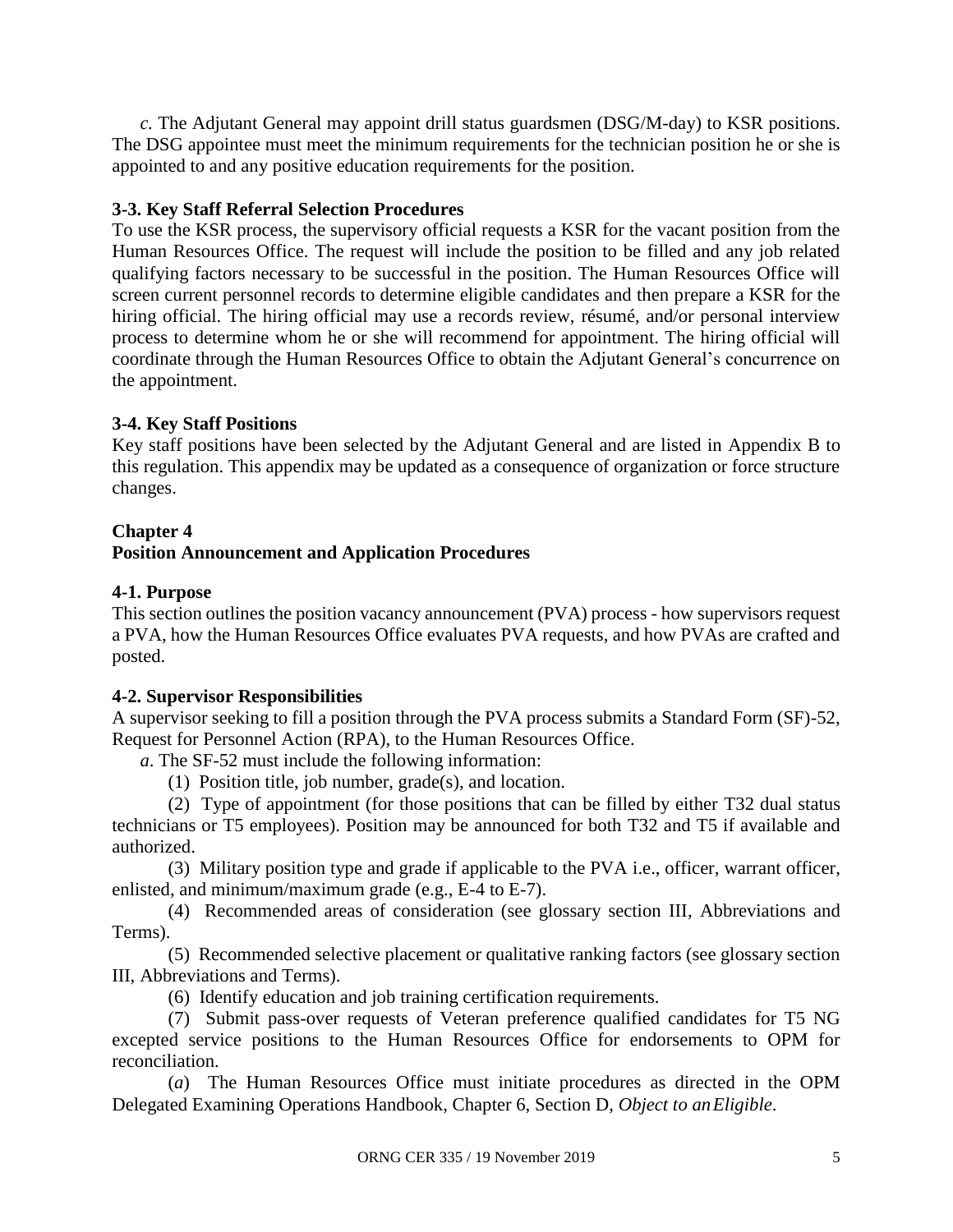(*b*) During this time period, the same advertised position remains vacant until the submitted pass-over request determination is resolved.

(8) Air National Guard supervisors filling AGR vacancies must submit an SF-52 to advertise concurrent technician announcement. This submission will allow permanent technicians to apply to AGR job announcements.

#### **4-3. Human Resources Office PVA Request Evaluation**

The Human Resources Office reviews the PVA request to ensure all critical items for the processing of the request are included and adds any information that will ensure accuracy, completeness, and validate PVA's in accordance with all applicable and timely processing of the action. The Human Resource Staffing Specialist (HRSS) then processes the PVA request. The HRSS will:

*a.* Review the request and call the requesting official if necessary to discuss any items that remain unclear or need further clarification. Establishes area of consideration to ensure sufficient number of applicants.

*b.* Clear any required Re-Employment Priority List and Priority Placement List prior to job announcement being advertised.

*c.* Prior to advertising for recruitment and fill positions of any T32 excepted service DS technician or T5 excepted service employee positions, a completed formal job analysis and crediting plan is required. This mandatory personnel action is a systematic method for gathering information. It focuses on the position's work behaviors, tasks, and outcomes. The competencies (knowledge, skills, abilities, and behaviors) must be identified in the job analysis and serve as the basis for the HRSS assessment. The HRSS must spend adequate time in the beginning of the process to perform a thorough assessment of the position's competencies, as defined by the job analysis and OPM and NGB qualification standards, and clearly identify the competencies required to minimally qualify and fully qualify based on the crediting plan and non-numeric or numeric rating system.

*d.* The HRSS will use all applicable position reference material to create the crediting plan. This crediting plan document provides an objective statement of the position's qualification requirements and criteria against which applicants are evaluated. For T5 positions under the category rating process, non-numeric values are applied in the crediting plan to rate the candidates' capabilities and competencies to successfully perform the position's described duties and responsibilities. This will be on the basis of possession or proficiency of position competencies. Thecrediting plan is developed as a result of a job analysis that identified the position's knowledge, skills, abilities, and behaviors. This plan is used to establish category ranking and criteria for Highest Qualified, Well-Qualified, and Qualified for both T32 and T5 positions.

*e.* Evaluate the PVA request package and publish/distribute the draft PVA.

*f.* Will not use any other method outside of USA Jobs to fill federal positions within the organization.

#### **4-4. Human Resources Office Publication and Official Notice of Posting PVA**

*a*. The Human Resources Office coordinates a final draft of the PVA with the requesting official. Both must approve the PVA prior to publication. At the minimum, a vacancy announcement must contain the following information:

(1) Title, series, grade, and salary range of the position, and

(2) Type of appointment, and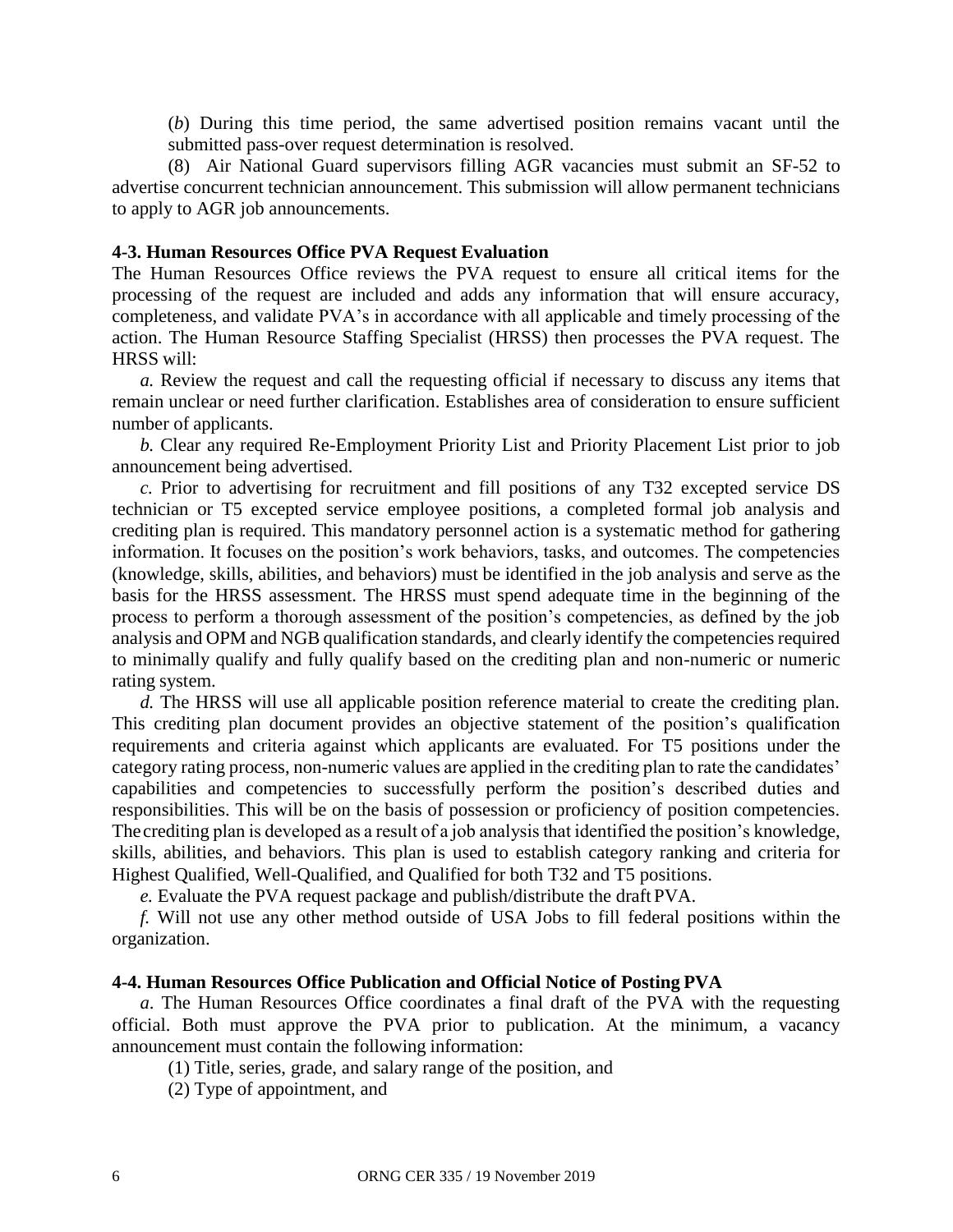(3) Organizational and geographical location of the position, and

(4) Agency name and announcement number, and

(5) Opening and closing dates. The open period of a PVA will be set for the minimum dates as listed:

*(a)* Internal staffing/merit promotion minimum of seven days

*(b)* T5 minimum of five days

*(c)* T32 minimum of 14 days

*(d)* Cut-off dates can be used, but only in open-continuous job announcements for hard-tofill positions and an urgent need to fill a position immediately. Cut-off dates will be clearly identified in the job announcement.

*(e)* Extensions are authorized as long as no criteria changes affect the eligibility of applicants already in consideration. Any changes to the PVA, which affects the rating of applicants, will result in either a cancellation or amended PVA. These changes will be reviewed by the HRSS. The HR Office will not allow for changes that violate any of merit system principles or prohibited personnel practices.

*(f)* Any amended PVA requires a new advertisement period and official notices must be sent to all current applicants summarizing changes, and

(6) Area of Consideration (AOC), and

(7) Military grade requirement (officer, warrant officer, enlisted) and compatibility requirements such as Air Force specialty code (AFSC) or military occupational specialty (MOS) if applicable to the PVA, and

(8) Summary of duties and job related qualifying factors, selective placement factors (SPF) or quality rating factors (QRFs), and

(9) Qualification requirements (general or specialized experience/competencies/KSA's required), and

(10) Conditions of employment factors and assessment questions applicable for the position, and

(11) Information regarding known promotion potential, if applicable, and

(12) Equal employment opportunity statement, and

(13) Complete instructions on application procedures, and

(14) How to apply (including point of contact, telephone number and email address, if appropriate), and

(15) Information on how to claim veterans' preference, and

(16) Reasonable accommodation statement, and

(17) Basis for rating for applicants, and

(18) Type of rating procedure-category rating, and

(19) Type of assessment(s) to be used, and

(20) If using an interview, whether the interview is pass/fail or scored, or

(21) If using category rating, description of each quality category, and

(22) Background and security clearance requirement

*b*. The Human Resources Office will post the PVA electronically on the USA Jobs website [www.usajobs.gov](http://www.usajobs.gov/) once the draft has been approved by it and the requesting supervisor.

#### **4-5. Education Requirement for Consideration**

For positions with minimum education requirements, with limited exceptions, only education from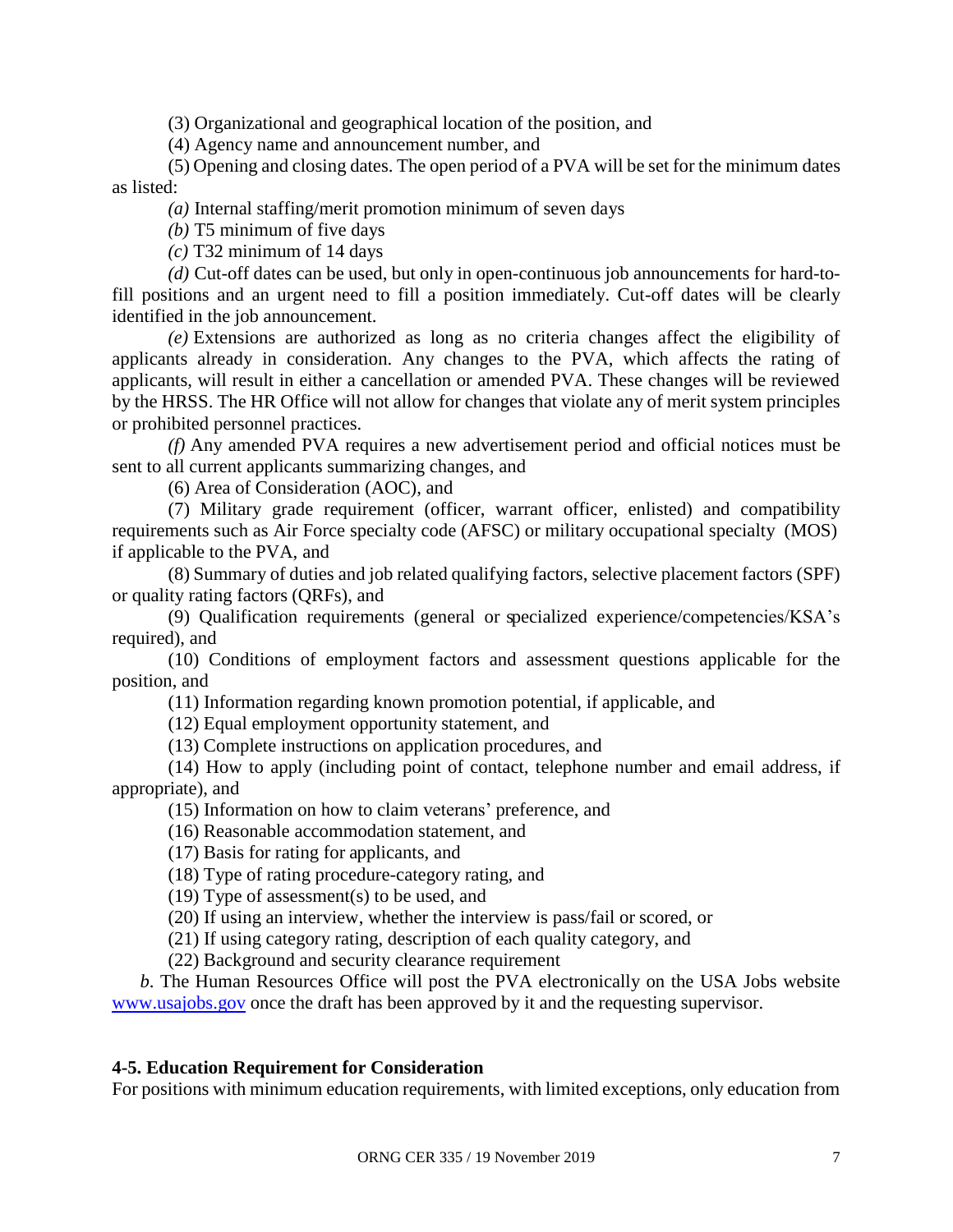institutions which are accredited or pre-accredited/candidate for accreditation may be used to meet those requirements. For further information on the acceptability of higher education for meeting minimum qualification requirements, please refer to [www.opm.gov/qualifications.](http://www.opm.gov/qualifications) For a list of schools which meet these criteria, please refer to [http://www.ed.gov.](http://www.ed.gov/)

#### **4-6. Internal Staffing Review Process**

*a.* The internal staffing review (ISR) process is utilized in specific situations when upgrading current technician positions from non-supervisory to supervisory or when reorganizing a work area by filling a "newly" defined position within a work area and utilizing an existing employment authorization (EA) from within the work area. The following guidelines must be met to utilize the ISR process:

The ISR process may be used for internal restructuring and reorganization only.

(1) When there is no additional EA available.

(2) Must apply to small sections (less than 20 potential applicants).

(3) Geographically dispersed units may be considered.

(4) May be applied to bargaining unit, small shop chief, wage leader (WL), and supervisory positions. However, when converting a bargaining unit position to a management position, the union will be notified prior to engaging in the ISR process.

*b*. The supervisor of a section who believes they meet the ISR guidelines will notify the Human Resources Office to apply the ISR guideline provisions. If the ISR process is appropriate, the following process will be utilized:

(1) The application period will be open for seven days via an internal job announcement on USA Jobs. The supervisor will ensure all individuals in the section have been made aware of the ISR position. HR will be sent a courtesy copy of notification.

(2) Interested personnel will then be responsible for submitting a résumé to indicate their interest. Supervisors will make all reasonable attempts to contact employees who have been deployed or are on orders to notify and assist them with submitting a résumé.

(3) The HRSS screens the submissions for position qualifications and military rank compatibility requirements if applicable.

(4) The HRSS develops the Certificate of Eligible Applicants and delivers it along with résumés to the supervisor.

(5) The supervisor sets up and conducts interviews in accordance with (IAW) the Merit Placement Plan.

(6) The supervisor or HR Liaisons deliver the selection package back to the HRSS with a recommendation.

(7) The HRSS validates the selection and coordinates the start date with the supervisor utilizing the Certificate of Eligible Applicants. Start date must be signed by both the Staffer and Supervising Official prior to notification of the selectee.

(8) After the signed certificate has been sent to the supervisor for verification of approval, he/she then informs the individuals of the outcome.

(9) The HRSS will then notify via mail both the selectee and non-selecteesthe status of the position.

Temporary promotion opportunities for all candidates within a small section can be accomplished by a records review beyond 120 days at HR discretion.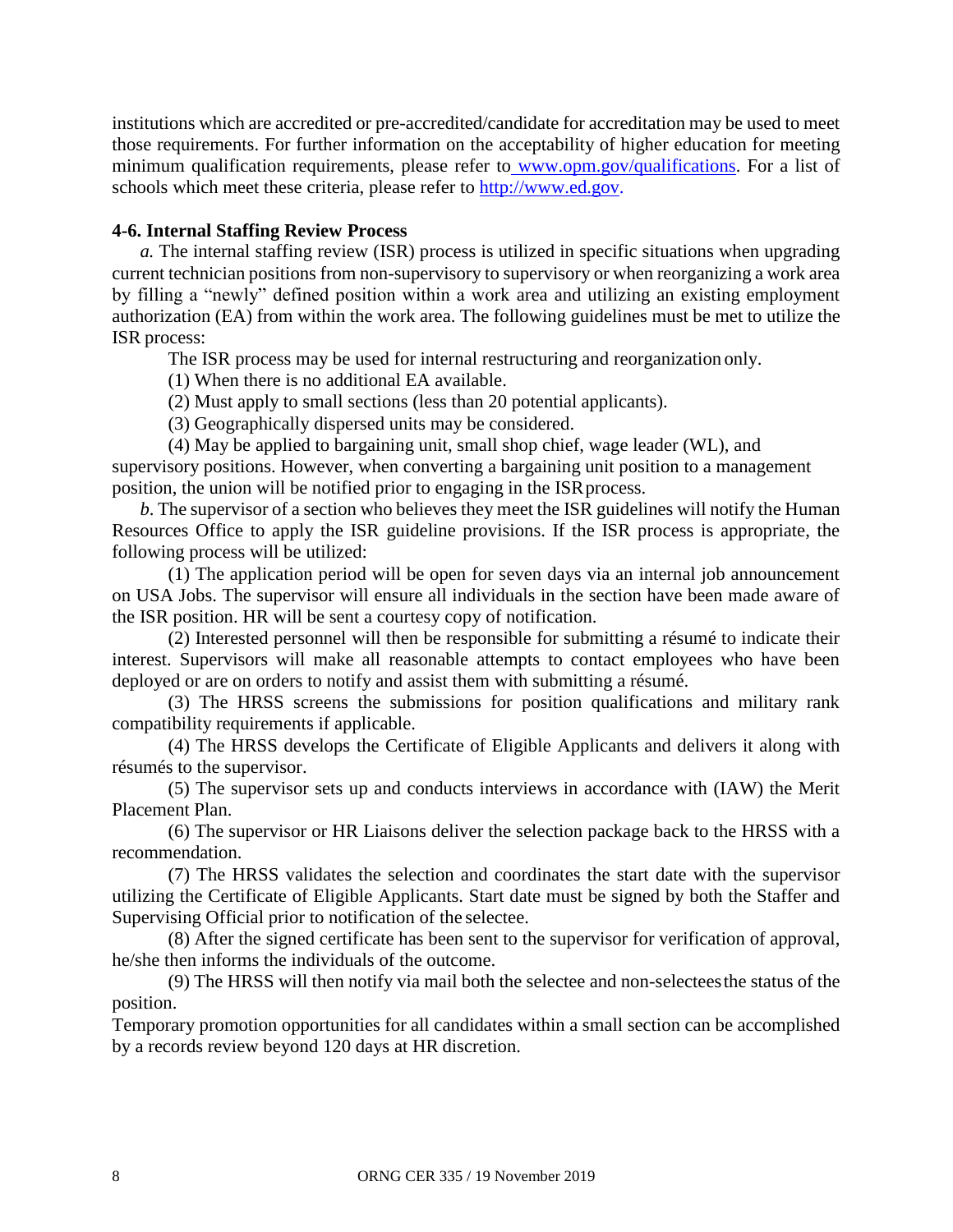#### **Chapter 5 PVA Application Process**

#### **5-1. Purpose**

This section outlines the process and procedures used to submit an application for a Title 32 Dual Status technician or T5 employee position in response to an open Position Vacancy Announcement.

#### **5-2. Application Process**

*a*. The federal government does not require a standard job application. Your résumé is your main required portion of the application packet. Résumés need to have complete current contact information. Start and end dates for each job in month/year format. Number of hours per week. Detailed level and examples of experience along with accomplishments. All other required documents will be listed in the required documents portion of the job announcement. The application packet is the key document(s) by which the individual's qualification for the position is determined. It should therefore reflect the applicant's current and past employment data as well as voluntary work, military duty assignments, competencies, knowledge, skills, and abilities, AFSC/MOS, and other supporting qualification training received. Complete and accurate data is essential to ensure fair evaluation of applicants. With the mandated use of USA Jobs, all applications will be submitted through the automated process. Applicants will be responsible for creating an account on USA Jobs and uploading a résumé along with any other required documentation. The applicant will also be required to answer a preset questionnaire, known as the Assessment, based on the particular position description requirements and the needs of the requesting supervisor. This process is the only authorized application process. If an individual is deployed, away at a long term temporary duty (TDY) station, they can still apply online but they must apply by the closing date. If it is determined that an applicant is unable to apply online, they may request to the HRSS to consider their other means of applying. Examples are emailed, faxed, or mailed applications. Upon receipt the HRSS will add applications to the PVA file.

*b*. The application is used by the Human Resources Office staff to establish the individual's basic qualifications for the position. Application packages that sufficiently establish qualifications are forwarded to the Interviewing Official for consideration.

#### **5-3. Application Procedures**

Application procedures will be stated on each PVA as shown in Appendix C (HR may make minor modifications when necessary).

#### **Chapter 6 Veteran's Preference Programs for T5 Excepted Service Positions**

#### **6-1. Purpose**

This section outlines basic information for consideration of Veteran's Preference.

#### **6-2. Veteran's Preference Consideration**

The Veteran's Preference Hiring Authority References: 5 USC 3320, 5 CFR, and OPM Veterans Guide. The section for 5 CFR 335.106, outlines special selection procedures for T5 Excepted Service positions and veterans under merit promotion. Veteran's preference will be considered for vacancies when the agency accepts applications from individuals outside its own workforce. Job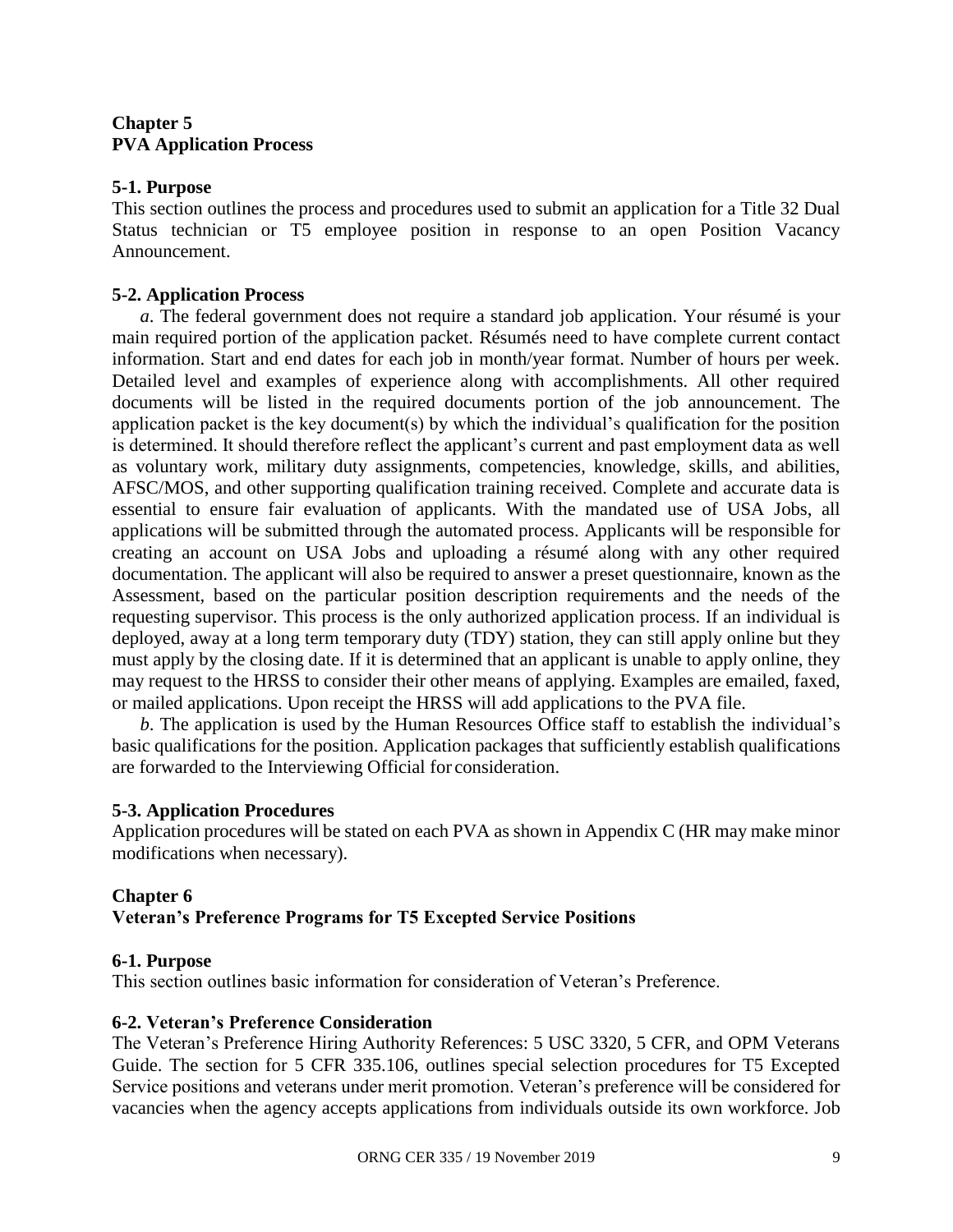announcements within the Oregon National Guard full time technician workforce are not subject to Veteran's Preference. Veteran's Preference for current on-board individuals is only under consideration for T5 employees for RIF identification purposes. Veteran's Preference T32 is subject to the NG Technician Act of 1968 (PL 90-486) which specifically excludes the use of Veteran's Preference for appointments made under the authority of 32 USC 709.

#### **Chapter 7 Application Evaluation, Referral, Nominating, and Appointing Process**

#### **7-1. Purpose**

This section outlines the process used by the Human Resources Office to evaluate applications and produce a list of qualified applicants. The following actions take place after the PVA closes and applications have been received.

#### **7-2. Action by the HR Staffing Specialist (HRSS)**

*a*. Once the PVA has closed, the HRSS will receive a list from USA Jobs with the qualified applicants determined by the questionnaire and other determining factors through the assessment of the application process. The HRSS will review all applicants to ensure the automated system did not preclude any applicant erroneously. Applicants who meet the minimum qualifications as stated in the PVA will be considered eligible. Qualified individuals will undergo either a category rating like process or numeric rating process. The Human Resources Office by default will utilize the category rating process to evaluate all applicants and will not use a numeric rating process unless specified in exception cases. Veterans' preference points as prescribed in 5 USC 3309 will not be applied in category rating procedures and Veteran's will be rated and ranked in accordance to quality categories and floating procedures if applicable in accordance with law. If a numeric rating process is considered, then a numeric ranking list will take into account Veterans' preference points.

*b*. The HRSS will then develop the final certificate of eligible applicants (sometimes called the referral list) that will include the highest qualified applicants or a merged list of qualified applicants when applicable to the referral. The list of applicants is developed differently based on whether the position is a non-bargaining unit or bargaining unit position. Each type of employment opportunity requires specific procedures. T5 and T32 referrals are subject to the following:

(1) **For all T5 Positions:** The HRSS must send **all** eligible candidates in the highly qualified category on the certificate of eligibles' or equivalent to the selecting official. Veterans' preference candidates will be considered prior to all non-Veterans preference candidates in all categories. HRSS will issue a Veterans' only referral list in these instances.

(2) **For all T5 Positions:** Merging categories will be considered when there are fewer than three candidates in the highest qualified category. The highest qualified category may be merged with the next category of well qualified or qualified. Merging may take place before issuing a certificate of eligibles' or before selecting an eligible applicant. When merging categories, Veterans preference eligibles' from the lower categories will be placed in the highly qualified category above the non-Veterans preference eligibles' in the newly merged highly qualified category.

(3) **For Non-Bargaining Unit Positions**: Refer the agreed to number of applicants without arbitrarily excluding any qualified applicant. Applicants will be listed alphabetically.

(4) **For Bargaining Unit Positions**: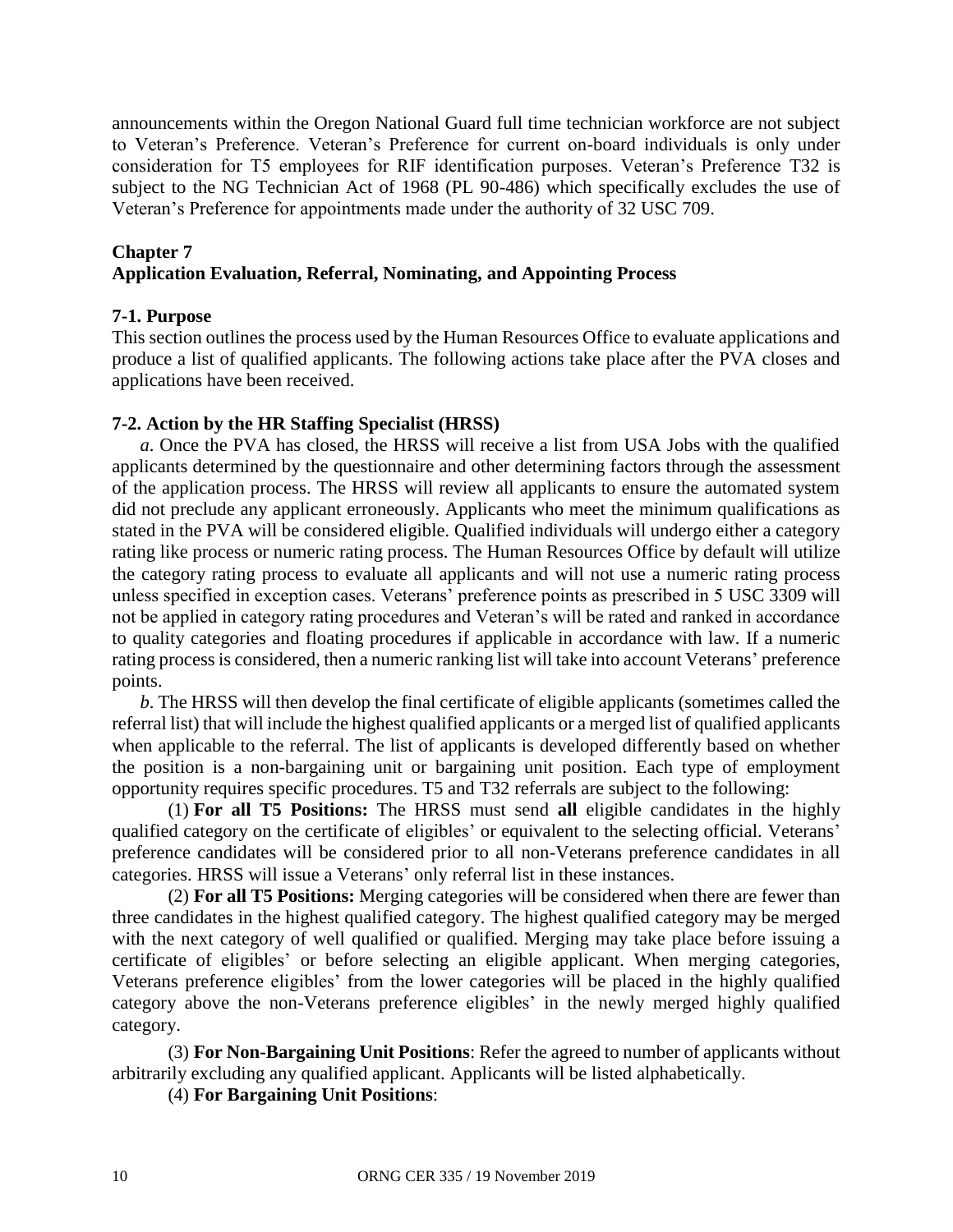*(a)* In T5, the HRSS will send all eligible candidates in the **highly qualified category** as stated above per all oversight agency requirements. Merging will be considered when applicable with selecting official concurrence. In T32, the HRSS will send **all** qualified applicants. The T32 process has military requirements and other selective placement factors which reduces the applicant pool significantly. With the exception of para. (b) below, in the event the number of qualified applicants exceeds 20, the supervising official will be notified. The HRSS will notify the union president of the excess amount of applicants to specific job announcement types and if any legitimate union concern exists.

*(b)* Air National Guard (ANG) Exception: When an ANG AGR applies for a technician resourced position and desires to remain an AGR, they will adhere to the process in Appendix C. If the AGR Manager qualifies the AGR applicant, then the AGR Manager will develop a separate certificate of eligible applicants and treat the AGR the same as the Tenure group 1 technician and use para. (a) above to develop an AGR referral list. If the AGR applies as a technician, the process in Section 5 shall be followed.

*(c)* On all referrals, list applicants alphabetically.

*c*. The HRSS will send the completed referral certificate of eligible applicants to the supervising official with instructions from the required Oregon National Guard selection form on how to complete the interview and nomination process. The HRSS will send out a notice of the results after the certificate has been issued.

#### **7-3. Action by the Interviewing Official**

*a.* Upon receipt of the certificate of eligible applicants from the supervising official, the interviewing official will evaluate the applicant's qualifications by reviewing each application packet and conducting a thorough interview.

*b.* The interviewing official will check references and may contact former supervisors. The interviewing official will also give due weight to prior discipline, performance appraisals and incentive awards.

*c.* The score of the interview alone is not the sole basis for the selection decision. The selection should be based on all relevant information gathered in the interview process (references, prior discipline, performance appraisals, incentive awards, agency certifications, suitability, interpersonal skills, medical capabilities, military membership, and even military rank and unit of assignment) as outlined above. The use of formal interview panel ranking or preliminary scoring matrix evaluations is authorized when supervisors or designated officials receive more than 10 qualified candidates as an option.

*d.* The interviewing official will make every effort to conduct personal interviews. If not possible, he or she should make a reasonable effort to interview all those on the certificate by other means such as but not limited to electronic video communications, telephone communications, and written electronic correspondence.

*e.* The interview panel will be comprised of members equal to or greater than the military rank OR civilian grade of all the applicants being interviewed for the position.

*f.* The panel can be comprised of management officials, non-management officials, AGR and DSG, M-Day or civilian employees (T5 or T32) as needed.

*g.* If the interviewing panel is unable to reach an applicant after three failed attempts, they will create a formal memorandum citing that the individual failed to respond. Cases where an applicant declines the position can be documented with any written electronic correspondence or a formal memorandum citing details as to when the individual gave their notice of declination.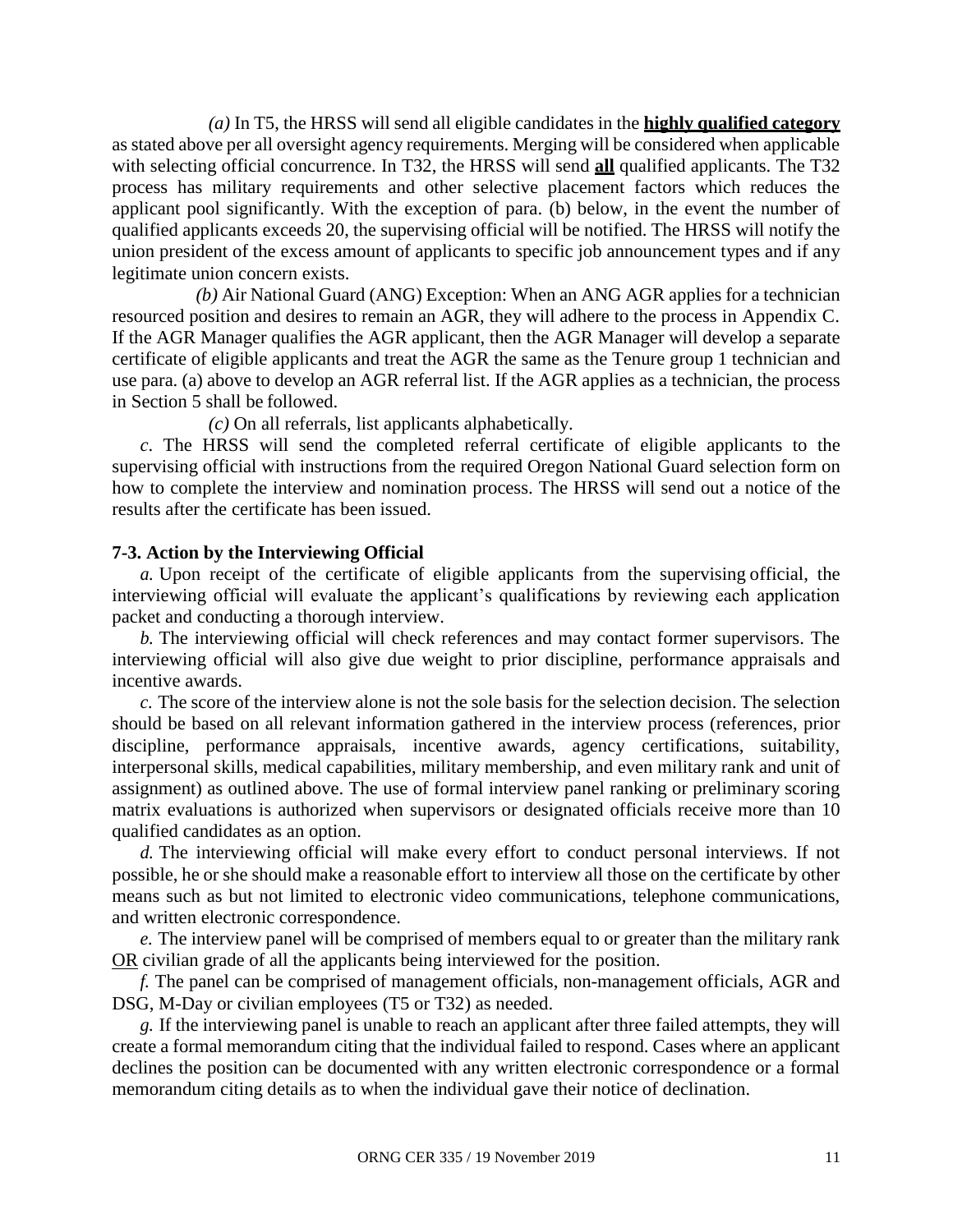*h.* During select, hard to fill job announcements, if only one applicant has been referred during the assessment and referral process due to a lack of applicants. The interviewing, supervising, or designated official can elect to not conduct a formal interview. Examples include individuals who are currently employed federal technicians/employees, prior federal technicians/employees, and DSG/M-Day service members within the Oregon National Guard.

#### **7-4. Action by Supervisory Official**

*a*. The supervising/designating official either acts as or appoints an interviewing official. The interviewing official ensures confidentiality and a fair and equal evaluation process. Interviewing officials are strongly encouraged to involve the immediate supervisor of a position to be filled in the interview and recommendation process. The use of panel ranking sheets or scoring matrixes is authorized in referrals with an excess of 10 applicants to establish the highest ranking eight applicants to conduct formal interviews.

*b*. After receiving the certificate of eligible applicants from the HRSS, the supervising official or designated representative will observe the following:

(1) Referral lists are valid for a period of 60 working days from the date of issue. Extensions can be granted when requested. The Human Resources Office can authorize multiple selections if advertised as such. If the primary selecting official is absent for an extended period, the senior manager must designate an alternate supervisor or manager, in writing, to review the list, conduct interviews, and make a selection.

(2) Documents the selection in a letter of justification to the HRSS. The supervising official will add written justification for the selection, if nominating a non-tenured/tenure 3 applicant over tenure 1 or 2 applicants. The justification will address how job-related qualification and selection factors (chapter 2) that led the board members, and/or supervising official to select the non-tenured or Tenure 3 applicant over other applicants. This justification must be comprehensive enough to explain why a selection was made.

(3) Fill out all necessary agency forms, letters of justification, and apply official signature to the Oregon National Guard selection form in order for the nomination to be valid. This action constitutes a nomination or recommendation only.

(4) If all applicants are rejected, return the certificate to the HRSS justifying the circumstances why all applicants were rejected. All declinations or failures to reply must be supported by electronic correspondence from the applicants or a memorandum for record in a detailed explanation to the Human Resources Office.

(5) The HRSS will review the nomination package. Once the nominated applicant has been approved for appointment, the supervisory official and/or HRSS will notify selected applicant(s). If the nominated individual accepts the offer, supervisors and/or HRSS will then notify nonselected applicants of their non-selection for the position. HRSS will coordinate the tentative entry on duty date. Official entrance on duty will be established after the selectee has passed background and suitability requirements for their position. Any conflict with the start date must be coordinated with the HRSS. Failure to verify entrance date will affect individuals being appointed to their nominated position.

(6) Supervisory selections are subject to one-year trial period. During this year probation period, positions may be backfilled with an indefinite employee. If the supervisor doesn't satisfactorily meet the one-year supervisory probation period requirements, they will return to their previous position. If the supervisor is still within their two year conditional trial period, the supervisor may be separated from employment. It is the responsibility of the supervisor or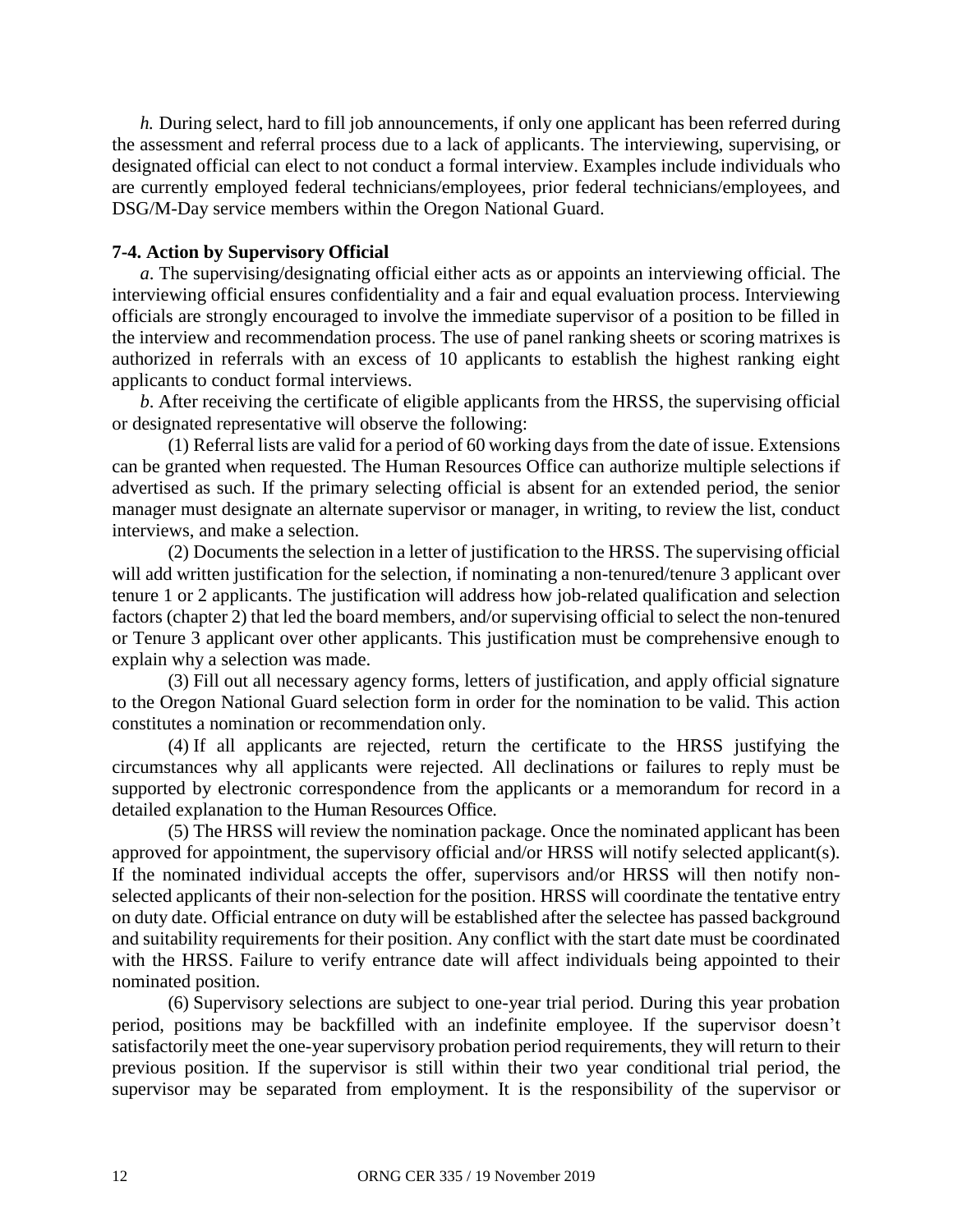designated hiring official to ensure a NGB-650 development plan is in place and on file with the Human Resources Office. Supervisors who have completed a satisfactory one year probation period are exempt from additional probation periods.

(7) Select position(s) will have requirements such as but not limited to initial education, training, and continuing education requirements that must be met as a condition of employment. The supervisor or designated hiring official are responsible for implementing a NGB-650 development plan that is completed and on file with the Human Resource Office.

(8) T5 Nominations: Recognizing that it is essential to the mission of the NG that all positions are filled with the best qualified individuals available, management retains the right to select applicants from any appropriate source. Select or non-select from among any group of qualified candidates. Prior to any T5 nomination being approved, the HRSS will need to obtain a pass-over request if applicable from the supervisor or designated hiring official. Supervising officials must submit a pass-over request of Veteran preference qualified candidates for T5 NG excepted service positions to the Human Resources Office for endorsements up to OPM for approval.

*(a)* The Human Resources Office must initiate procedures as directed in the OPM Delegated Examining Operations Handbook, Chapter 6, Section D, *Object to an Eligible*. Passovers are done in accordance with 5 CFR 302.401(b) and must have reasons for selecting nonpreference eligible over a Veteran preference eligible. Office of Personnel Management approves 30% or more disabled Veterans passovers.

*(b)* During this time period, the same advertised position remains vacant until the submitted pass-over request determination is resolved.

*(c)* The Human Resources Office can passover Veterans identified as 10-Point compensable disability preference (CP) and below with a memorandum for record and an SF-62 from the hiring official. If the Passover is sustained by the Human Resources Office, the Supervisor will be notified to proceed with selection.

#### **7-5. Action by Human Resources Office Appointing Official**

*a*. Appointing authority by law has been vested in the Adjutant General and delegated to the DHR. Supervisor or designated official's recommendation must be processed by the Human Resources Office before it becomes an official action. The DHR or the DHR's designated representative accomplishes this action by signing (either electronically or hand written signature) a Standard Form 50 (SF-50), Notification of Personnel Action.

*b*. If an appointment will result in military grade inversion or the prospective employee does not yet meet the basic dual status, agency certifications, military education, security, medical, 12 month supervisory probation period, or any other conditions of employment, the Human Resources Office staff will coordinate a waiver or an Individual Development Plan (IDP) Not to Exceed (NTE) 12-24 months with the supervisor. The National Guard Bureau form NGB-650 Individual Development Plan, is the agency official document. The Human Resources Office may elect to place a new employee in indefinite status until the situation has been remedied or eliminated.

*c*. The Human Resource Office staff will only finalize an action if the nominated individual has accepted the official offer from the hiring official and the Human Resource Office has received official notice of acceptance.

*d*. The Human Resources Office staff will notify applicants of official selection/non- selection; maintain official records; and coordinate a reporting date with appropriate supervisors.

*e*. The Human Resource Office staff will maintain records of individual development plans for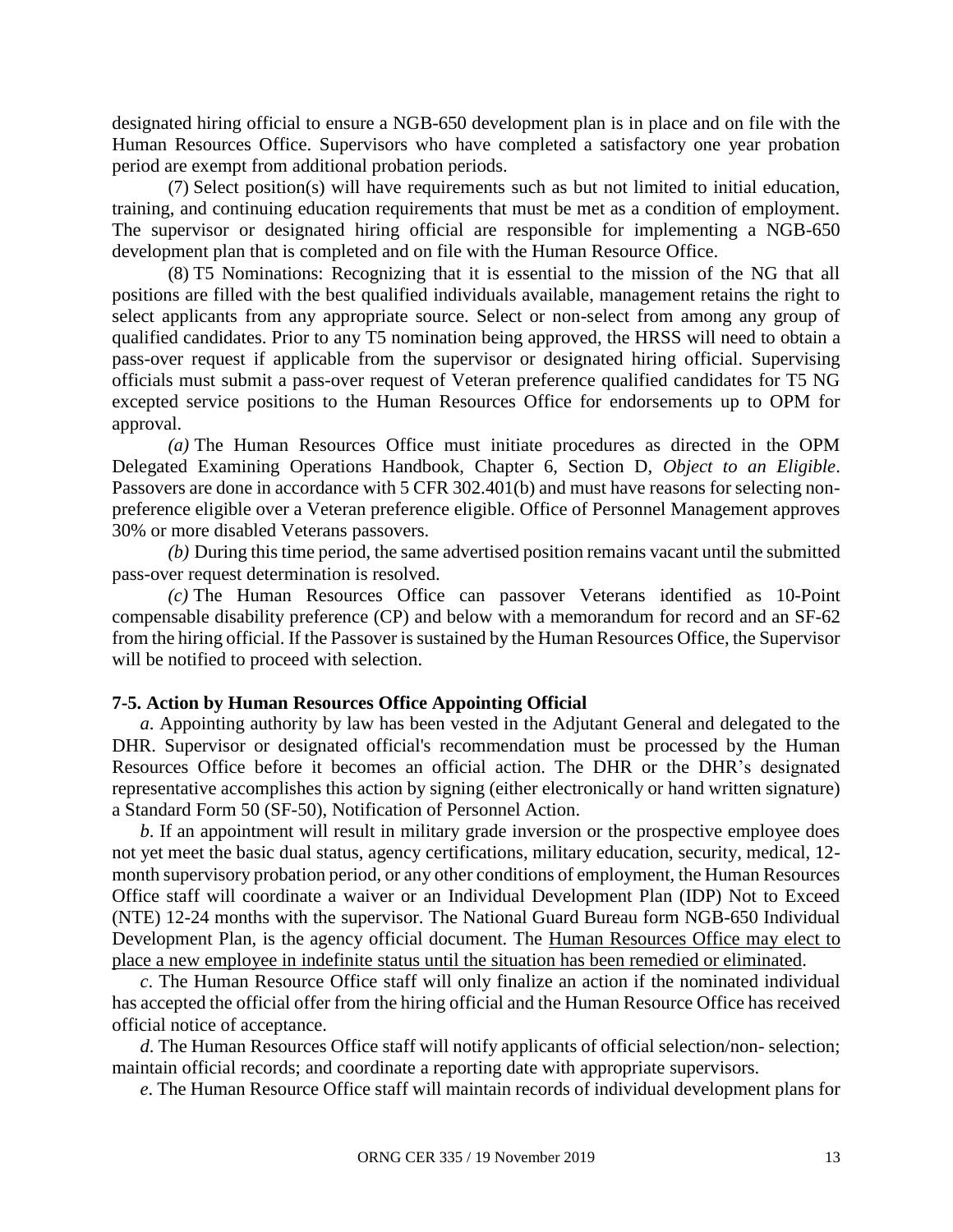each applicable selection within the PVA file for reconstruction.

#### **Chapter 8 Employee Request for Reassignment**

#### **8-1. Purpose**

This section outlines the process used by the Human Resources Office to evaluate and facilitate employee requests for reassignment. The policy of the ORNG is to help facilitate reassignment of personnel when it is in the best interest of the requesting employee and the ORNG. However, both the gaining and losing supervisory chain must approve any reassignment request and there are no guarantees that a voluntary reassignment will be granted or can be accomplished. In addition, permanent change of station (PCS) costs may be the responsibility of the employee when he or she initiates the reassignment request.

#### **8-2. General Information**

A permanent technician may, at any time, request a reassignment or change to a lower grade (hereafter simply referred to as "reassignment"). A technician's requests for reassignment will not be considered negatively and will not be cause for reprisal of any kind. The reassignment action placing a technician in a position for which a PVA has been published must be accomplished prior to the PVA closing date unless the PVA is rescinded.

#### **8-3. Action by Technician**

To request the reassignment, the technician will submit to the Human Resources Office staffing section:

*a.* An SF 52, Request for Personnel Action, indicating the desired duty location and the position, title, and grade requested. The SF 52 must indicate the concurrence of the first and second level supervisor.

*b.* A complete application packet with a comprehensive résumé.

#### **8-4. Action by HR Staffing Specialist (HRSS)**

The HRSS is responsible for facilitating the reassignment.

*a.* If an opportunity for reassignment is found, and the HRSS determines that the gaining supervisor is willing to consider a non-competitive placement action, he or she will facilitate a dialog between the requesting technician, the gaining supervisor, and the losing supervisor. If all parties agree to the reassignment, the HRSS will ask the gaining supervisor to determine whether the move is beneficial to the gaining unit and if the move involves a PCS.

*b.* If an opportunity for reassignment is found but the parties do not agree on the action, the HRSS will encourage the requesting technician to apply for the position through the PVA application process and continue to monitor position vacancies for opportunities until the employee is either placed or withdraws the request.

#### **8-5. Action by Losing and Gaining Supervisors**

The losing supervisor will ensure the technician is provided a performance evaluation prior to the reassignment. The losing supervisor will provide a certification statement citing the satisfactory performance of the technician. The gaining supervisor will ensure the technician is provided a new performance standard within 30 days of reassignment.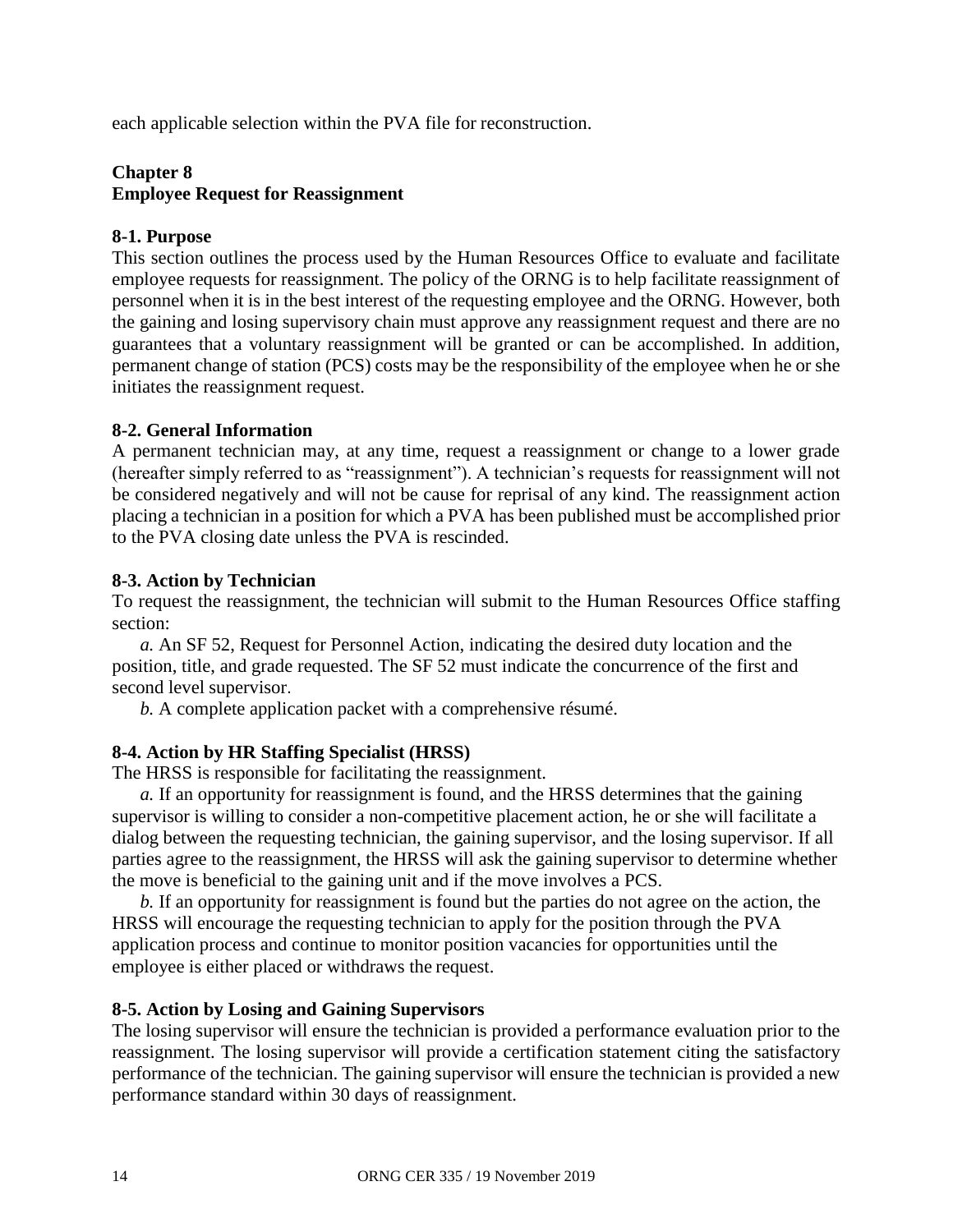#### **Chapter 9 Records Management**

#### **9-1. Purpose**

This section outlines the process for maintaining the necessary records to ensure the Human Resources Office complies with federal record retention requirements.

#### **9-2. Record of Placement**

Complete placement records will be maintained by the Human Resources Office to:

- *a.* Provide a clear record of the action.
- *b.* Evaluate the merit placement program.
- *c.* Provide answers concerning merit placement actions.

#### **9-3. Records Required**

Sufficient records are required to allow reconstruction of the placement action. The National Guard follows the Army Records Management System (ARIMS), AR 25–400–2. As a minimum, the following information and forms will be retained in the record:

- *a.* Copy of the vacancy announcement,
- *b.* The résumé and supporting documents submitted by all applicants,
- *c.* The PVA qualification sheet or if used--individual ranking sheets,
- *d.* The referral certificate,
- *e.* Forms used in the Human Resources Office evaluation and rating process,

*f.* Interviewing panel and supervisor evaluation of each applicant including interview notes, confidentiality statements, scoring matrixes, panel ranking sheets, and scoring sheets, and if applicable, letter of justification or memoranda forrecord,

- *g.* Supervisor's request for advanced in-hire rates, or incentives,
- *h.* Correspondence to and from applicants,
- *i.* Final certificate of eligible applicants signed by appropriate officials.

#### **9-4. Records Retention**

Records will be maintained for a minimum of two years (5 CFR 335.103). If a hiring grievance is pending, records will be maintained beyond the minimum retention period until resolution.

#### **9-5. Privacy Protection**

Information relating to individual placement action or to the applicant will not be discussed with or shown to unauthorized individuals. Supervisors and personnel specialists participating in placement actions will not disclose the details of their work to unauthorized persons. All individuals are subject to the Privacy Act of 1974 and must complete protecting personal identifiable information training annually.

#### **Chapter 10 Grievances and Complaints**

#### **10-1. Purpose**

This section outlines the process an applicant must utilize to grieve an action completed under this regulation.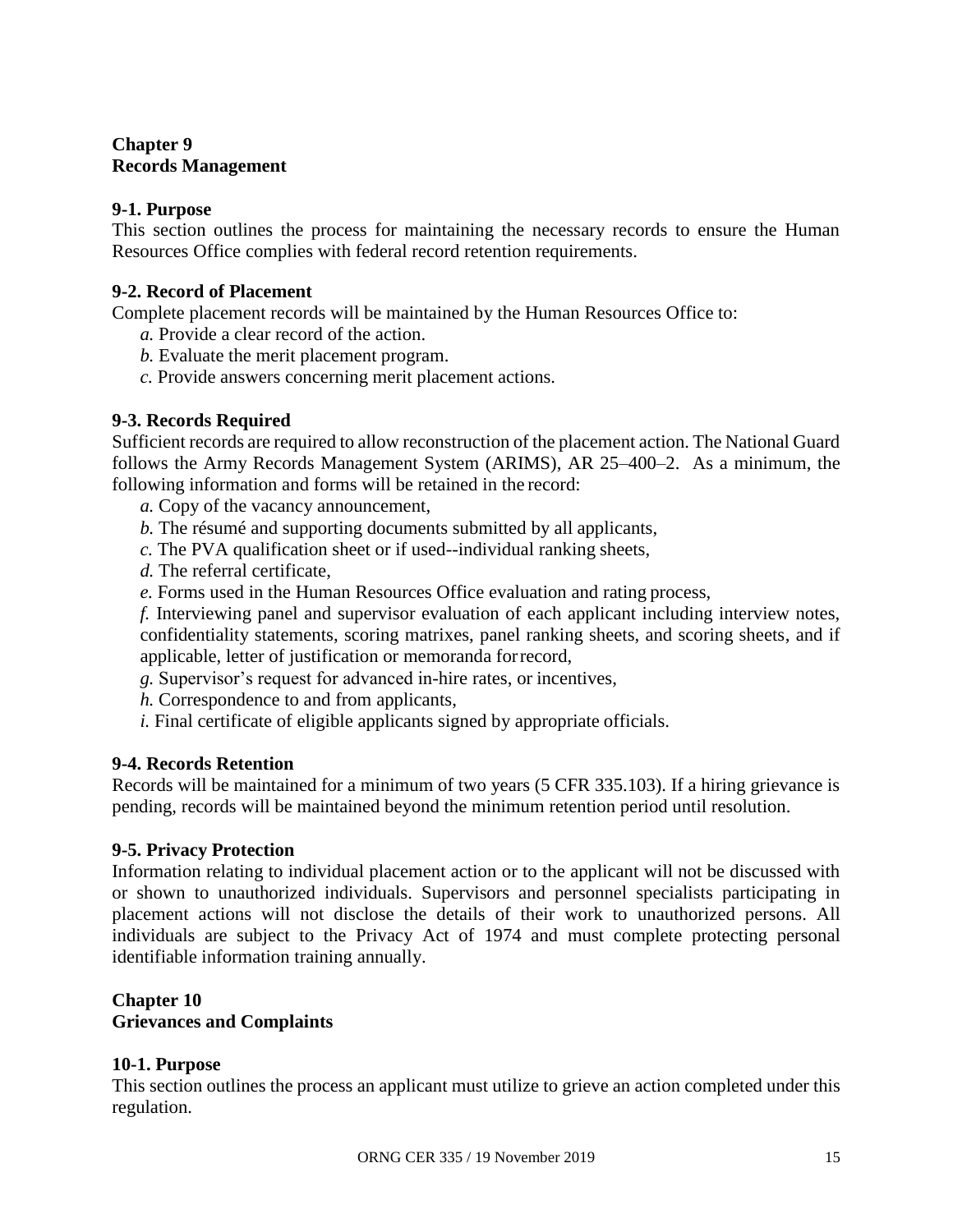#### **10-2. Grievances**

A vacant position applicant, who is a current employee and believes proper selection procedures were not followed, may present a grievance under applicable grievance procedures. A grievance based only on non-selection will not be considered.

#### **10-3. Discrimination Complaints**

Allegations of discrimination because of race, color, religion, sex, sexual orientation, age, handicap condition, or national origin made during any phase of selection process will be submitted to the State Equal Employment Manager (SEEM). Such an allegation is also grievable by the union when the position involves a bargaining unit member.

#### **10-4. Non-employee Complaints**

Non-employee applicant's complaints about the hiring process should be directed to the Human Resources Office.

#### **10-5. Qualification**

Any applicants who believe their application packet was not given proper consideration may contact an HRSS. The HRSS will review each case by case determination for qualification and suitability.

The HRSS will do a secondary review of the application process. The HRSS will respond to the inquiry with a written correspondence.

*a.* If the applicant disagrees with the formal assessment, a second HRSS can do a review of the application. They will provide a written response in regards to the outcome.

*b.* If the applicant disagrees with the second HRSS review, the HRSS will consult with the Staffing Advisory Council Representative for their region and State HR Staffing Functional Supervisor. Those parties will conduct the final review. Upon final review the individuals will provide a written response in regards to the final outcome.

#### **Chapter 11**

#### **Recruitment Incentives and Pay Setting for New Hires**

#### **11-1. Purpose**

This section outlines the Adjutant General's policy regarding incentives available to attract new employees and setting the starting pay. To view the process for requesting use of these incentives, see Oregon National Guard Civilian Employee Regulation (ORNG CER) 575 Recruitment and Incentive Pay for federal technicians.

#### **11-2. Recruiting Incentives - General**

TAG has been delegated the authority to use recruitment bonuses, superior qualification appointments and other recruiting options by the Office of Personnel Management for use in the federal technician program. TAG has further delegated to the DHR the authority to approve the use of these options whenever they are fully justified, affordable, and necessary to assure that Oregon National Guard technicians have the requisite competence to perform demanding functions in a highly competitive employment market. ORNG CER 575 describes the various options available to recruit and retain quality federal technicians. It provides specific guidelines and procedures for requesting and approving recruitment bonuses and retention allowances under 5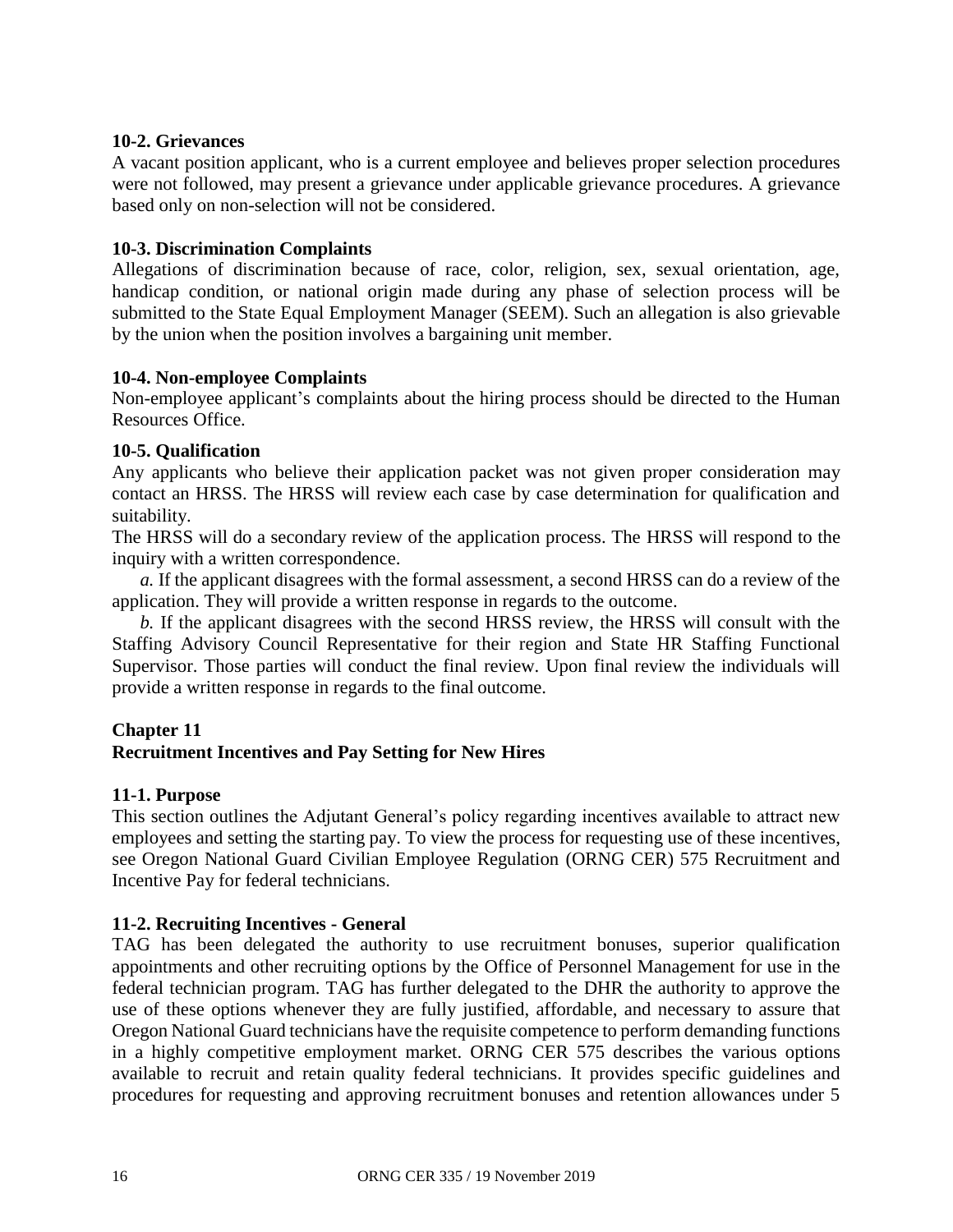CFR 575 and superior qualification appointments under 5 USC 5333, 5 USC 5753, 5 USC 5754, and 5 CFR 531. Options available include:

*a.* Recruitment Bonus. A one-time payment to entice an applicant to accept an offer of federal employment.

*b.* Relocation Bonus. A one-time payment to entice a current federal employee to accept a position in a different commuting area.

*c.* Advanced In-hire Rate and Superior Qualifications. An appointment to a general schedule or FWS position at an initial rate of pay above the minimum based on superior qualifications of the applicant or the special need of the agency for the applicant's services.

*d.* Travel and Transportation Expenses. Paid to any applicant for a pre-employment interview or payment of travel and transportation expenses for a new appointee to the first duty station.

*e.* The agency must ensure that these items are specifically written into PVAs if they are being offered to all applicants. This will ensure fair and equal knowledge and public notice to all potential applicants. Travel and transportation allowances are not automatically tied to a vacancy announcement issued pursuant to a merit promotion program per the Joint Travel Regulation, Chapter 5, Part B, Section  $5502(a)(1)$ .

#### **11-3. Recruiting Incentives – Policy**

The above incentives will only be offered in accordance with civilian employee regulations and the CFR when:

*a.* A nationwide advertisement has failed to attract a sufficient numberof applicants.

*b.* The most recent advertisement has generated an insufficient number of fully qualified applicants (less than three).

*c.* The Human Resources Officer has approved, on a case by case basis, the use of incentives prior to accession.

*d.* There are sufficient funds available to the selecting official to cover any costs associated with the incentive offer.

#### **11-4. Highest Previous Rate - General**

Federal law and regulations permit the Adjutant General to establish policy for the utilization and application of the maximum payable rate rule and the highest previous rate (HPR) rule within the Oregon National Guard. For the purposes of this policy, the terms maximum payable rate and highest previous rate rule are synonymous. The highest previous rate must be a rate of basic pay received by an employee while serving on a regular tour of duty under an appointment not limited to 90 days or less. The employee could also have gained it for a continuous period of not less than 90 days under one or more appointments without a break in service.

*a.* The highest previous rate applies to all permanent, indefinite, and temporary general schedule (GS) and federal wage schedule (FWS), wage grade (WG), wage leader (WL), wage supervisor (WS), positions in the Oregon National Guard. It applies to all civilian employees who are reassigned, transferred, promoted, hired, or changed to a lower grade if the employees were previously employed by the federal government as a federal employee.

*b.* There is no automatic entitlement to the maximum application of the highest previous rate rule in the pay setting process. Approval authority for utilization of the highest previous rate rule in the setting of pay is delegated to the DHR. When unusual circumstances are involved, the DHR may appoint a panel to review the merits of the case. Recommendations by the panel will be considered and exceptions can be made to this rule as deemed necessary by the DHR.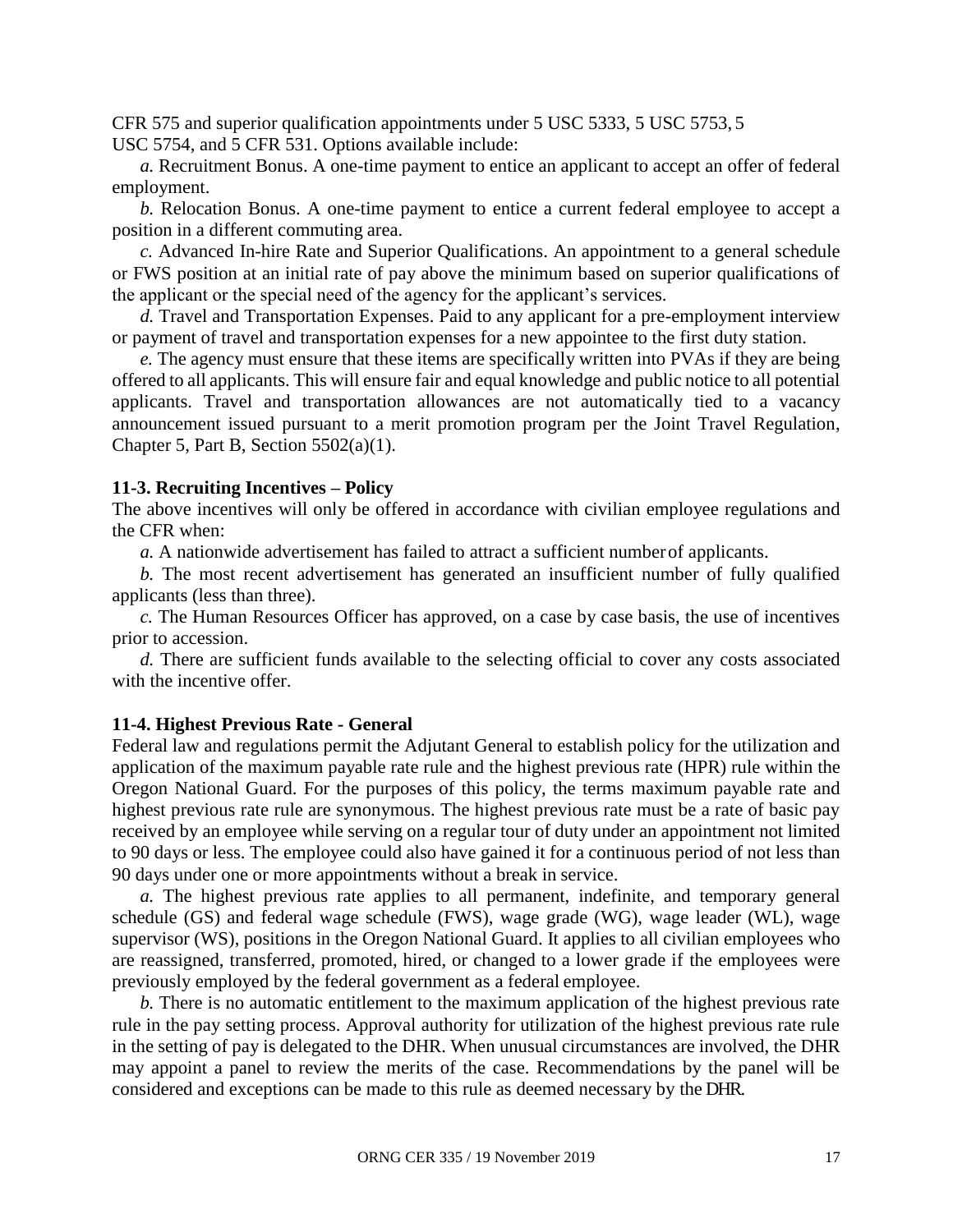#### **11-5. Creditable Service for Annual Leave Accrual**

*a*. An agency may provide service credit that otherwise would not be creditable for the purpose of determining the annual leave accrual rate to:

(1) A newly-appointed or reappointed employee with a break of at least 90 calendar days after his or her last period of civilian employment in the civil service; or

(2) A retired member of the active duty uniformed service as defined by 38 USC 4303.

*b*. The agency must determine that the skills and experience the employee possesses are:

(1) Essential to the new position and were acquired through performance in a non-federal or active duty uniformed service position having duties which directly relate to the duties of the position to which he or she is being appointed; and

(2) Necessary to achieve an important agency mission or performance goal.

The amount of service credited may be up to the actual amount of service during which the employee performed duties directly related to the position to which he or she is being appointed. Once an employee is permanently credited with a period of non-federal service or active duty uniformed service (after completion of 1 full continuous year with the appointing agency), that period of service may not be considered for further credit if the employee has a future break in service. See 5 USC 2101(1), 5 USC 6303(e), and 5 CFR 630.205.

#### **Chapter 12**

#### **Temporary Positions and Promotions**

#### **12-1. Purpose**

This section outlines NGB guidance in regards to temporary agency promotions and appointments.

#### **12-2. Temporary Promotion – General**

Temporary promotions have general guidelines that must be followed in accordance with the CFR such as:

*a.* Temporary promotions must be for one year or less; the State may extend the promotion for one additional year.

*b.* An extension of a temporary promotion beyond 2 years must have prior written approval from National Guard Bureau J1 Technician Civilian Personnel office (NGB J1 TCP).

*c.* Competitive procedures must be used when the promotion will last for more than 120 days (prior time served in detail to the higher graded position or temporary promotion during the preceding 12 months is included when computing the time period).

*d.* Temporary promotion may be made permanent without further competition if competitive procedures were used originally, and all potential candidates were made aware that it could lead to a permanent position.

*e.* Temporary promotion should not be used for the sole purpose of training or evaluating an employee.

*f.* Employee must be informed in writing that the promotion is temporary and he/she may be returned to his/her former position without adverse action procedures.

*g.* Temporary (NTE) appointments may be terminated with no notice when the position or the employee's service is no longer needed. A temporary appointment does not confer permanent status.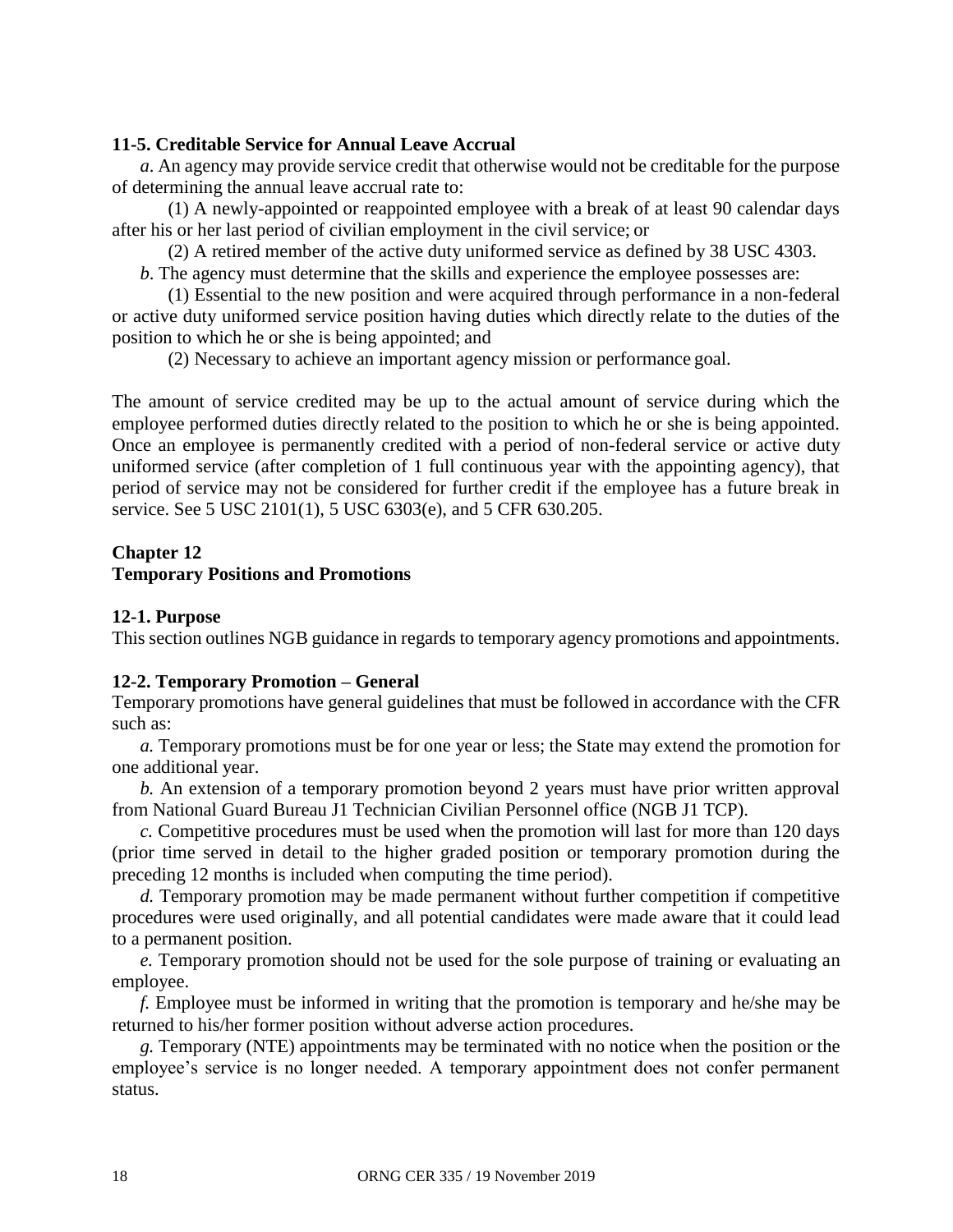#### **12-3. Temporary Appointment in Excess of 12 months**

Temporary appointments based on indefinite tenure ("3") are used when there are needs for the position to accomplish special projects. Competitive procedures are always applied when filling positions as temporary appointments with indefinite tenures. Temporary appointment with indefinite tenure does not confer permanent status unless the potential for future automatic conversion is identified in the advertisement. Temporary appointments with indefinite tenures are terminated when the positions and/or the employees' services are no longer required. All temporary appointments with indefinite tenure terminations require thirty (30) day written notifications by the DHR or their designee to the affected employees.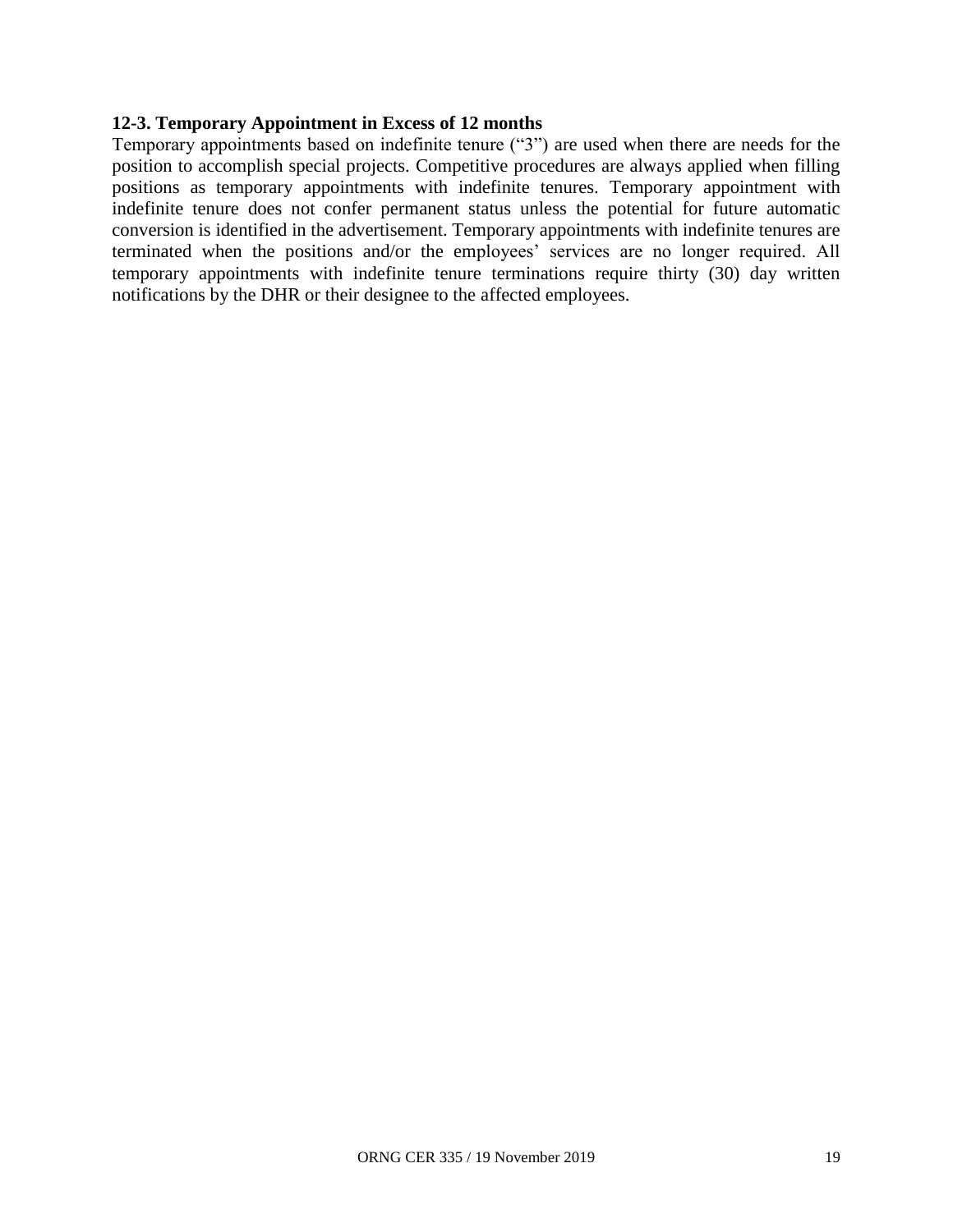#### **Appendix A - References**

#### **Section I – Required Publications**

This section contains no entries

#### **Section II – References**

Public Law 114-328, 23 December 2016, "*National Defense Authorization Act 2017*"

Public Law 114-92, section 1053, 25 November 2015, "*The National Defense Authorization Act for 2016*"

Executive Order 13548, 26 July 2010, "*Increasing Federal Employment of Individuals With Disabilities*"

5 USC § Chapter 71, "*Federal Service Labor-Management Relations Statute*"

5 USC § Chapter 75, "*Adverse Actions*"

5 USC § 2103, 2105, and 3101, "*Government Organizationand Employees*"

5 USC § 4303, "*Actions Based on Unacceptable Performance*"

5 USC § 6121, "*Definitions*"

5 USC § 6127 and § 6128, "*Compressed Schedules*"

5 USC § 6132, "*Prohibition of Coercion*"

10 USC. § 1721, *"Designation of Acquisition Positions"*

29 USC Chapter 8, "*Fair Labor Standards*"

32 USC §709, "*Technicians: Employment, Use, Status*"

42 USC § 2000e–16, *"Employment by Federal Government"*

5 CFR, *"Administrative Personnel"*

5 CFR Part 302, *"Employment in the Excepted Service"*

5 CFR 315.103, *"Agency Promotion Programs"*

5 CFR § 315.610, *"Noncompetitive Appointment of Certain National Guard Technicians"*

[5 CFR Part 332,](https://www.law.cornell.edu/cfr/text/5/part-332) *"Recruitment and Selection Through Competitive Examination"*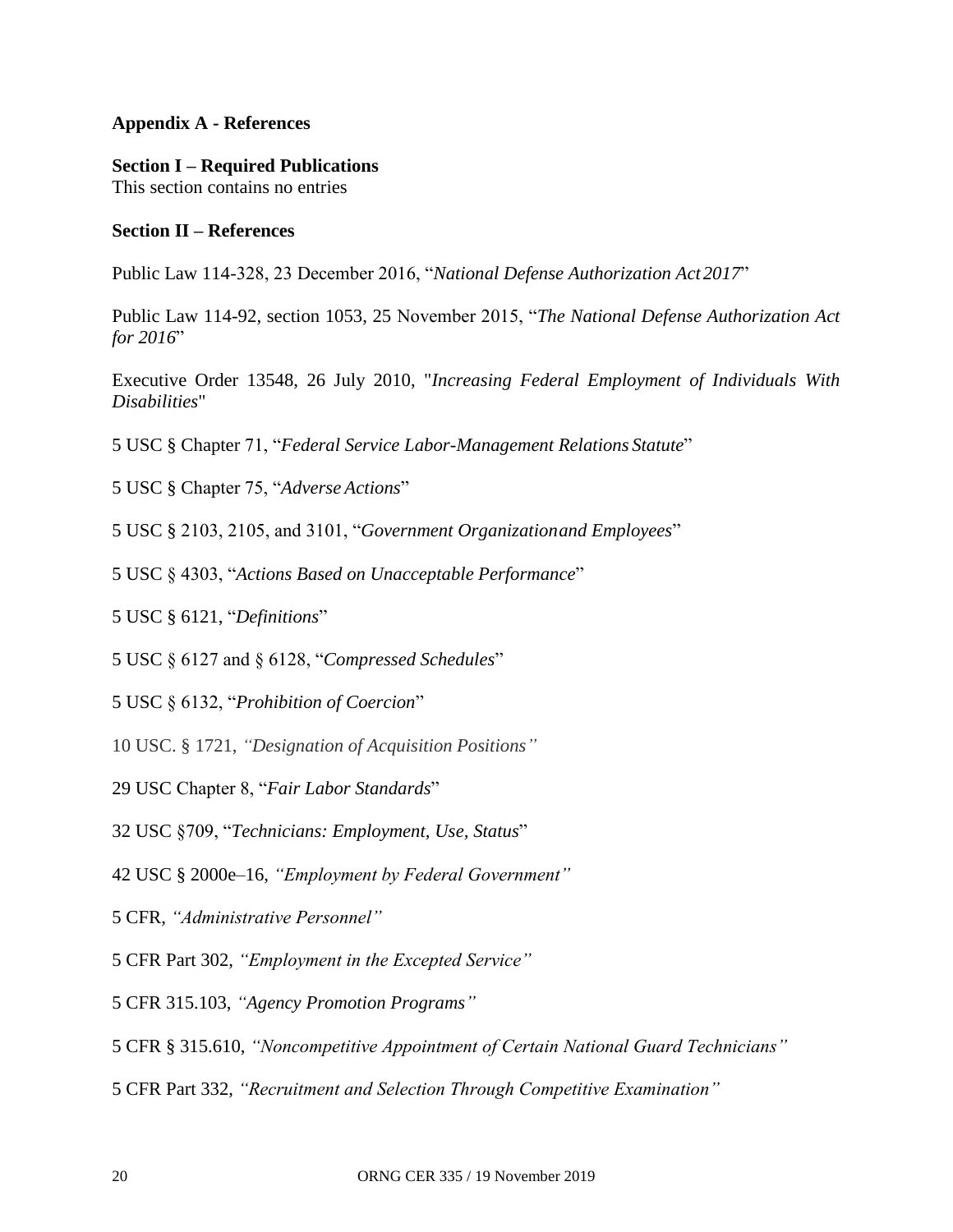5 CFR Part 335, Subpart A, *"General Provisions"*

5 CFR Part 335 §335.102, *"Merit Promotion Plans"*

5 CFR 335, *"Promotion and Internal Placement"*

5 CFR 337, *"Examining System"*

5 CFR 432, *"Performance Based Reduction in Grade and Removal Actions"*

5 CFR 531-212, *"Superior Qualifications and Special Needs"*

5 CFR 532, Subpart E, "*Overtime Pay*"

5 CFR 550, Subpart A, "*Premium Pay*"

5 CFR 551, "*Pay Administration Under The Fair Labor Standards Act*"

5 CFR 2422, "*Representation Proceedings*"

Department of Labor, CA 810, Revised 2009, "*Injury Compensation for Federal Employees*"

DODI 1400.25, Volume 1100, 09 September 2010, "*DOD Civilian Personnel Management System: Civilian Personnel Information Systems*"

DODI 1400.25, Vol. 711, 01 December 1996, "*Labor Management Relations*"

DODI 1400.25, Vol. 771, 26 December 2013, "*DOD Civilian Personnel Management System: Administrative Grievance System*"

OPM "*Guide to Processing Personnel Actions*", 27 September 2017

AR 25–400–2, "*The Army Records Management System (ARIMS)*"

CNGBI 5001.01, 05 December 2016, "*National Guard Bureau Records Management Program*"

Chief, National Guard Bureau Memorandum, Subject: *TAG Delegation*, 16 February 2017

NGB TPR 300, *"Title 32 Dual Status Technician Employment Program"*

NGB TPR 335, *"Title 32 Dual Status Technician Merit Program"*

NGB TPR 351, *"Title 32 Dual Status Technician Reduction-in-Force Program"*

NGB TPR 303, *"Title 32 Dual Status Technician Compatibility Program"*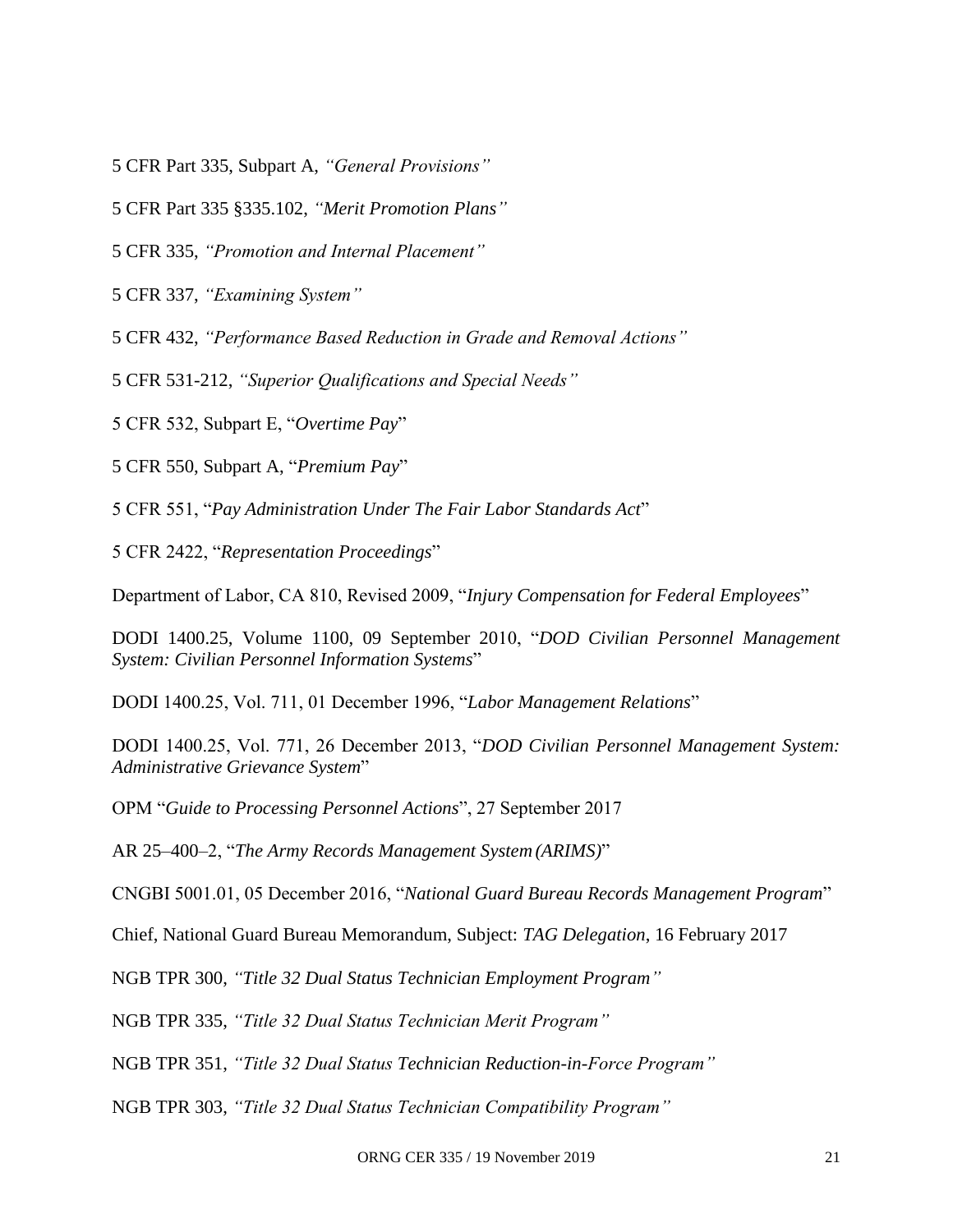Collective Bargaining Agreement, between the ORNG and AFGE Local 2986 as applicable

Joint Travel Regulation Chapter 5 Part B Section 5502(a)(1)

**Section III – Prescribed Forms**

This section contains no entries

#### **Section IV – Referenced Forms**

Standard Form 50, Notification of Personnel Action Standard Form 52, Request for Personnel Action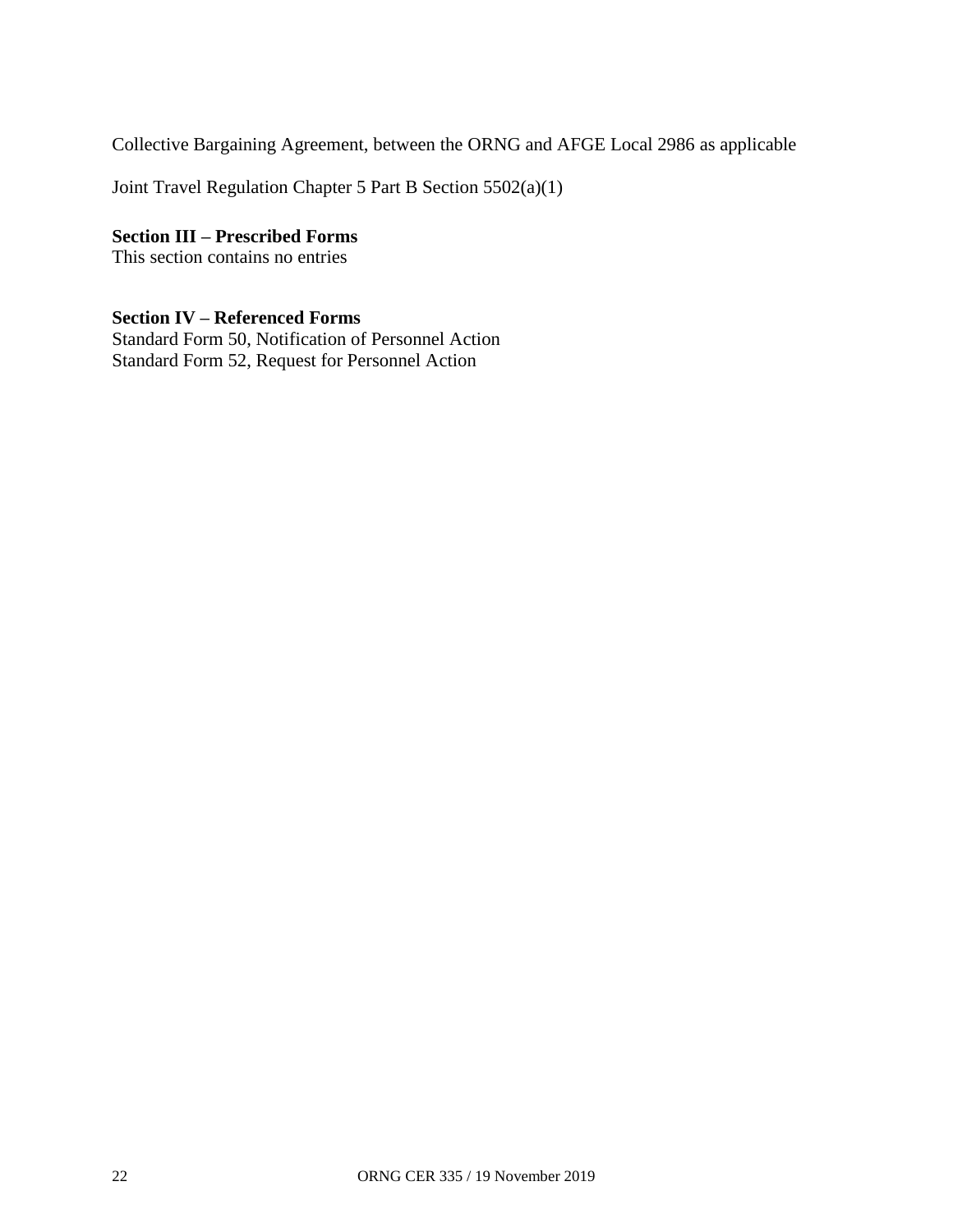#### **Appendix B – Designated Key Staff Positions**

This Appendix to the Civilian Employee Regulation 335 provides the current list of Key Staff Positions approved by National Guard Bureau and the Adjutant General. The Key Staff Referral process will only be used for T32 technicians being considered for the following positions:

Army National Guard

|     | Title                                                           | Grade   |
|-----|-----------------------------------------------------------------|---------|
| 1.  | Command Administrative Officer (LCC CoS)                        | $GS-15$ |
| 2.  | Supervisory Logistics Management Officer (Deputy USPFO)         | $GS-14$ |
| 3.  | Plans, Operations and Training Officer (DCSOPS)                 | $GS-14$ |
| 4.  | Supervisor Aircraft/Pilot (SAO)                                 | $GS-14$ |
| 5.  | Army Aviation Support Facility Commander (AASF#1)               | $GS-14$ |
| 6.  | Army Aviation Support Facility Commander (AASF #2)              | $GS-14$ |
| 7.  | Military Personnel Management Officer (DCSPER)                  | $GS-14$ |
| 8.  | Surface Maintenance Manager (SMM)                               | $GS-13$ |
| 9.  | Commander, 41 <sup>st</sup> Infantry Brigade Combat Team (IBCT) | $GS-15$ |
| 10. | Command Logistics Management Officer (DCSLOG)                   | $GS-14$ |
| 11. | Heavy Mobile Equip. Supervisor (CSMS Foreman)                   | $WS-15$ |
| 12. | Heavy Mobile Equip. Supervisor (CSMS Asst Foreman)              | $WS-14$ |
| 13. | Oregon Military Academy Administrative Officer                  | $GS-12$ |
| 14. | Information Systems Program Officer (DCSIM)                     | $GS-14$ |

# Air National Guard

|     | Title                                      | Grade   |
|-----|--------------------------------------------|---------|
| 1.  | Wing Commander (Pilot), 142FW              | $GS-15$ |
| 2.  | Director of Staff-Air                      | $GS-14$ |
| 3.  | Vice Wing Commander, 142FW                 | $GS-14$ |
| 4.  | Airplane Flight Instructor 142FW (Safety)  | $GS-13$ |
| 5.  | Operations Group Officer (Pilot), 142OG    | $GS-14$ |
| 6.  | Maintenance Group Officer, 142MXG          | $GS-14$ |
| 7.  | Mission Support Group Officer, 142MSG      | $GS-14$ |
| 8.  | Wing Commander (Pilot), 173FW              | $GS-15$ |
| 9.  | Vice Wing Commander, 173FW                 | $GS-15$ |
| 10. | Airplane Flight Instructor (Safety), 173FW | $GS-13$ |
| 11. | Operations Group Officer (Pilot), 1730G    | $GS-14$ |
| 12. | Maintenance Group Officer, 173MXG          | $GS-14$ |
| 13. | Mission Support Group Officer, 173MSG      | $GS-14$ |
| 14. | Detachment Commander, 116ACS               | $GS-13$ |
| 15. | Detachment Commander, 270ATCS              | $GS-13$ |
| 16. | Detachment Commander, 125 STS              | $GS-13$ |
|     |                                            |         |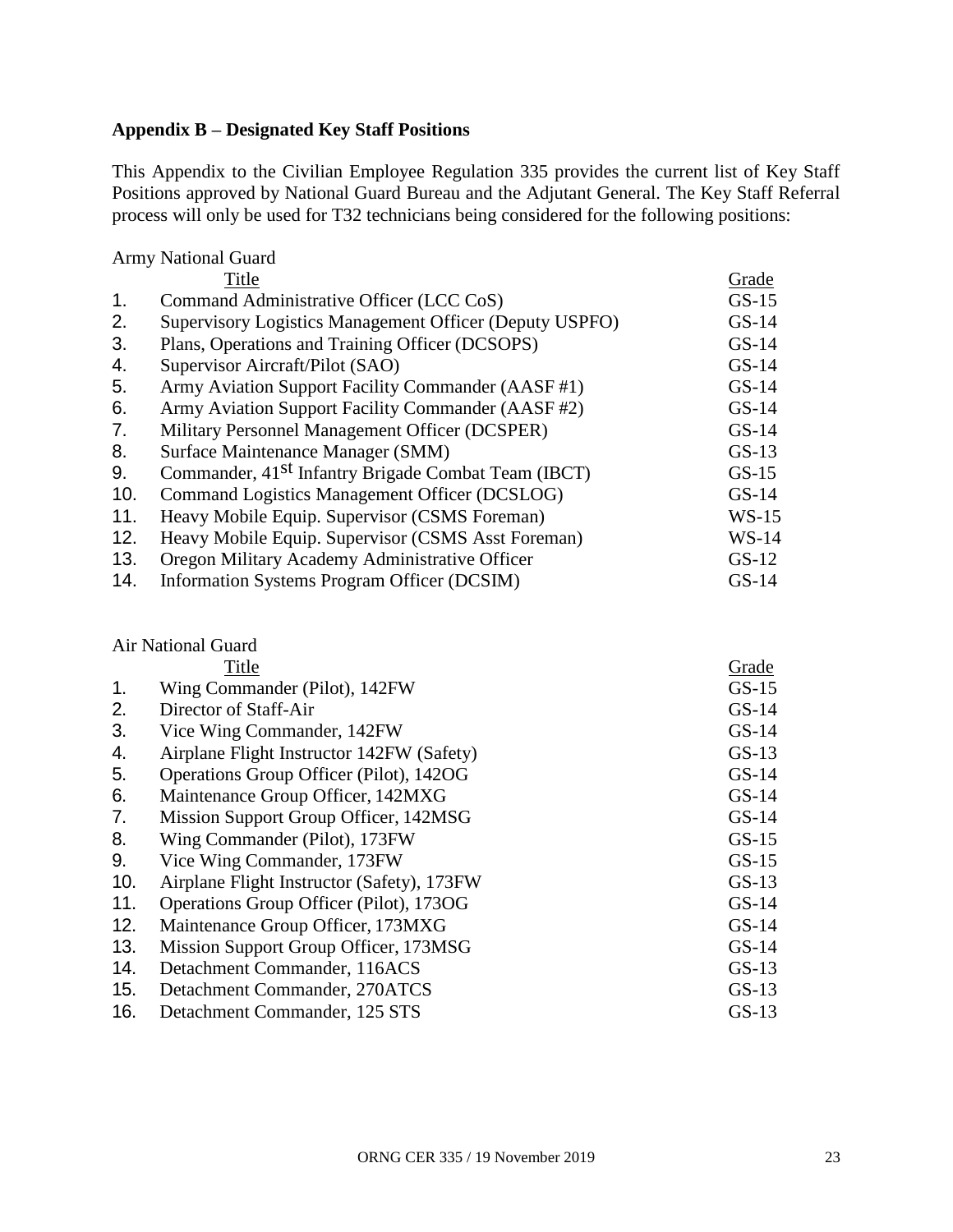# **Joint Positions – Positions that may be filled by either ARNG or ANG personnel**

| Title                              | Grade   |
|------------------------------------|---------|
| 1. Chief of the Joint Staff (CoJS) | $GS-15$ |
| Director of Human Resources        | $GS-14$ |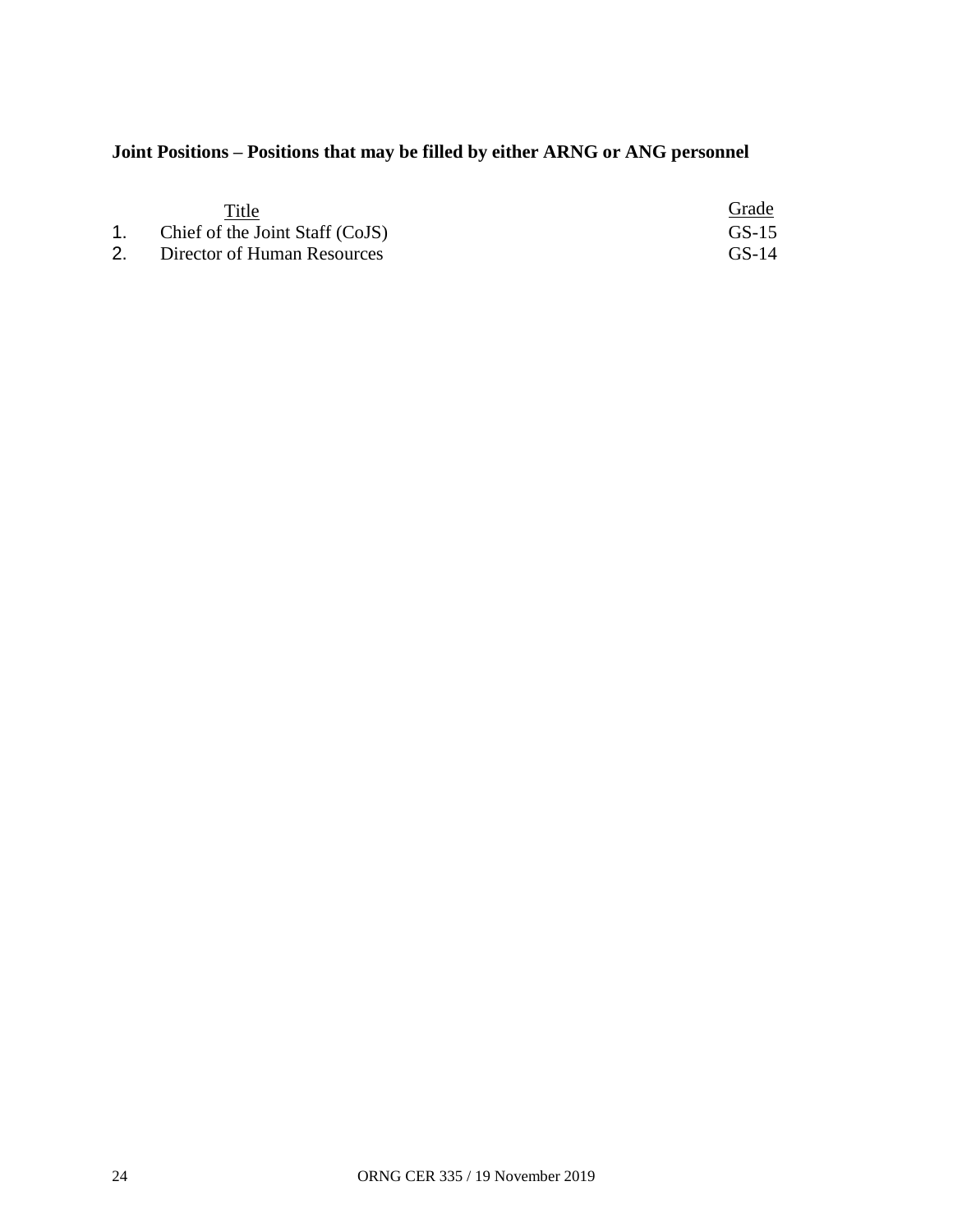#### **Appendix C - Position Vacancy Announcement (PVA) Application Procedures**

The following instructions are for all individuals applying to technician PVAs published by the ORNG. Human Resources Office may make minor modifications when necessary.

#### **HOW TO APPLY:**

The federal government does not require a standard job application. Your résumé is the primary required document of the application packet. All other required documents will be listed in the required documents portion of the job announcement. Complete and accurate data is essential to ensure fair evaluation of applicants. Applicants are responsible for creating an account on the USA Jobs website and uploading a résumé along with any other required documentation. The applicant will also be required to answer a preset questionnaire, known as the Assessment, based on the particular position description requirements and the needs of the requesting supervisor. This process is the only authorized application process. If an individual is deployed or away at a long term TDY/school, they can still apply but must have their packet received by the closing date. If it is determined that an applicant is unable to apply online, they may request to the HRSS to consider other means of applying, such as email, fax, or mail applications. Upon receipt, the HRSS will add applications to the PVA file. The application is used by the Human Resources Office staff to establish the individual's basic qualifications for the position. Application packages that sufficiently establish the highest qualifications are forwarded to the interviewing official for consideration.

At a minimum, an application should include the following:

1. **Job Information**: Technician vacancy announcement number if not applying through the USA Jobs automated process.

*2.* **Personal Information**: Full name, mailing address with zip code, home and work phone numbers, country of citizenship, highest federal civilian grade held (indicate whether grade held as permanent, indefinite or temporary), current military unit of assignment, duty MOS/AFSC, and military grade. *If not currently a permanent full-time technician, submit a copy of all Department of Defense 214's (DD-214) to showmilitary duty where applicable.*

*3.* **Education**: High school attended - name, city, and state – with date of graduation or receipt of GED. Colleges or universities attended - name, city, state, and major – with date and type of diploma or hours completed toward degree. For positions with minimum education requirements, with limited exceptions, only education from institutions which are accredited or pre-accredited or candidate for accreditation may be used to meet those requirements. For further information on the acceptability of higher education for meeting minimum qualification requirements, please refer t[o](http://www.opm.gov/qualifications) [www.opm.gov/qualifications.](http://www.opm.gov/qualifications) For a list of schools which meet these criteria, please refer t[o](http://www.ed.gov/) [http://www.ed.gov.](http://www.ed.gov/) *If the position requires a degree, the college or university should send certified transcripts to the Human Resources Office. An applicant may upload all transcripts to USA Jobs and attach to the announcement that requires positive education requirements.*

4. **Work Experience**: Start and end dates for each job in month/year format. Number of hours per week. Detailed experience, knowledge possession, demonstrated skills, and ability level along with accomplishments. The application packet is the key document(s) by which the individual's qualification for the position is determined. It should therefore reflect the applicant's current and past employment data as well as voluntary work, military duty assignments, competencies,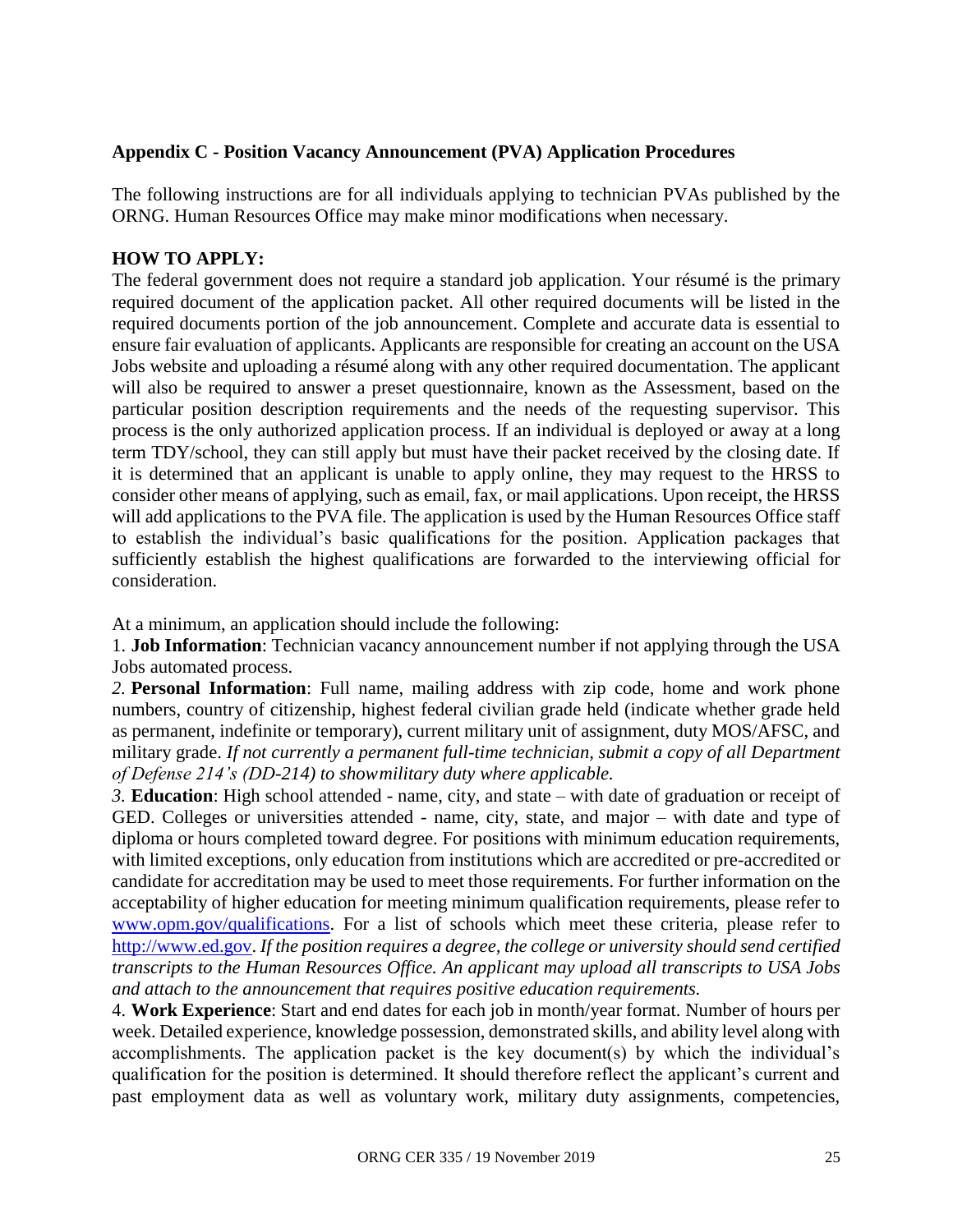knowledge, skills, and abilities, AFSC/MOS, and other supporting qualification training received.

5. **Other Information**: Include job related training courses (title and year); job related skills; job related certificates and licenses (current only); job related honors, awards, memberships, or special accomplishments (including membership in a professional or honor society, leadership activities, public speaking, and performance appraisals). Applicants must sign and date the application.

6. **For Positions Requiring a Military Service as a Warrant or Commissioned Officer:** If applying for a position limited to Warrant and/or Commissioned Officers and you do not currently hold a warrant or commission, applicants must submit a statement showing that, to the best of their knowledge, they are eligible for a warrant or commissioning program. If recommended for the position, applicants will not be appointed until they obtain the necessary warrant or commissioned officer status.

#### 7. **Method of Evaluating Applicants**:

Once the announcement has closed, résumé's and supporting documentation will be used to determine if applicants meet the qualifications listed in the announcement. If applicants are minimally qualified, their resume and supporting documentation will be compared to their responses on the assessment questionnaire to determine the applicant's level of experience. If applicants rate themselves higher than is supported by their application package, their responses may be adjusted and/or the applicant may be excluded from consideration for this position. If applicants are found to be among the top qualified candidates, they will be referred to the selecting official for employment consideration.

8. **Category Rating and Ranking:** The application will be evaluated and rated under category rating selection procedures. Once the application process is complete, a review of the applicant's qualifications will be conducted to determine if they are qualified for this job. Qualified candidates will be assigned to a quality category. The quality categories are highly qualified, well qualified, and qualified. For T32 excepted service positions only two categories may be utilized highly qualified and qualified. After identified for a quality category the applicant will be ranked in accordance with their quality category and if applicable Veterans' preference. The rating will be based on both the entire application package as well as the responses to the assessment questionnaire. Please note that if, after reviewing the résumé and or supporting documentation, a determination is madethat the applicant inflated their qualifications and or experience, the category rating will be adjusted to more accurately reflect the applicant's abilities, or the applicant may lose consideration for the position. Errors or omissions may affect the applicant's eligibility.

9. **Veterans Information:** Veterans' preference must be validated by formal submissions including all necessary supporting documentation. Applicants must provide acceptable documentation of Veterans' preference or appointment eligibility. Acceptable documentation may be:

(1) The most current copy of the applicants DD-214, Certificate of Release or Discharge from Active Duty, which shows dates of service and discharge under honorable conditions

(2) A certification that is a written document from the armed forces that certifies the service member is expected to be discharged or released from active duty service in the armed forces under honorable conditions not later than 120 days after the date the certification is signed.

(3) Applicants may obtain a letter from the Department of Veterans Affairs reflecting their level of disability for preference eligibility by visiting a VA Regional Office, contacting a VA call center or going to the VA website.

(4) NOTE: Prior to appointment, an agency will require the service member to provide a copy of the DD-214.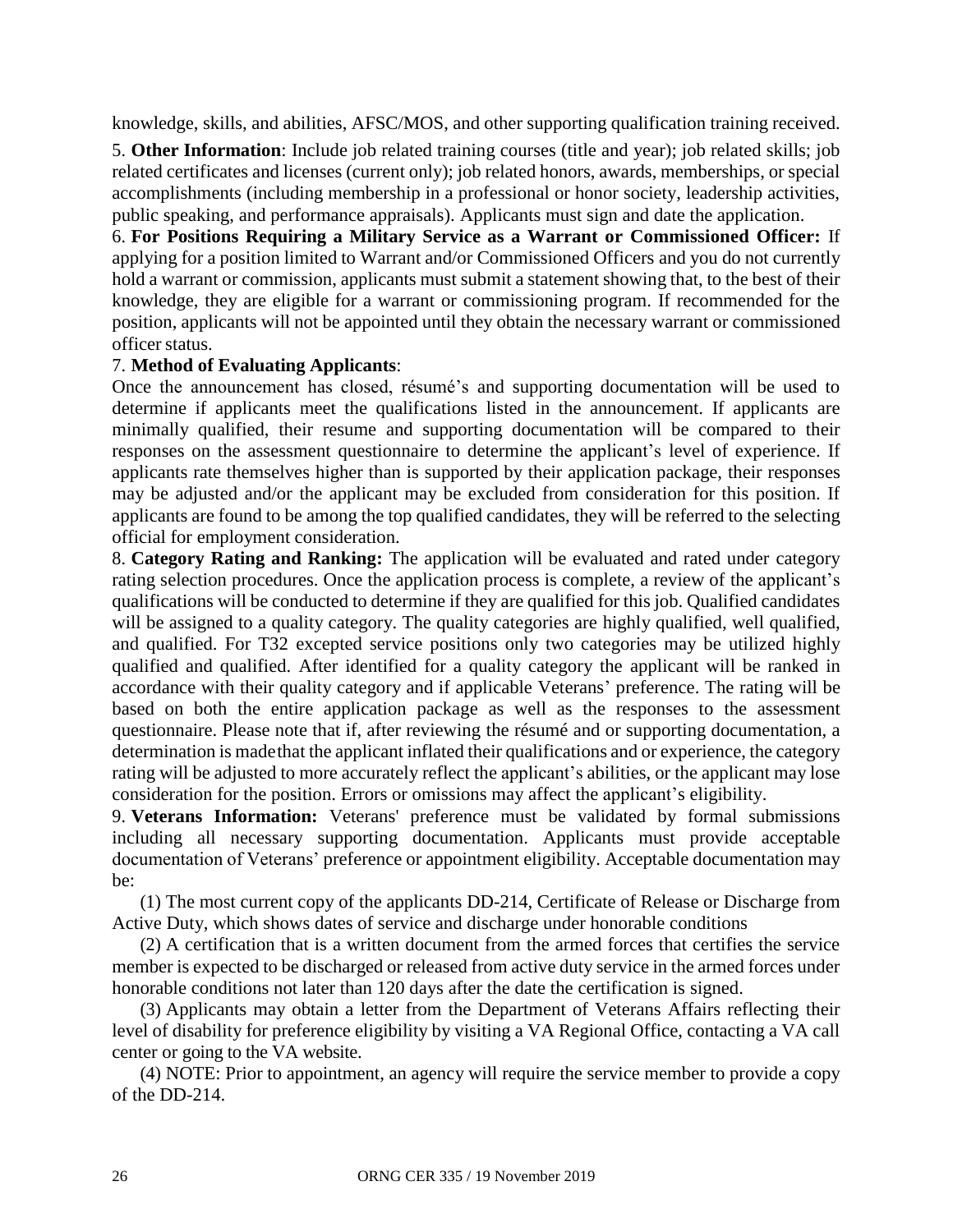(5) If claiming 10 point preference, applicants will need to submit a Standard Form, SF- 15, "Application for 10-point Veterans' Preference."

Applicants must submit all complete documentation in order to be verified for Veteran's Preference. If applicants fail to include any required documentation, it will affect their Veteran's Preference verification.

#### 10. **PROFESSIONAL APPLICATION**:

(1) To speed the process, read and understand the position vacancy thoroughly. The Human Resource Office needs certain information to evaluate an applicant's qualifications and determine if the applicant meets the requirements for federal employment in a particular position. If the applicant's official résumé or application does not provide all information requested in the Position Vacancy Announcement or through the USA Jobs Assessment process the applicant may not receive full consideration for the position.

(2) Do not send/upload photographs with the application.

(3) Complete the Assessment questionnaire.

(4) Government postage paid envelopes may not be used to mail résumés or applications.

(5) E-mailing and faxing are reserved for situations such as deployment, military schooling and extended TDYs. Prior approval is required for each application submitted.

(6) Applications will not be returned.

- (7) For more details on how to write a federal résumé please refer to:
	- a. USA Jobs Resume Writing Video
	- i. https:www.youtube.com/watch?v=8YX7o1PBoFK
	- b. USA Jobs FAQ Center

i. [https://www.usajobs.gov/Help/faq/application/documents/resume/what-to-](https://www.usajobs.gov/Help/faq/application/documents/resume/what-to-%20include/) include/

c. Go Government

[http://gogovernment.org/how\\_to\\_apply/write\\_your\\_federal\\_resume/create\\_your\\_resume.php](http://gogovernment.org/how_to_apply/write_your_federal_resume/create_your_resume.php)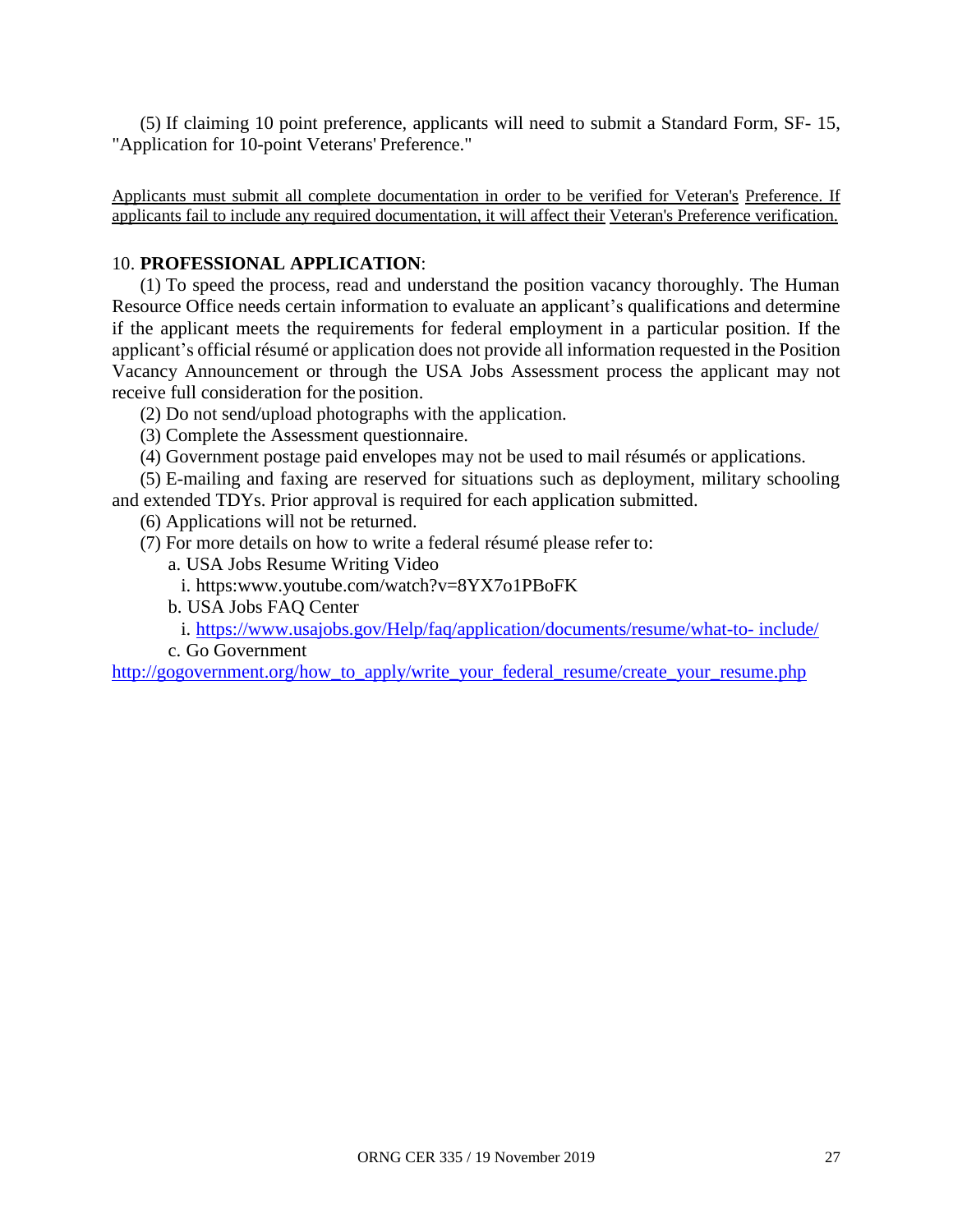**Glossary**

**Section I Abbreviations**

**AFSC** Air Force Specialty Code

**AGR** Active Guard Reserve

**ANG** Air National Guard

**ARNG** Army National Guard

**CER** Civilian Employee Regulation

**CFR** Code of Federal Regulations

**COS** Chief of Staff

**DQF** Desirable Qualification Factors

**GS** General Schedule

**DHR** Director of Human Resources

**HRSS** Human Resources Staffing Specialist

**KSR** Key Staff Referral

**MOS** Military Occupational Specialty

**NDS** Non Dual Status

**NGB** National Guard Bureau

**OF** Optional Form

#### **ORNG**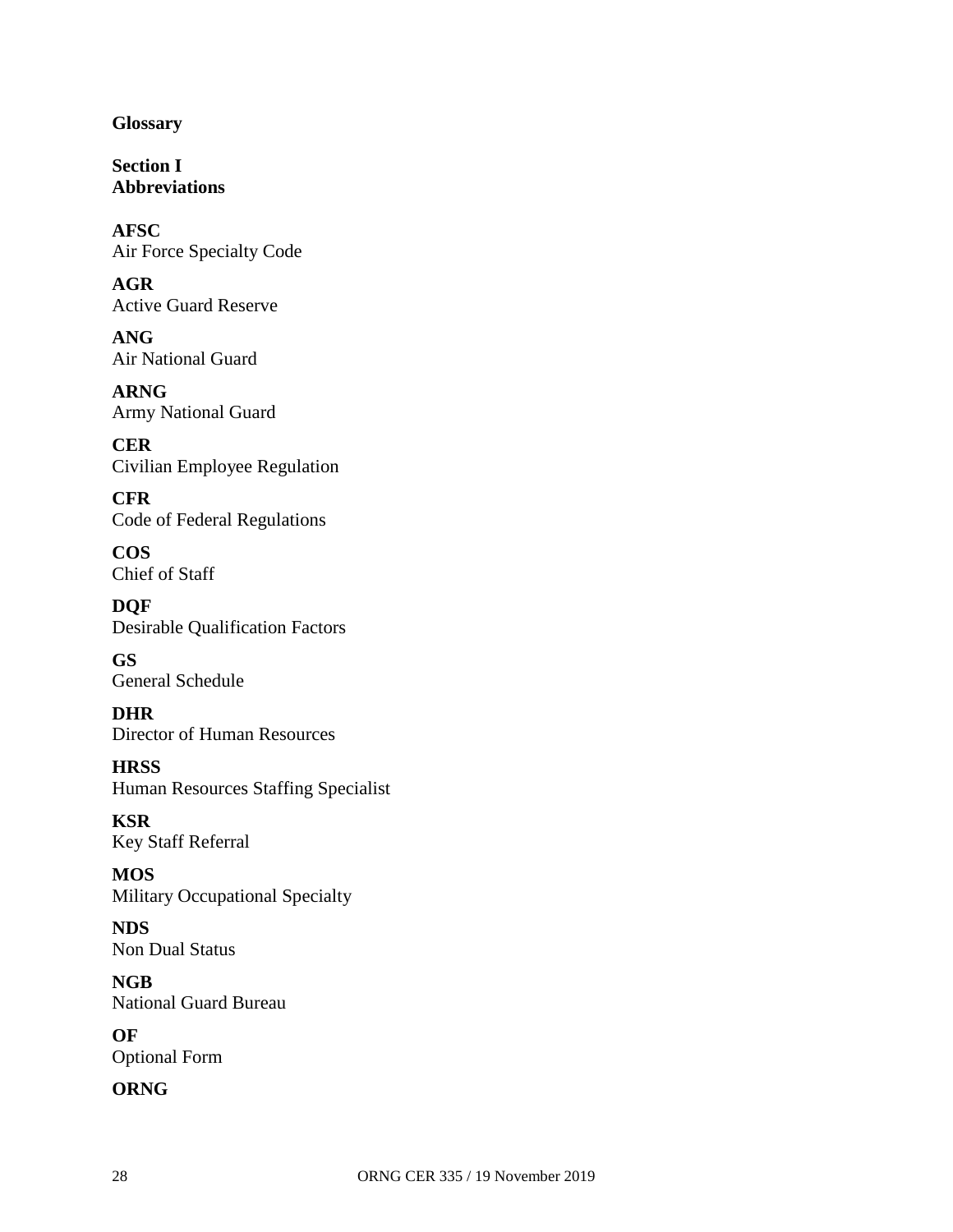Oregon National Guard **PCS** Permanent Change of Station

**PD** Position Description

**PVA** Position Vacancy Announcement

**RIF** Reduction in Force

**SEEM** State Equal Employment Manager

**SF** Standard Form

**SHRS** Supervisory Human Resources Specialist

**TAG-OR** The Adjutant General-Oregon

**TDA** Table of Distribution and Allowances

**TPR** Technician Personnel Regulation

**TO&E** Table of Organization and Equipment

**USC** United States Code

**UMD** Unit Manning Document

**Section II Terms**

**T32 Excepted Service** - Military technicians (dual status) who are required to be military members of the National Guard as a condition of employment.

**T5 Excepted Service** - Civilian employees who are not required to be members of the National Guard as a condition of employment, but are not members of the competitive service.

**Area of Consideration** - An area of consideration is the area (geographic, organizationally, or functionally) in which a search for eligible applicants is focused.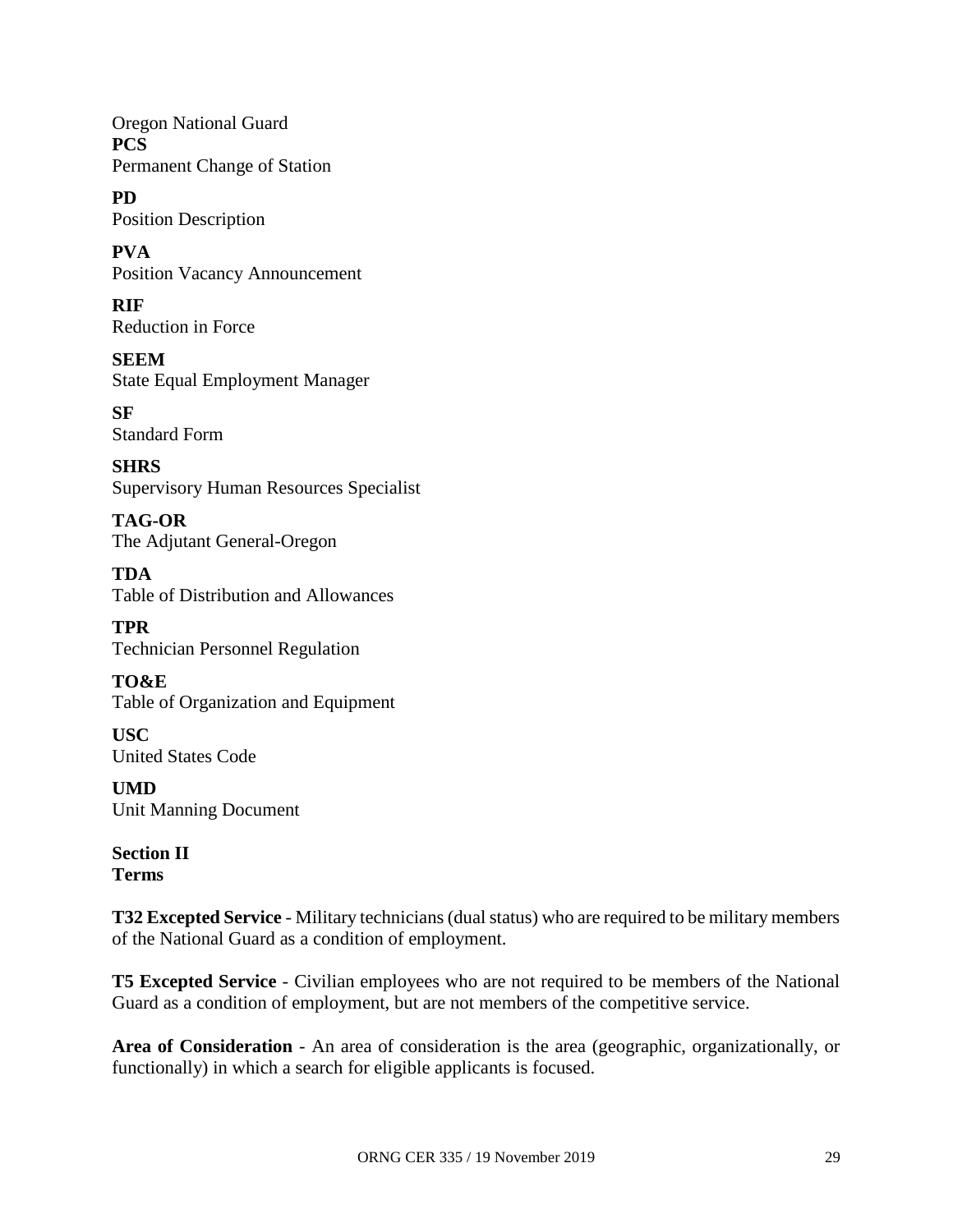**Commuting Area** - The geographical area in which a person can reasonably be expected to travel to and from work on a daily basis.

**Competitive Service** - Competitive service employees (for the purposes of this regulation are those employees formerly known as Non-Dual Status technicians) who are not required to be members of the National Guard as a condition of employment.

**KSA's** – The knowledge, skill, and ability (KSA) an applicant must possess to successfully perform the duties and responsibilities of the position. KSA's are used to rate and rank applicants.

**Conditions of Employment** – Conditions of employment are those requirements necessary to perform the duties of the position. Some of these requirements must be attained prior to appointment and others must be attained or maintained after appointment.

**Detail** - A temporary change of job assignment for a specified time period without a change in pay, with the employee returning to his or her regular duties at the end of the period.

**Minimum Qualification Requirements** – The minimum education, experience and qualification requirements an applicant must possess to be considered qualified to compete for the position. These qualifications must be possessed by the applicant at the time of application to the position.

**Reassignment** - A change from one position to another position without promotion or change to lower grade.

**Grade Retention** – Retention of an eligible employee's pay grade for a period not to exceed two years when demoted by reduction in force (RIF), reclassification, or management directed change to lower grade with the employee's concurrence.

**Pay Retention** – Entitlement of eligible employee to current pay when it exceeds the maximum rate of the grade of the position in which placed.

**Representative Rate** – The representative rate in the Federal Wage Schedule (FWS) is step 2 for all grades. The representative rate on the General Schedule (GS) is step 4 for all grades.

**Interviewing Official** – Immediate supervisor or a supervisor delegated by the activity director to conduct the employment interviews.

**Employee** – Unless otherwise specified, the term "employee" as used in this pamphlet applies to T32 military technicians (dual status) and T5 excepted and competitive employees.

**Temporary Promotion** - The placement of an employee into a higher-graded position for which commensurate pay is received for a temporary period after which the employee will revert to the position from which was promoted.

**Transfer** - A change of an employee, without a break in service of one full workday, from a position in one agency to a position in another agency.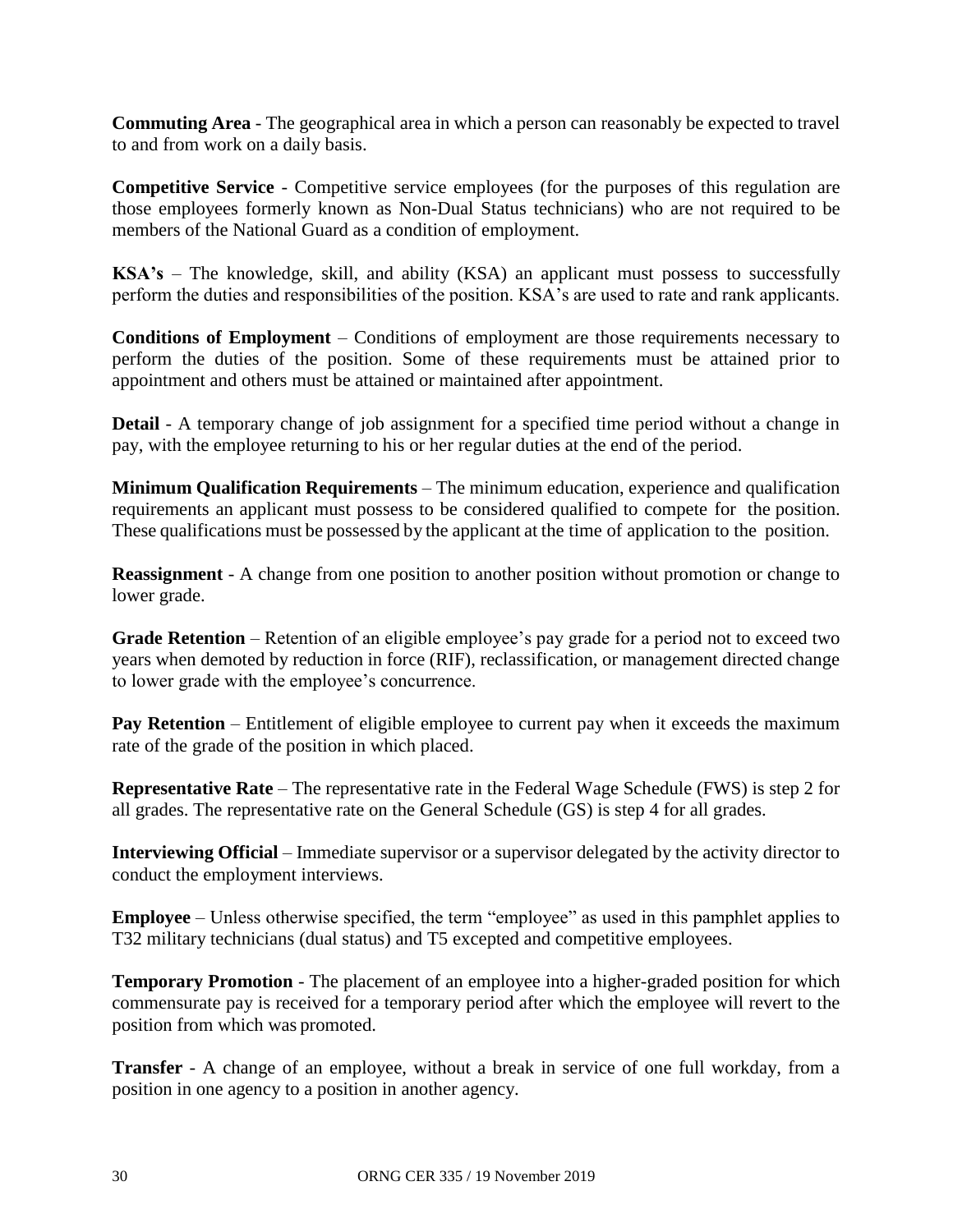**Veteran's Preference** - Veterans who are disabled, who served on active duty in the Armed Forces during certain specified time periods or in military campaigns are entitled to preference over others in hiring for virtually most federal government jobs. Veteran's Preference must be claimed during the application process and during RIF identification for current agency employees.

#### **Section III**

#### **Special Abbreviations and Terms**

#### **Areas of Consideration**

The area of consideration to compete for the position must be sufficiently broad to ensure the availability of a reasonable number of highly qualified candidates, taking into account the nature and level of the position to be filled, merit principles, affirmative action goals and objectives and applicable regulations and requirements of negotiated agreements. The area of consideration (AOC) is identified in the USAJOBS position vacancy announcement (PVA). The area of consideration may be expanded beyond the minimum area, at any time during the recruitment process, to meet the recruitment need with the issuance of an amended or new PVA.

Position vacancy announcements will normally remain open for receipt of applications a minimum of:

T32 PVA's – 14 Days Minimum T5 PVA's – 5 Days Minimum Internal staffing review/internal merit promotion –7 Days Minimum

Areas of consideration are mandatory and select areas are optional for inclusion in position vacancy announcements. The following list defines areas of consideration for the ORARNG and ORANG.

#### **(1) T5 Excepted**

HRSS and hiring manager will determine the best area of consideration for broad consideration. The following are areas of consideration for open to public and merit promotion vacancy announcements:

**Area 1**: All on board permanent T5 federal employees within the Oregon National Guard *(Mandatory)\**

**Area 2**: All on board permanent T32 federal technicians within the Oregon National Guard *(Mandatory)\**

**Area 3**: All current non-permanent technicians/employees (T5 and T32) of the Oregon National Guard *(Optional)*

**Area 4**: All current or re-employable federal employees *(Optional)*

**Area 5**: U.S. citizens *(Optional)*

*Note\* Required to have one of the mandatory areas of consideration. Optional for the other areas of consideration based on appointment type and range of advertisement.*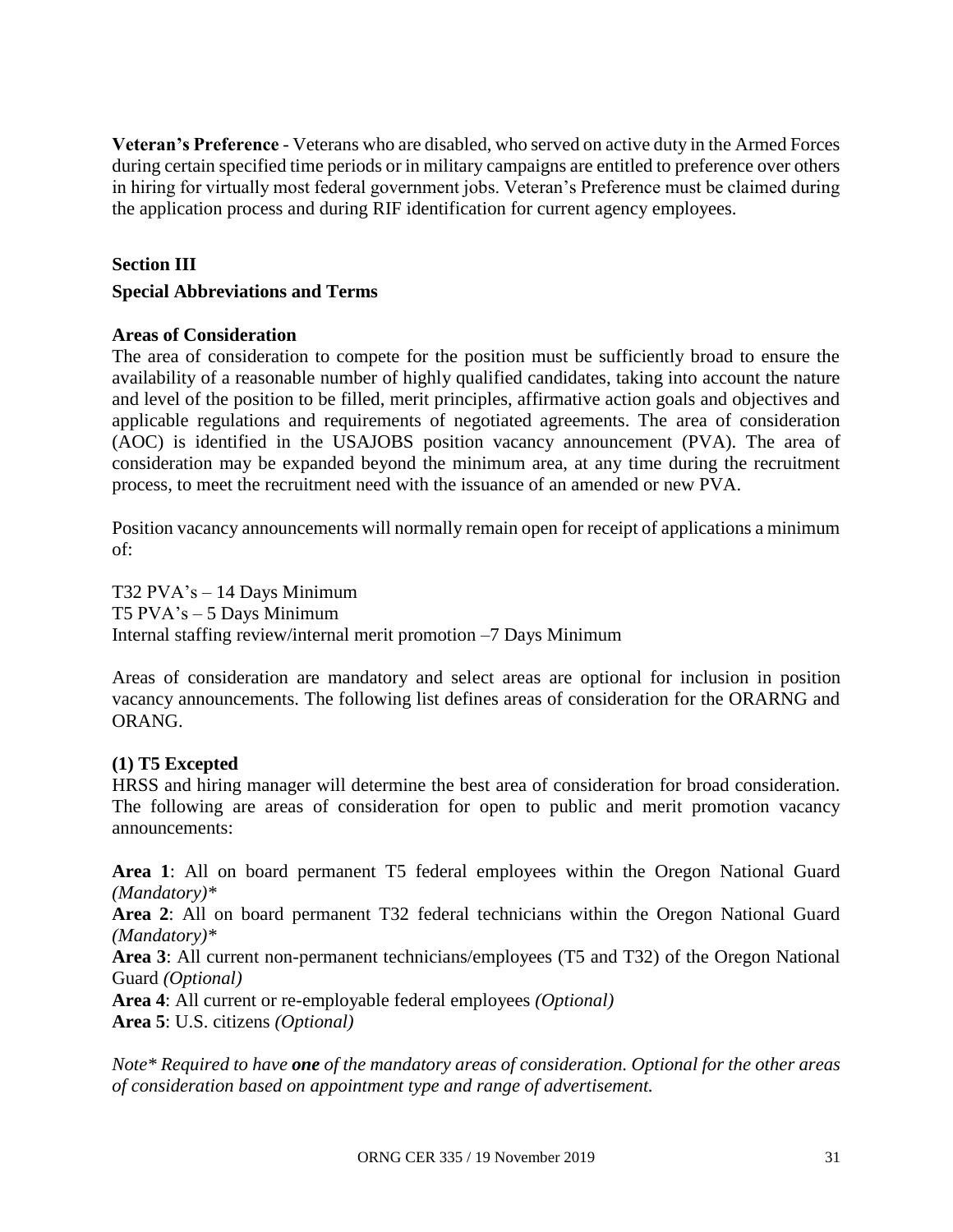T32 PVAs will list the following areas as options for all position vacancy announcements. HRSS and hiring official will determine the best area of consideration for broad consideration:

#### **(2) T32 Excepted ARNG**

**Area 1** - Current permanent or conditional T32 technicians of the Oregon ARNG. (*Mandatory) \**

**Area 2** - Current permanent or conditional T5 employees of the Oregon ARNG. (*Mandatory)\**

**Area 3** - Current service members in the Oregon ARNG. (*Optional*)

**Area 4** - Individuals in the active duty Army, Army Reserve or Army National Guard.

**Area 5** – US citizens eligible to meet the military requirements for membership in the Oregon ARNG. (*Optional*)

*Note\* Required to have one of the mandatory area of consideration. Optional for the other areas of consideration based on appointment type and range of advertisement.*

#### **(3) T32 Excepted ANG**

**Area 1** - Current permanent or conditional T32 technicians of the Oregon ANG. (*Mandatory)\**

**Area 2** -Current permanent or conditional T5 employees of the Oregon ANG. (*Mandatory)\**

**Area 3** - Current service members in the Oregon ANG. (*Optional*)

**Area 4** - Individuals in the active duty US Air Force, Air Force Reserve, or Air National Guard.

**Area 5** – US citizens eligible to meet the military requirements for membership in the Oregon ANG. (*Optional*)

*Note\* Required to have one of the mandatory areas of consideration. Optional for the other areas of consideration based on appointment type and range of advertisement.*

#### **Bargaining Unit Members**

Employees of the Oregon Army and Air National Guard except management officials, supervisors, personnel employed in the Human Resources Office, classified employees and security guards are bargaining unit members and covered under the collective agreement between TAG and AFGE, Local 2986.

#### **Bargaining Unit Positions**

All federal civilian positions of the ORNG except management officials, supervisors, personnel employed in the Human Resources Office, "confidential employees" and security guards.

#### **Category Rating and Ranking**

Candidates will be assessed against job-related criteria assigned quality categories highly qualified, well-qualified, qualified, depending upon the quality and relevance of their qualifications to the job. The categories will be defined through a job analysis conducted in accordance with the "Uniform Guidelines on Employee Selection Procedures," prior to starting any recruitment activity. The competencies and knowledge, skills, and abilities (KSA) identified in the job analysis will serve as the foundation for the Oregon National Guard assessment strategy. Oregon National Guard will spend adequate time in the beginning of the process performing a thorough assessment of the needed competencies/KSAs. Multiple categories (at least two categories) will be established for all job announcements to assess each candidate against jobrelated criteria. Applicants who meet the basic qualification requirements established for the position will be placed in a quality category. Qualified individuals will undergo either category or numeric rating process. The Human Resources Office by default will utilize the category rating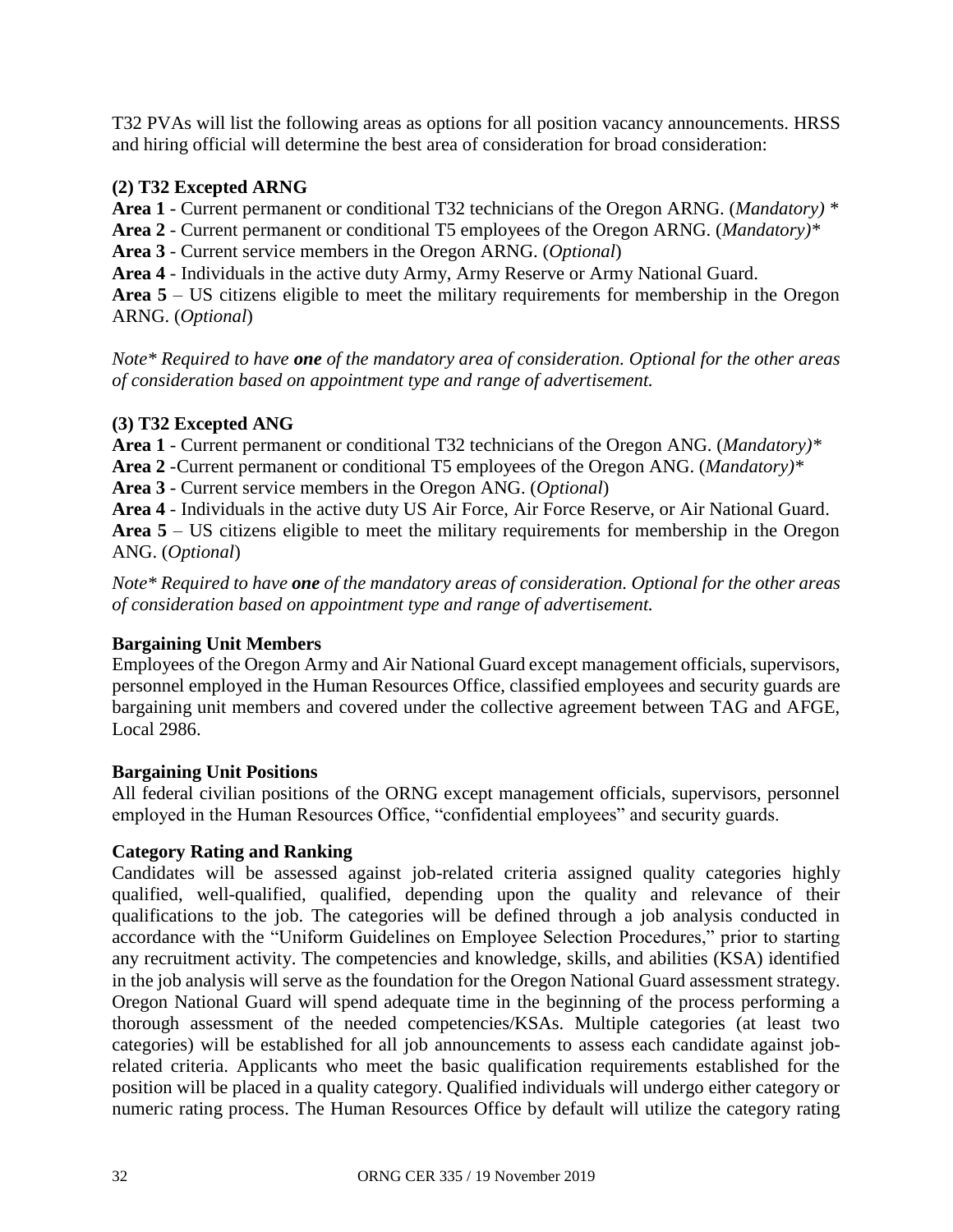process to evaluate all applicants and will not use a numeric rating process. Veterans' preference points as prescribed in 5 USC 3309 will not be applied in category rating procedures and Veterans' will be rated and ranked in accordance to quality categories and floating procedures, if applicable, in accordance with law.

Guidance issued by the Office of Personnel Management (OPM) requires that all candidates in the highly qualified category must be referred to the selecting official for selection consideration, "allowing managers to select from among applicants in the highly qualified category without regard to the rule of three (from OPM's fact sheet).

#### OPM has recognized that

(1) the extraordinary number of individuals applying for vacant positions places an undue burden on operating Human Resources Offices to conduct qualifications determinations, and

(2) referring non-preference eligibles' when there is no opportunity for selection raises false expectations because if a preference eligible is in the category, an agency may not select a nonpreference eligible unless the agency requests to pass over the preference eligible in accordance with 5 USC  $\S$  3318, and the request is approved.

Therefore, OPM has reconsidered its original position, and on September 15, 2010, revised its guidance to allow agencies the discretion to decide whether to send all the names (veterans and nonveterans) or only the names of all the veterans in the highly qualified category if agency policy specifically allows this option. The Oregon National Guard Human Resources Office recognizes that this option is discretionary at the request of the selecting official and HRSS.

#### **Category Rating - Oregon National Guard Quality Categories**

(1) **Highly Qualified:** Candidates in this category possess exceptional skills and experience to exceed well above the minimum requirements for the position. Candidate expresses high proficiency knowledge and skill level. This higher numeric value group is applied for those candidates who possess the type and quality of experience that substantially exceeds the minimum qualifications of the position, including all selective placement factors and appropriate numeric ranking factor(s) as determined by the job analysis and crediting plan. To be highly-qualified, the candidates are considered, by a human resources specialist (staffing), as highly proficient and fully competent to effectively perform all the job requirements; and, can successfully perform in the position almost immediately, or with a minimum amount of training and/or orientation. (If numeric values are applied to this category, the value rating is 90 -100 pts.)

(2) **Well Qualified:** This next lower quality category group is used for those candidates that meet the minimum qualifications of the position and are proficient in most, but not all, of the requirements of the position. Candidates may require some training and/or orientation in order to satisfactorily perform the duties of the position. Candidates express moderate amount of proficiency in competencies. (If numeric values are applied to this category, the value rating is 80- 89 pts.)

(3) **Qualified:** Candidates in this category meet the minimum education and/or experience requirements for the position. This lowest group is used for those candidates who meet the minimum qualifications of the position and are proficient in some, but not all, of the position's requirements and fail to meet the well qualified definition. Candidates will require extensive training and/or orientation in order to satisfactorily perform the position's duties. (If numeric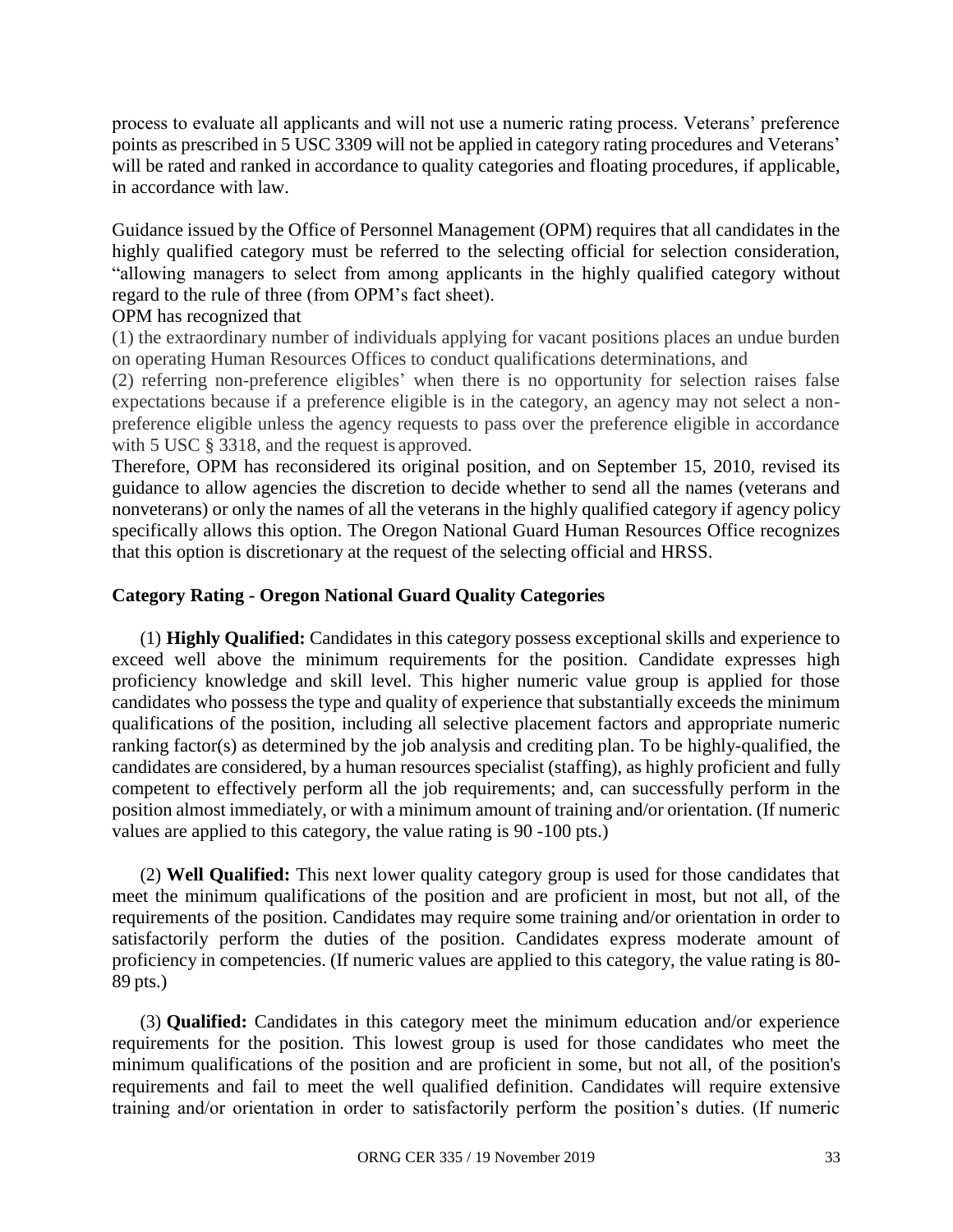values are applied to this category, the value rating is 70-79 points.)

(4) **T32 Quality Categories:** Candidates under evaluation for T32 excepted service positions will be considered under highly qualified and qualified categories defined above. T32 excepted positions require military service, military career experience, and a commensurate level of military leadership. Individuals in this group will be assessed for their possession of knowledge, skills, abilities, competencies, and applicable military service requirements. When referring T32 excepted service positions, the HRSS will refer all individuals that are highly qualified and qualified and follow procedures for bargaining unit positions if applicable.

(5) **Assessment:** Candidates will be assessed against job-related criteria assigned to at one of the previously defined quality categories. The highly-qualified, well-qualified, qualified category depending upon the quality and relevance of their qualifications to the job. The categories will be defined through a job analyses conducted in accordance with the "Uniform Guidelines on Employee Selection Procedures," prior to starting any recruitment activity. The competencies and knowledge, skills, and abilities (KSAs) identified in the job analysis will serve as the foundation for the Oregon National Guard Human Resources Office assessment strategy. Applications are reviewed and assessed for either proficiency or possession of selective placement factors, knowledge, skills, abilities, and competencies. The Human Resources Office will spend adequate time in the beginning of the process performing a thorough assessment of the needed competencies/KSAs.

(6) **Ranking:** Assessed applicants will be placed in the appropriate quality category and ranked according to preference eligibility and non-preference eligibility. Within each category, all qualified preference eligibles' are placed ahead of non-preference eligibles'. Qualified preference eligibles' are listed in alphabetical order within each preference order (CPS, CP, XP, and TP). Qualified non-preference eligibles' are listed in alphabetical order. The following are exceptions:

*a.* For scientific and professional positions at the grade 9 levels (or equivalent) or higher, qualified preference eligibles' with a compensable service-connected disability of 10% or more (CPS and CP) are placed ahead of non-preference eligibles' within the same qualification category. Candidates within the preference groups will be listed in alphabetical order.

*b.* For all other positions (series) and grade levels, qualified preference eligibles' with a compensable service-connected disability of 10% or more (CPS and CP) are placed at the top of the highly qualified category regardless of the quality category in which they were placed and ahead of non-preference eligibles' rated in the highly qualified category (CPS and CP eligibles' "float" to the highly qualified category). Candidates within the preference groups will be listed in alphabetical order.

(7) **Merging Categories**: When there are fewer than three candidates in the highly qualified category, the category may be merged with the next lower quality category. Merging may take place before issuing a certificate of eligibles' or before selecting an eligible. When merging categories, preference eligibles' from the lower category will be placed in the highly qualified category above the non-preference eligibles' in the newly merged highly qualified category.

#### (8) **Referral and Selection:**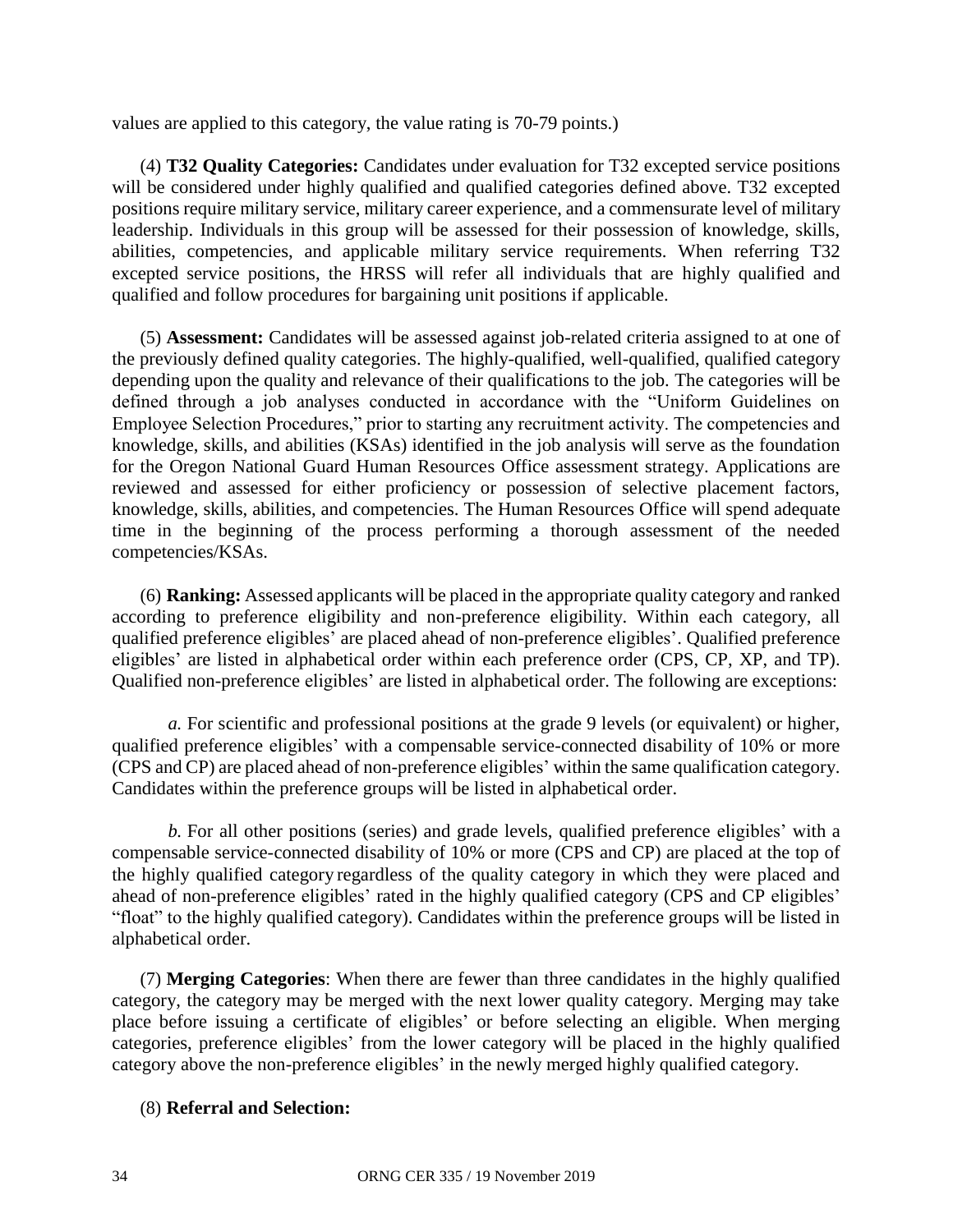*a.* Agencies must send **all** eligible candidates in the highly qualified category on the certificate of eligibles' or equivalent to the selecting official.

*b.* Pass over requests of preference eligibles' will be processed as prescribed in 5 USC 3318, using procedures in OPM's Delegated Examining Operations Handbook, Chapter 6, Section D, *Object to an Eligible*.

*c.* Veterans' preference points as prescribed in 5 USC 3309 will not be applied in category rating procedures.

*d.* The "three consideration" rule embodied in 5 CFR 332.405 does not apply in category rating.

#### **Competency**

OPM defines a competency as "a measurable pattern of knowledge, skills, abilities, behaviors, and other characteristics that an individual needs to perform work roles or occupational functions successfully." Competencies specify the "how" of performing job tasks, or what the person needs to do the job successfully ("The Practice of Competency Modeling", Shippmann et al., 2000). [2] Competencies represent a whole-person approach to assessing individuals.

Competencies tend to be either general or technical. General competencies reflect the cognitive and social capabilities (e.g., problem solving, interpersonal skills) required for job performance in a variety of occupations. On the other hand, technical competencies are more specific as they are tailored to the particular knowledge and skill requirements necessary for a specific job.

#### **Competition**

The process of selecting the most qualified applicant for a position. This term is distinctly different from "Competitive Service."

#### **Confidentiality Statement**

A statement of understanding signed by the, Interview Board Members, and Supervisory Official to ensure confidentiality of the selection process prior to appointment of the nominated applicant. This statement is crucial in agency implementation of the Privacy Act of 1974 and protecting Personal Identifiable Information.

#### **Eligible Applicants**

Those applicants who meet qualifications for the position and who will be placed on a certificate of eligible applicants.

#### **Evaluation of Applicants**

The process of assessing an applicant's eligibility for appointment or position change and the degree to which they possess the job related qualifying and selection factors needed to fill the position.

#### **Excepted Civil Service**

Positions not included in the competitive civil service are excepted civil service positions (5 USC 2103). Many federal positions are deemed "excepted" due to their national defense functions or sensitive operations.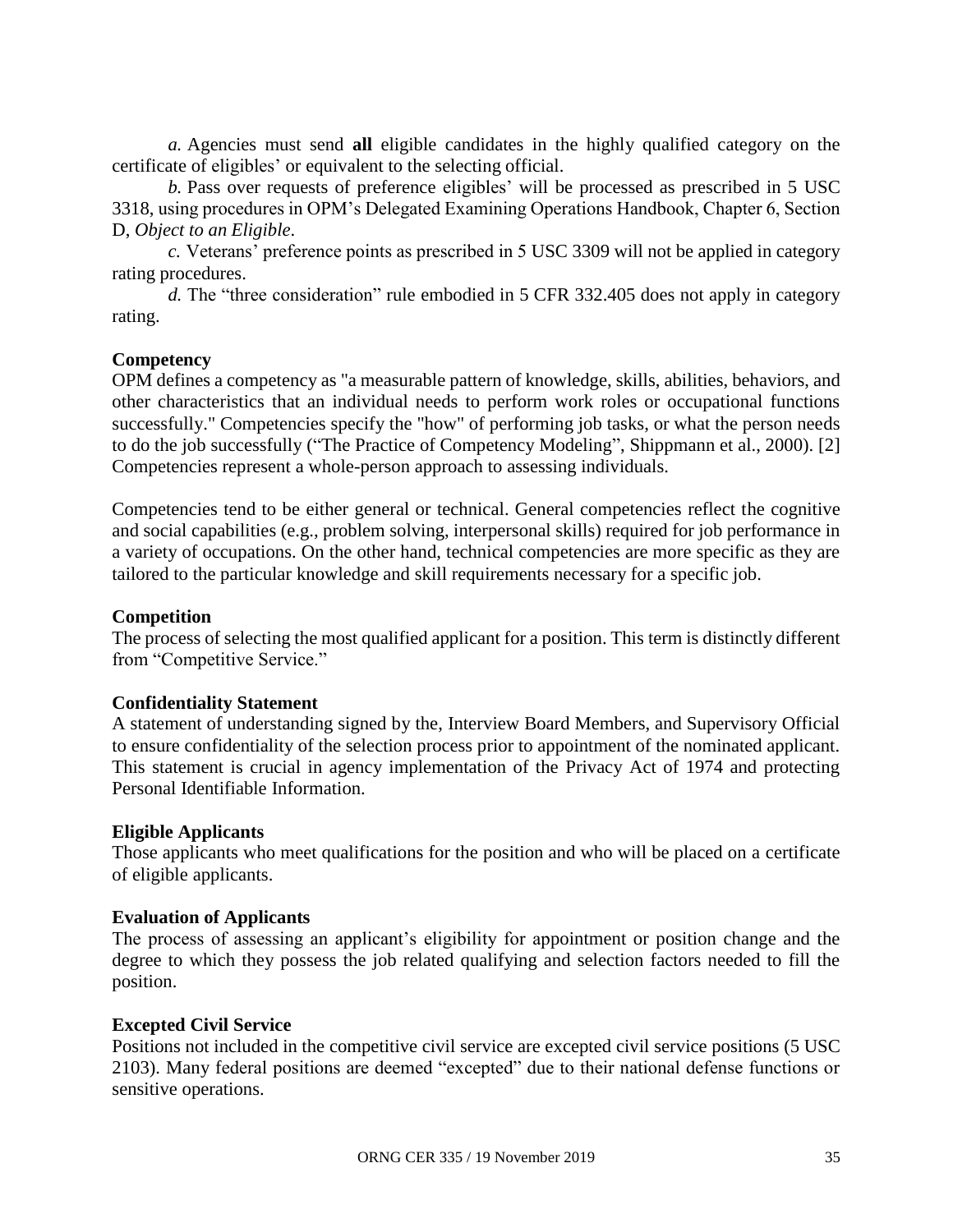#### **Excepted Service Hiring-Soliciting Applications**

Public notification is provided so that persons who want to apply for a position will have access to the information necessary to submit an application. Unless otherwise specified in law or regulation, 5 CFR 302.301 requires agencies to:

a. Establish policies and procedures on accepting job applications for excepted service positions, and

b. Make the policies and procedures a matter of record. These policies and procedures must be uniformly applied to applicants and must be made available to applicants upon their request.

\*Note: Some excepted service positions are not required to be posted on USAJOBS.gov.

#### **Excepted Service-Evaluation/Assessments**

Assessing individuals for positions in the excepted service is very similar to assessing individuals for positions in the competitive service. There is one major exception – OPM qualification requirements. Excepted service positions filled under Schedules B and D are subject to OPM qualification standards. Excepted service positions filled under Schedule A and C are not subject to OPM qualification standards.

Even though the positions may or may not be subject to OPM qualifications, agencies must still evaluate the individuals to ensure the potential selectees have the competencies necessary to perform the duties of the position to which appointed.

#### **Excepted Service- Selections**

An evaluation of the qualifications of applicants may be conducted at any time before an appointment is made. Once the evaluations/assessments are complete, agencies will assign ratings to the individuals. Oregon National Guard can generally choose from among three ranking and selection methods when filling jobs in the excepted service: 1) the ranked list, 2) the unranked list, and 3) a category rating-like process. The default ranking and selection process will be the category rating-like process for the Oregon National Guard.

*a.* **Ranked list** – Individuals are assessed against criteria which produces a numerical score. Preference eligibles' who earn a passing score receive 5 or 10 points, as appropriate, which are added to their score. Applicants are then listed in score order and selection is made from the highest-ranked three names available on the list. Preference eligibles' with a 10 percent or more disability are placed at the top of the list, and thus achieve the highest rankings. Agencies cannot select a non-preference eligible Veteran over a preference eligible Veteran with an equal or higher score without going through the applicable pass over procedures.

*b.* **Unranked list** – Applicants who meet basic eligibility criteria are listed by Veterans' preference category: 10 percent or more disabled Veterans, other 10-point preference eligible Veterans, 5-point preference eligible Veterans, and then non- preference eligible Veterans. Agencies cannot select a non-preference eligible Veteran until the preference eligibles' are exhausted or the agency has gone through the proper pass over procedures with respect to the preference eligibles' that are remaining.

*c.* **Category rating- like process** – Under 5 CFR part 302.105, agencies may establish their own systems for applying Veterans' preference provided that such a system results in preference eligible applicants receiving at least as muchadvantage as they would under the numerical ranking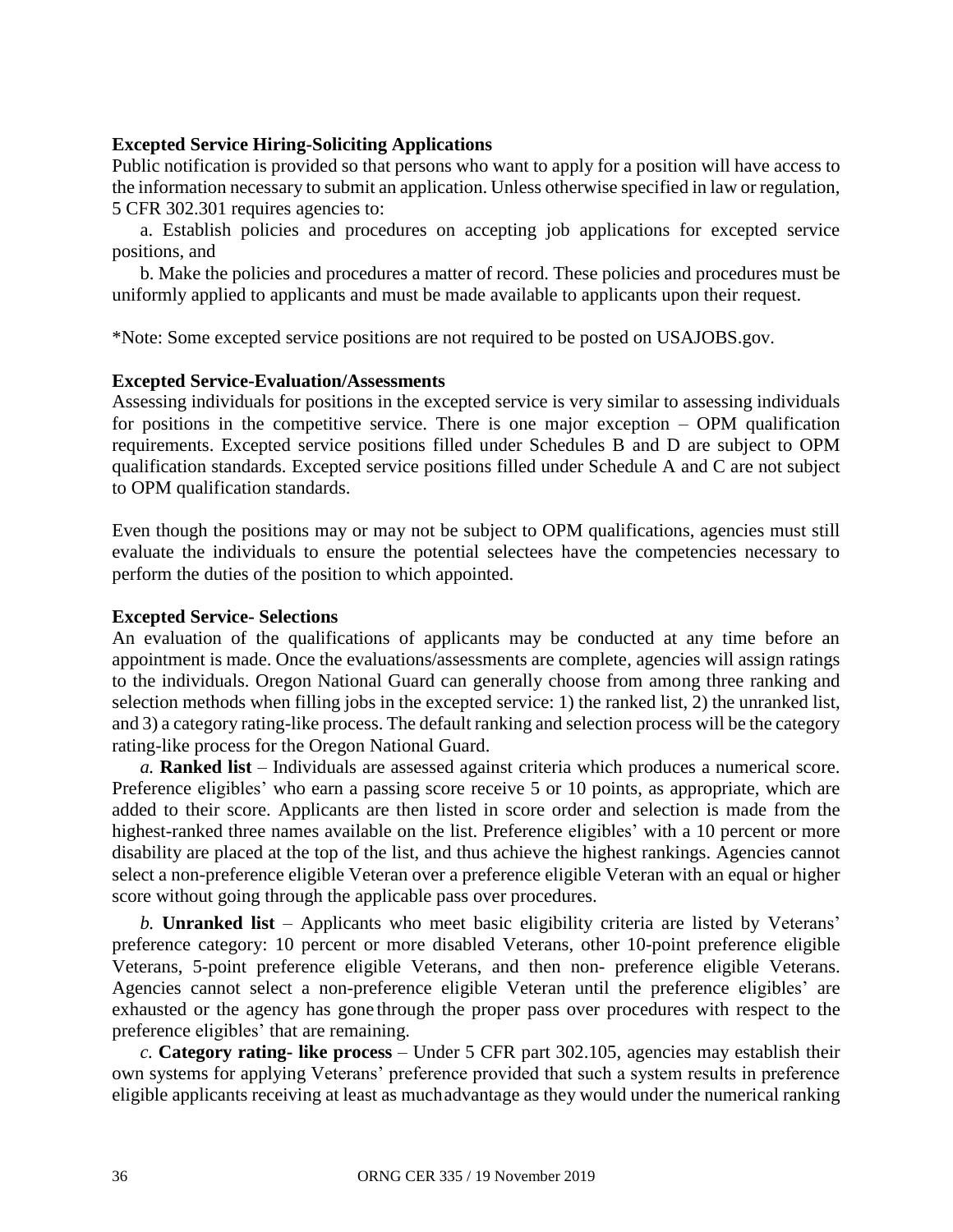or unranked selection methods. Rather than using numerical scores, individuals are assessed against agency-established criteria and placed in one of two or more pre-defined quality categories. Preference eligibles' are listed ahead of non-preference eligibles' in the quality category into which they are placed. Preference eligibles' with a 10 percent or more disability are placed in the highly qualified category (ahead of the non-preference eligibles').

*d.* **Professional Order** – When filling professional and scientific positions at the GS-9 level and above, the rules differ slightly. Agencies may list applicants either in a ranked list by score order or in an unranked list by preference status. When a ranked list is used, preference eligibles' who earn a passing score will have an additional 5 or 10 points, as appropriate, added to their score. Applicants are then listed in score order (i.e., nobody "floats"), and selection is made from the highest-ranked three names available on the list. When an unranked list is used, all qualified preference eligibles' will be listed in order of preference status (which will consist of candidates eligible for 10-point veterans' preference, followed by candidates eligible for 5-point Veterans' preference, followed by all other qualified applicants). An agency must consider preference eligibles' in the highest preference group first. An agency may not consider a non-preference eligible until all preference eligibles' have been exhausted or the agency has gone through the proper pass over procedures with respect to the preference eligibles' who are remaining.

Selections in the excepted service are just like in the competitive service. Veterans' preference and evaluating applicants are important requirements in order to make meaningful distinctions among best qualified applicants. Veterans' preference must be applied when making appointments in the excepted service. It may mean: Adding 5 or 10 points to a candidate's earned score and/or placing Veterans ahead of non-Veterans.

Agencies may use a category rating like process similar to what is used in the competitive service. Passovers of 30% or more disabled Veterans must be approved by OPM.

#### **Excepted Service-Selection and Passover of a Preference Applicant**

In accordance with 5 CFR 302.401, when an agency, in making an appointment as provided in paragraph 302.401(a) of this section, passes over the name of a preference eligible who is entitled to priority consideration under §302.304 and selects a non-preference eligible, it shall record its reasons for so doing, and shall furnish a copy of those reasons to the preference eligible or his/her representative on request. An agency may discontinue consideration of the name of a preference eligible for a position if on three occasions the agency has considered him/her for the position and has passed over his/her name and recorded its reasons for so doing. When conducting passovers, agencies may approve passovers within their authority, but OPM reserves the right to approve all CPS preference eligible 30% or more disabled applicants prior to a selection being made.

#### **Full Time Support (FTS) Personnel**

Personnel who are full-time employees of the Oregon National Guard and performing duty as a Dual-Status technician, a T5 employee, or an Active Guard and Reserve (AGR) member.

(1) **Competitive and Excepted Federal Service** As a general rule, federal employees are in competitive service if they are placed through a system that includes examination and service for a specified period of time in probationary and conditional appointments. Competitive service status grants the federal employee rights inherent in the competitive placement system. Federal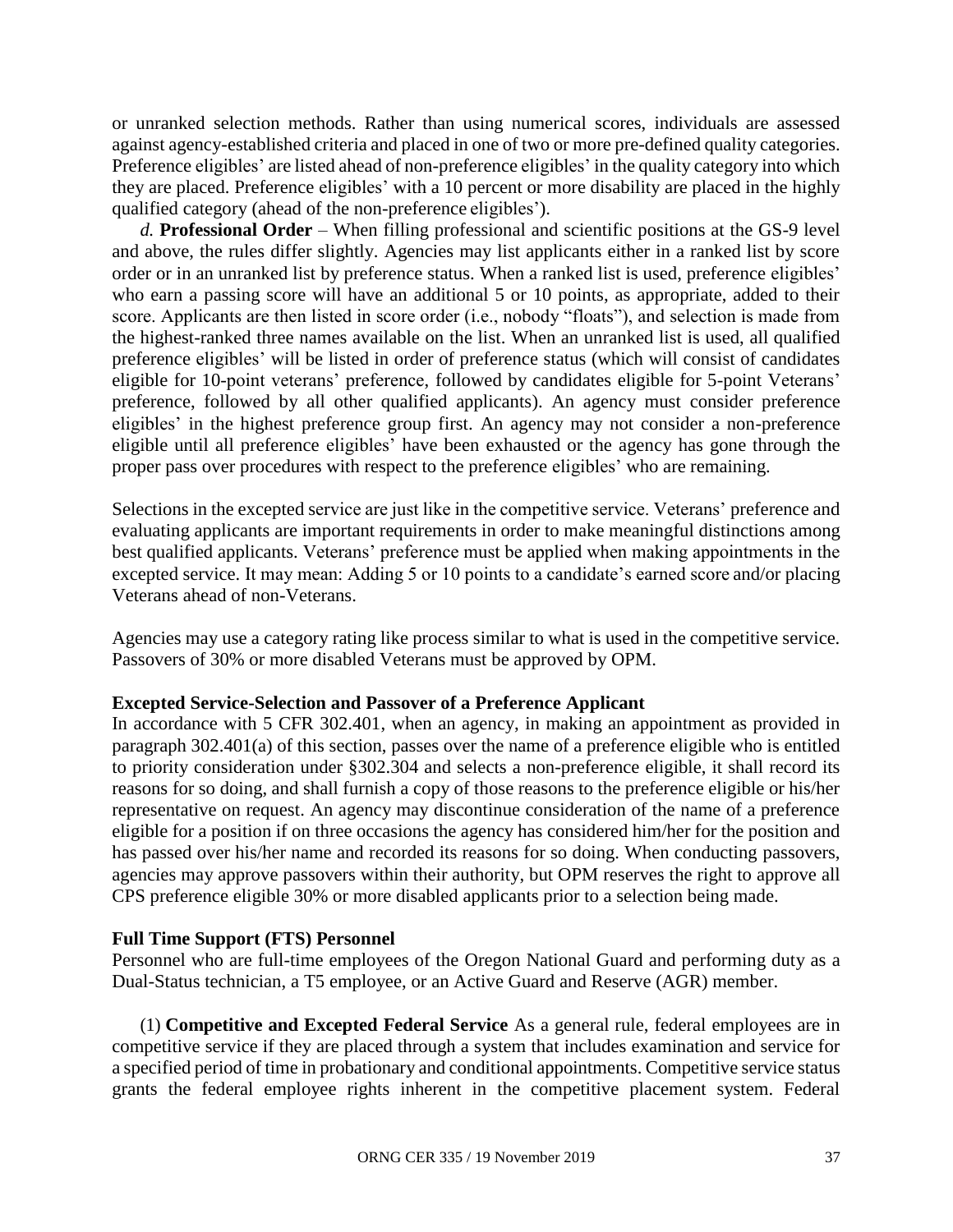employees in the excepted service are outside the competitive service of the federal government and are placed without taking examinations.

(2) **Dual-Status Technician** A person who is employed under the provisions of section 3101 of Title 5 or section 709(b) of Title 32. As a condition of employment, the dual status technician is required to maintain membership in the Oregon National Guard in a compatible military position and unit of assignment as specified by the appropriate NGB compatibility regulations. Dual status technicians are excepted service federal employees. Dual status technician positions involve the administration and training of Oregon National Guard members or in the maintenance and repair of supplies or equipment issued to the Oregon National Guard or the armed forces. (10 USC Sec. 10216.)

(3) **T5 Employee** A person who is employed and whose position is administered under Title 5 of the United States Code.

(4) **Active Guard and Reserve (AGR) Member** The term Active Guard and Reserve (AGR) duty means full-time National Guard duty performed by a member of the National Guard, pursuant to an order to active duty or full-time National Guard duty for a period of 180 consecutive days or more for the purpose of organizing, administering, recruiting, instructing, or training the reserve components. (10 USC Sec. 101). 'Full-time National Guard duty' means training or other duty, other than inactive duty, performed by a member of the Army National Guard of the United States or the Air National Guard of the United States in the member's status as a member of the National Guard of a State or territory, the Commonwealth of Puerto Rico, or the District of Columbia under section 316, 502, 503, 504, or 505 of Title 32 for which the member is entitled to pay from the United States or for which the member has waived pay from the United States (32 USC Sec. 101).

(5) **Management** Supervisors and, in limited cases, non-supervisory program managers within the ORNG.

#### **Merit System**

Merit system principles are defined in federal law. It establishes a system of competitive hiring that seeks to remove nepotism and political influence from employment decisions, and to shield federal employees from the effects of political forces on the performance of their duties. The merit system replaced the spoils system, which allowed federal employment to be provided by executive fiat after an election.

#### **Merit Promotion Plan Requirements**

(1) Each agency must establish procedures for promoting employees that are based on merit and are available in writing to candidates. Agencies must list appropriate exceptions, including those required by law or regulation. Actions under a promotion plan—whether identification, qualification, evaluation, or selection of candidates—must be made without regard to race, color, religion, sex (including pregnancy and gender identity), national origin, age (as defined by the Age Discrimination in Employment Act of 1967, as amended), disability, genetic information (including family medical history), marital status, political affiliation, sexual orientation, labor organization affiliation or non-affiliation, status as a parent, or any other non-merit-based factor, unless specifically designated by statute as a factor that must be taken into consideration when awarding such benefits, or retaliation for exercising rights with respect to the categories enumerated above, where retaliation rights are available, and must be based solely on job-related criteria.

(2) Areas of consideration must be sufficiently broad to ensure the availability of high quality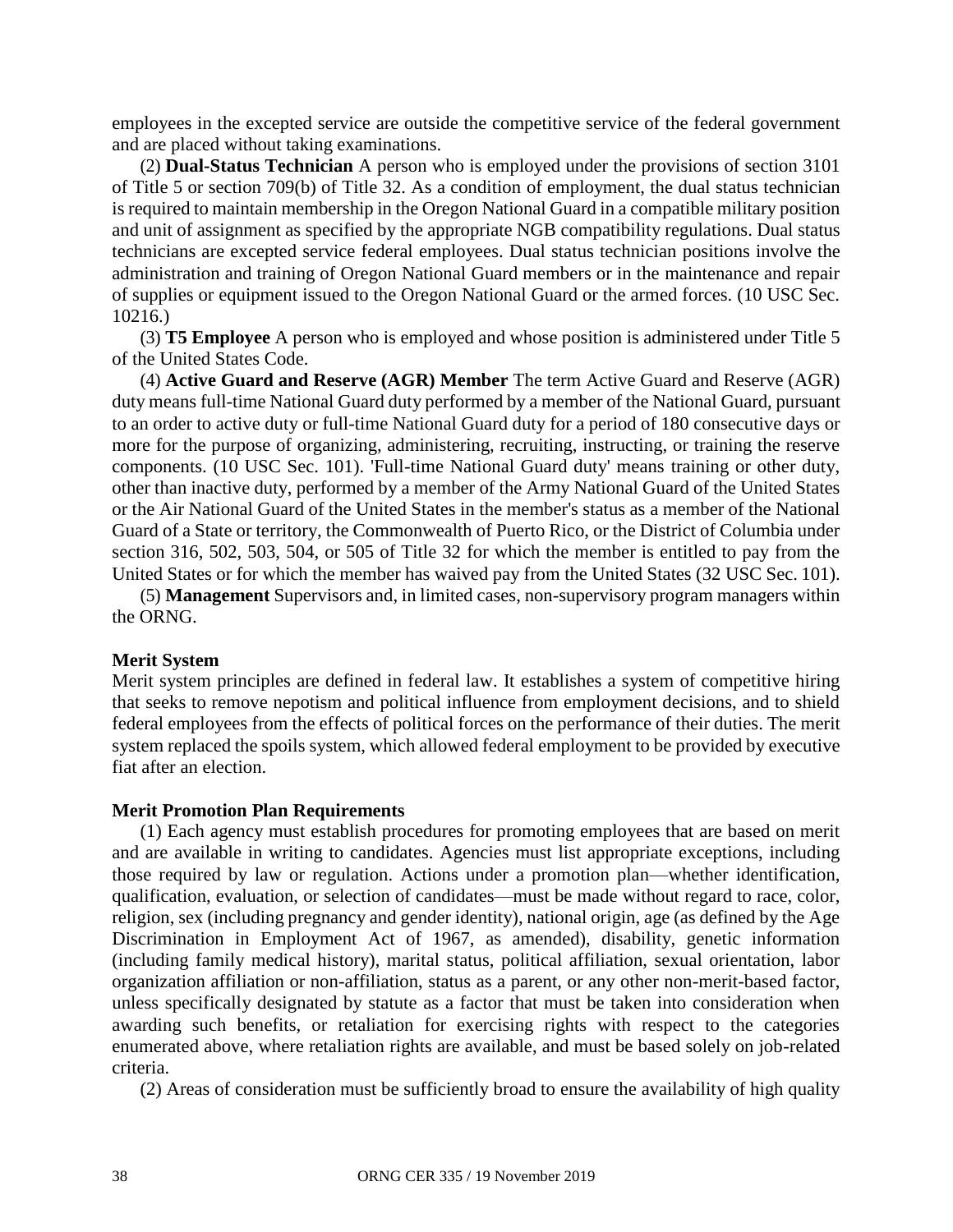candidates, taking into account the nature and level of the positions covered. Agencies must also ensure that employees within the area of consideration who are absent for legitimate reason, (e.g., on detail, on leave, at training courses, in the military service, or serving in public international organizations or on Intergovernmental Personnel Act assignments), receive appropriate consideration for promotion.

(3) To be eligible for promotion or placement, candidates must meet the minimum qualification standards prescribed by the Office of Personnel Management (OPM), Department of Defense, and/or National Guard Bureau. Methods of evaluation for promotion and placement, and selection for training which leads to promotion, must be consistent with instructions in part 5 USC Sec. 2300. Due weight shall be given to performance appraisals and incentive awards.

(4) Selection procedures will provide for management's right to select or not select from among a group of best qualified candidates. They will also provide for management's right to select from other appropriate sources, such as reemployment priority lists, reinstatement, transfer, individuals with disabilities, or Veteran Recruitment Act eligibles' (if applicable) or those within reach on an appropriate OPM or Oregon National Guard certificate. In deciding which source or sources to use, agencies have an obligation to determine which is most likely to best meet the agency mission objectives, contribute fresh ideas and new viewpoints, and meet the agency's affirmative action goals.

(5) Administration of the promotion system will include recordkeeping and the provision of necessary information to employees and the public, ensuring that individuals' rights to privacy are protected. Each agency must maintain a temporary record of each promotion sufficient to allow reconstruction of the promotion action, including documentation on how candidates were rated and ranked. These records may be destroyed after 2 years or after the program has been formally evaluated by OPM, Department of Defense, National Guard Bureau, and the Oregon National Guard Human Resources Office (whichever comes first) if the time limit for grievance has lapsed before the anniversary date.

#### **Merit System Principles** (5 USC Sec. 2301)

(1) Recruitment will be from qualified individuals from appropriate sources in an endeavor to achieve a work force from all segments of society, and selection and advancement will be determined solely on the basis of relative ability, knowledge, and skills, after fair and open competition which assures that all receive equal opportunity.

(2) All employees and applicants for employment will receive fair and equitable treatment in all aspects of personnel management without regard to political affiliation, race, color, religion, national origin, sex, marital status, age, or handicapping condition, and with proper regard for their privacy and constitutional rights.

(3) Equal pay will be provided for work of equal value, with appropriate consideration of both national and local rates paid by employers in the private sector, and appropriate incentives and recognition should be provided for excellence in performance.

(4) All employees will maintain high standards of integrity, conduct, and concern for the public interest.

(5) The federal work force will be used efficiently and effectively.

(6) Employees should be retained on the basis of the adequacy of their performance, inadequate performance should be corrected, and employees should be separated who cannot or will not improve their performance to meet required standards.

(7) Employees will be provided effective education and training in cases in which such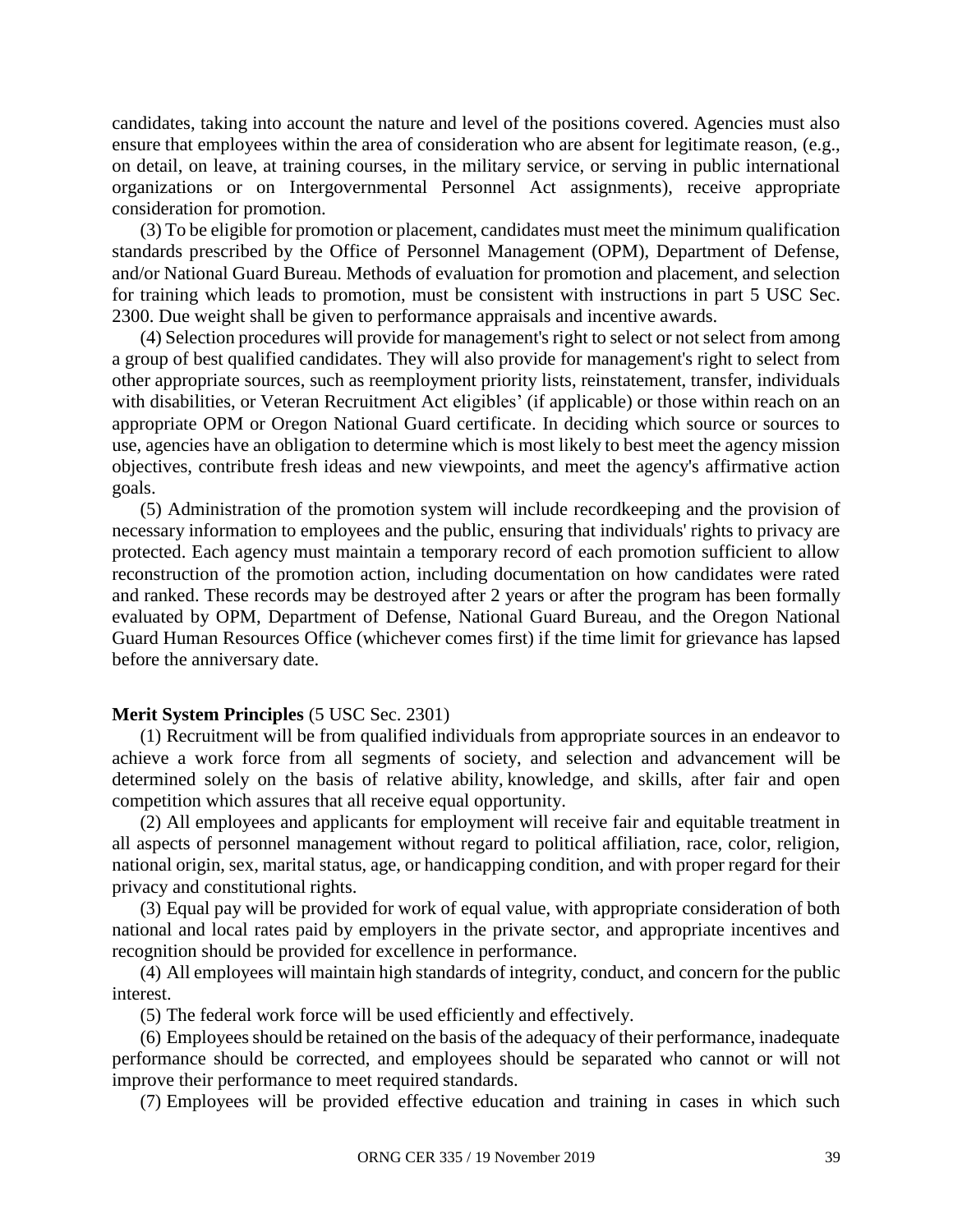education and training would result in better organizational and individual performance.

(8) Employees will be  $-$ 

a. protected against arbitrary action, personal favoritism, or coercion for partisan political purposes, and

b. prohibited from using their official authority or influence for the purpose of interfering with or affecting the result of an election or a nomination forelection.

(9) Employees will be protected against reprisal for the lawful disclosure of information which the employees reasonably believe evidences;

a. a violation of any law, rule, or regulation, or

b. mismanagement, a gross waste of funds, an abuse of authority, or a substantial and specific danger to public health or safety.

#### **Military Grade Inversion**

The situation in which an FTS employee has a higher military grade than his or her FTS supervisor. Applies to T32 technician positions only.

#### **Military Technicians**

A basic principle of the T32 excepted service technician program is that only NG T32 technicians occupy DS military technician employee positions.

(1) Requests to convert established/confirmed T32 NG excepted service technician positions to T5 NG employee positions, *post-conversion* of the percentage designated by law, must be identified by local functional management officials, coordinated with the Joint Force Head Quarters-federal Human Resources Office and TAG for review and further coordinated discussion with NGB-J1-TCP for final approval by Department of Defense Army Staff Personnel (G1) or Air Force staff personnel (A1).

(2) Requests and decisions are not influenced by the desires of the incumbent or potential candidates.

(3) NG T32 DS technicians and T5 competitive employees may apply/compete for hire or be eligible for merit promotion considerations to advertised T5 excepted service NG employee vacant positions.

(4) NG T5 competitive and excepted service employees may apply/compete forhire or merit promotion considerations to advertised T32 DS technician positions; however, to qualify, the candidates must meet the DS technician positions' series qualifications and must meet the positions' military compatibility requirements.

(5) Management directed reassignments (MDR) personnel processing actions are not authorized for the non-competitive placement of NG T32 DS technicians into established NG T5 employee positions; and, are not authorized for the non-competitive placement of NG T5 employees into NG T32 DS technician positions.

(6) Concerns and inquiries in regard to potential controversial issues must be forwarded, in writing to the local Human Resources Office. The Human Resources Office will communicate with the Technician Civilian Personnel Division (NGB-J1-TCP), for review and final decision by NGB functional managers/office of primary responsibility and NGB-J1.

#### **Oversight**

All T32 and T5 excepted service positions placements are done through directives, policies, and regulations, in accordance with the Office of Personnel Management, Department of Defense,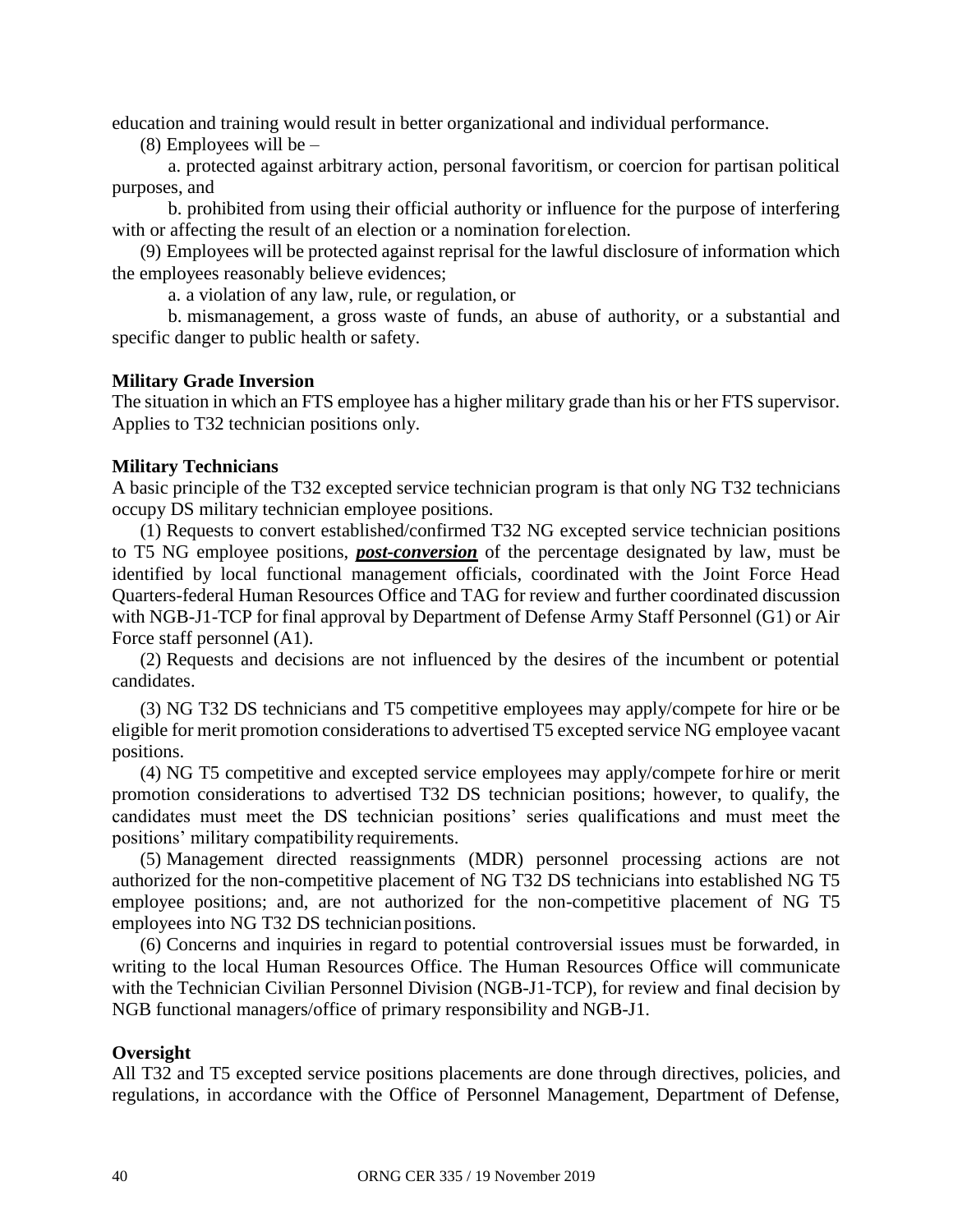National Guard Bureau, the Adjutant General, and the Human Resource Officer.

#### **Personnel Actions.**

#### **(1) Change to a Lower Grade**

A personnel action that moves an employee, while serving continuously in the same agency, to (1) a position at a lower grade when both the old and new positions are under the General Schedule or under the same type FWS, or (2) to a position with a lower rate of basic pay when both the old and the new positions are under the same type non-graded FWS or in a different paymethod category. (i.e. a Demotion or Reduction in Grade)

#### **(2) Grade Retention and Pay Retention Entitlements**

5 CFR 536 provides that an employee who is placed in a lower grade as a result of reductionin-force procedures, or whose position is reduced in grade as a result of reclassification of the position, is entitled to retain for a period of 2 years the grade held immediately before that placement or reduction. It also provides the authority for granting an employee indefinite pay retention under certain conciliations specified in 5 CFR 536.

#### **(3) Initial Appointment**

The first appointment as a federal employee regardless of tenure.

#### **(4) Non-Competitive Promotion**

A personnel action that promotes an employee without competition based on prior federal service or as a result of accretion of duties or a job reclassification as a result of a new OPM occupational standard.

#### **(5) Position Change**

A personnel action that moves an employee to another position that establishes the employee's eligibility for grade retention.

#### **(6) Promotion**

A personnel action that moves a technician to a new position and:

(a) To a higher grade when both the old and the new positions are under the General Schedule.

(b) From one grade to a higher grade under the same wage schedule.

(c) From a job or grade under the FWS to a job or grade with a higher rate of pay under the General Schedule, even though the amount of increase is less than a within grade increase.

(d) From a position under the General Schedule to a job or grade with a higher representative rate under the FWS.

#### **(7) Reassignment**

A personnel action that changes a technician from one position to another without promotion or change to lower grade. Reassignments may be requested by management or employee and may be made without competition.

#### **(8) Reinstatement**

A personnel action that appoints a former employee to a position of equal grade of that which he or she previously held. A former employee is eligible for reinstatement if he or she has resigned, been dismissed or furloughed, and been certified as qualified for an available position in the agency.

#### **(9) Transfer**

A personnel action that moves an employee, without a break in service of one full workday, from a position in one agency to another position in the same agency or to a position in another agency that can be filled under the same appointing authority.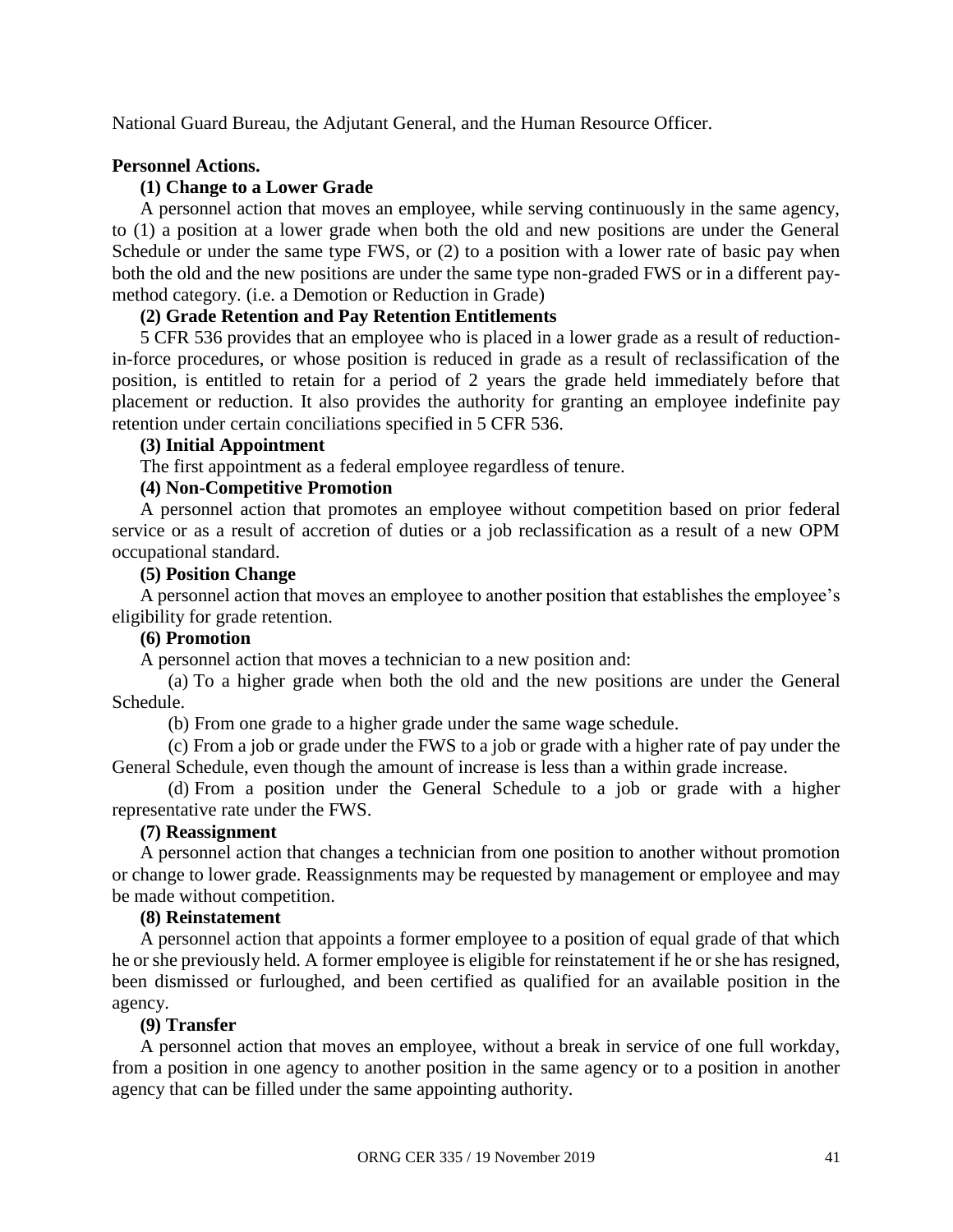#### **Placement Program**

A written program to identify the procedures that will be used in filling technician positions.

#### **Position Vacancy Announcement (PVA)**

An announcement published to attract applicants for known or projected vacancies.

#### **Prohibited Personnel Actions**

Merit system principles prohibit a number of discriminatory or retaliatory actions, known as prohibited personnel practices. These acts are listed at 5 USC Sec. 2302 and are reprinted here for convenience. This copy is accurate as of September 1, 2013, but could change. Please consult the current version online at [http://uscode.house.gov/browse.xhtml.](http://uscode.house.gov/browse.xhtml)

(1) Discriminate against an employee or applicant based on race, color, religion,sex, national origin, age, handicapping condition, marital status, or political affiliation;

(2) Request or consider employment recommendations based on factors otherthan personal knowledge or records of job-related abilities or characteristics;

(3) Coerce the political activity of any person; or take any action as a reprisal for the refusal of a person to engage in such political activity;

(4) Deceive or willfully obstruct anyone from competing for employment;

(5) Influence anyone to withdraw from competition in an effort to improve or injure the employment prospects of any person;

(6) Give an unauthorized preference or advantage to anyone so as to improve or injure the employment prospects of any particular employee or applicant;

(7) Engage in nepotism (*i.e.*, hire, promote, or advocate the hiring or promotion of relatives);

(8) Engage in reprisal for whistleblowing – generally, a person with personnel authority cannot take or fail to take a personnel action with respect to an employee or applicant because of a disclosure of information by the employee or applicant that he or she reasonably believes evidences a violation of a law, rule or regulation; gross mismanagement; gross waste of funds; an abuse of authority; or a substantial and specific danger to public health or safety. The prohibition does not apply, however, if the disclosure is barred by law or is specifically required by Executive Order to be kept secret in the interest of national defense or the conduct of foreign affairs, *except*  when such a disclosure is made to the Special Counsel, the Inspector General, or a comparable agency official;

(9) Take or fail to take a personnel action against an employee or applicant for exercising an appeal, complaint, or grievance right; testifying for or assisting another in exercising such a right; cooperating with or disclosing information to the Special Counsel or to an Inspector General; or refusing to obey an order that would require the individual to violate a law;

(10) Discriminate based on personal conduct which is not job-related and does not adversely affect the on-the-job performance of an employee, applicant, orothers;

(11) Knowingly take or fail to take, recommend, or approve a personnel action if taking or failing to take such an action would violate an applicable veterans' preference requirement;

(12) Take or fail to take a personnel action, if taking or failing to take the action would violate any law, rule or regulation implementing or directly concerning merit system principles at 5 USC § 2301.

(13) Implement or enforce any nondisclosure policy, form, or agreement, if such policy, form,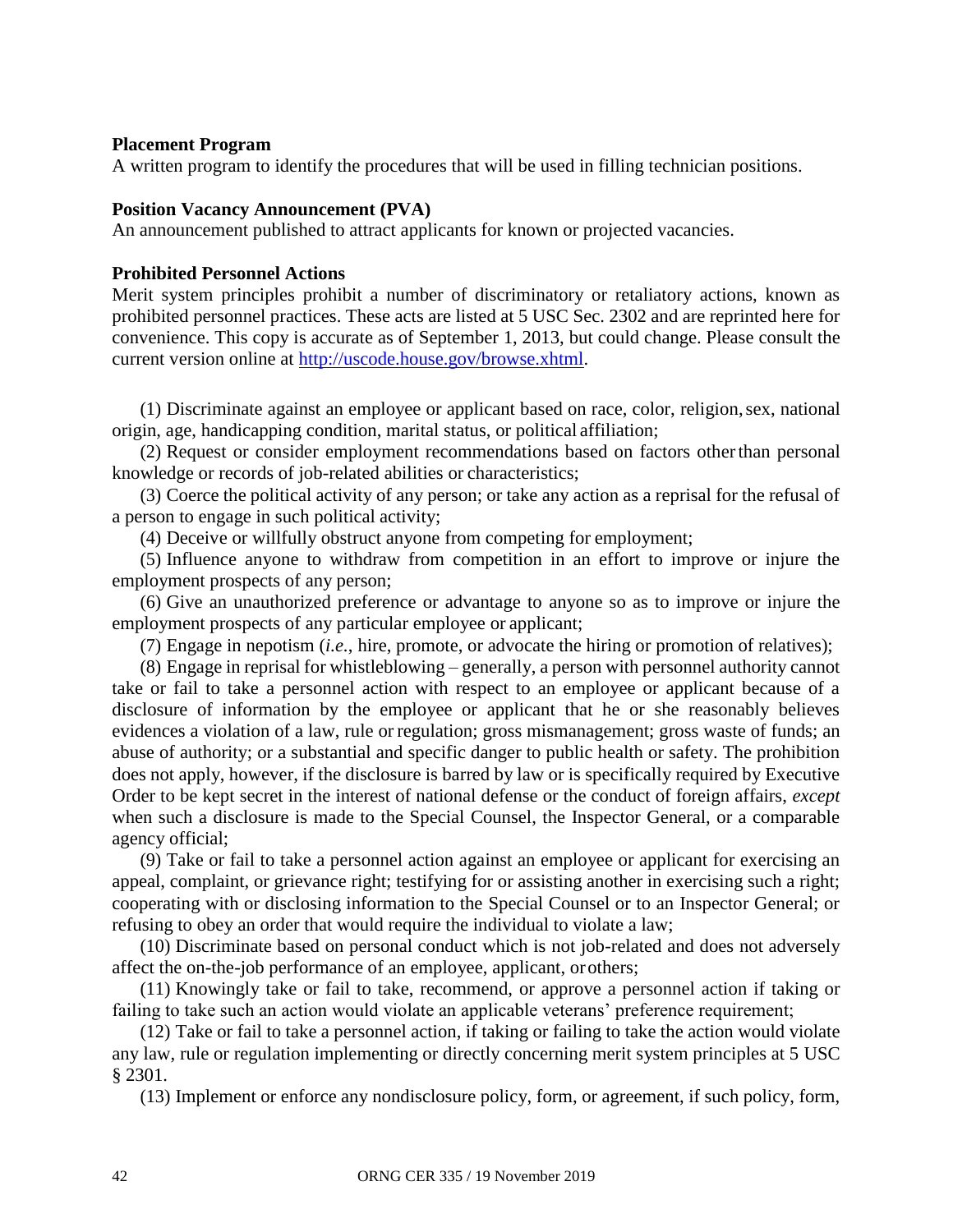or agreement does not contain the following statements:

*a.* "These provisions are consistent with and do not supersede, conflict with, or otherwise alter the employee obligations, rights, or liabilities created by existing statute or Executive order relating to:

*b.* Classified information;

*c.* Communications to Congress;

*d.* Reporting to an Inspector General of a violation of any law, rule, or regulation, or mismanagement, a gross waste of funds, an abuse of authority, or a substantial and specific danger to public health or safety;or,

*e.* Any other whistleblower protection."

*f.* "The definitions, requirements, obligations, rights, sanctions, and liabilities created by controlling Executive orders and statutory provisions are incorporated into this agreement and are controlling."

#### **Qualifying and Selection Officials**

*a.* **Appointing Official** The Adjutant General. Appointing Authority by law has been vested with the Adjutant General and delegated in writing to specific representatives in the Human Resources Office.

*b.* **Interviewing Official** Management official appointed to personally interview applicants or chair an interview board. The interviewing official is normally a first line supervisor above the position being filled.

*c.* **Supervisor** A supervisor or management official designated by the Adjutant General to receive and act on a certificate of eligible applicants. It is usually the manager of the office, facility, unit or section that contains the position beingfilled.

*d***. Designated Official** A management official designated in writing by the supervisory official to act in their place in regards to PVA's.

#### *e.* **Quality Ranking Factor**

Quality ranking factors significantly enhance performance in a position, but, unlike selective factors, are not essential for satisfactory performance. Applicants with higher proficiency levels on a quality ranking factor are ranked above those with lower proficiency levels. Agencies may not rate qualified candidates ineligible solely for failure to possess a quality ranking factor. With quality ranking factors, the focus is on the level of proficiency the candidate brings to the job. This flexibility continues to ensure managers can specify the competencies/KSAs that enhance performance significantly in a given position.

#### **Qualifying and Selection Factors – Additional Information**

(1) **Conditions of Employment Factors.** As a condition of their employment, federal technicians are required to obtain and/or maintain a status in key areas. An applicant for a technician position may be required to have a Condition of Employment status before being considered for a full-time support position. Conditions of employment include:

*a.* Be a member of the Oregon National Guard in a compatible military position and unit of assignment (see dual status technician definition above).

*b.* Possess a security clearance.

*c.* Meet medical/physical standards of the technician position or military assignment associated with the technician position.

(2) **Selective Placement/ Quality Ranking Factors (SPF/QRF)** SPF/QRF are those job-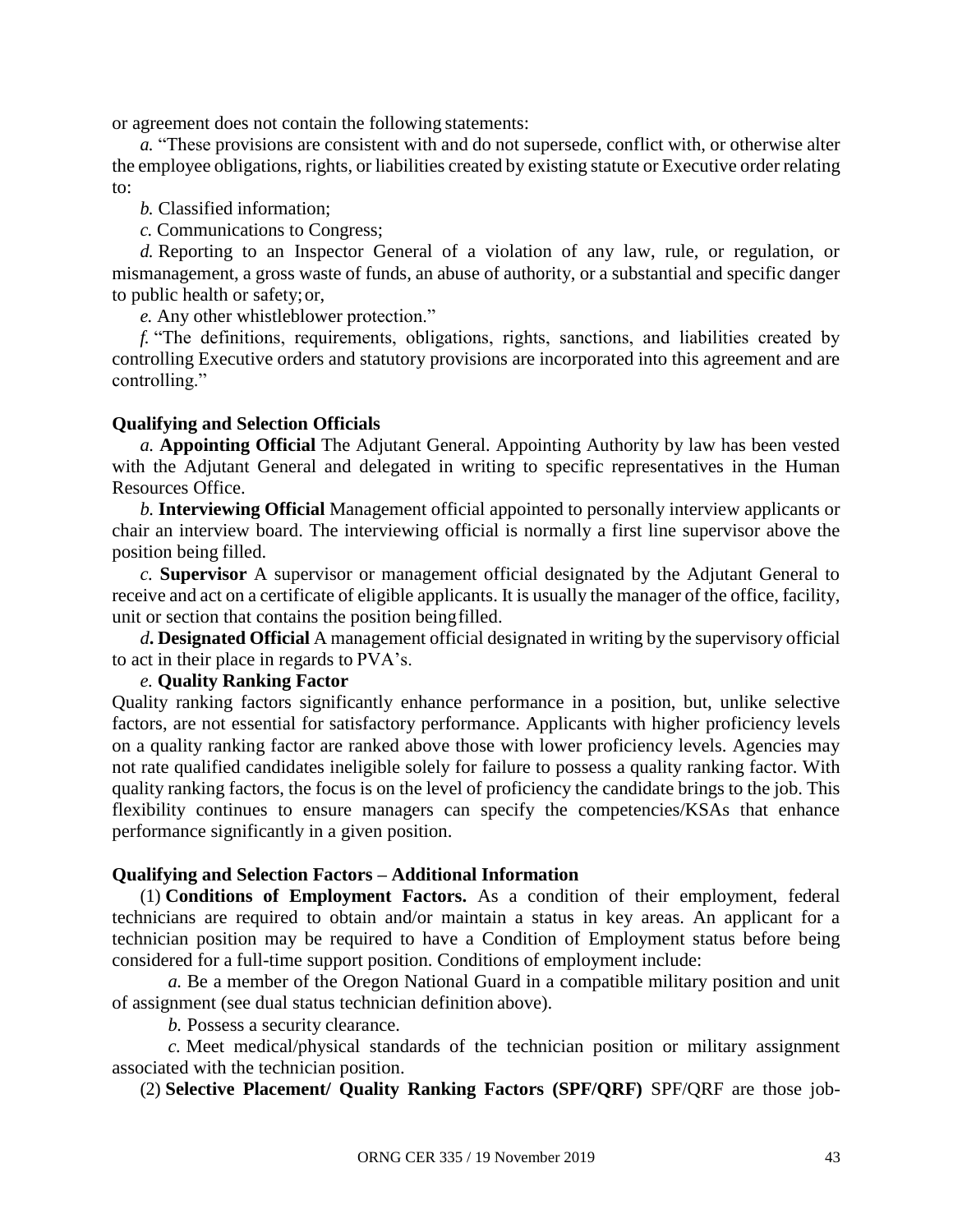related factors that the supervisor sees as desirable in a potential employee. They may be unique to one position but not to all like positions. SPF/QRFs include specific military experience, certification to perform a specific duty, qualification on a specific weapons system, etc. Human Resources Office approved, supervisor developed SPF/QRFs will be added to position vacancy announcements, but the HRSS will not use QRFs to keep an applicant from qualifying for the certificate of eligible applicants.

(3) **Job Related Qualifying Factors** The only factors used by the HRSS to qualify an applicant for referral to the interviewing/supervising official for further consideration. They are used by the interviewing/supervising official as part of the basis for making a final recommendation for appointment by the Human Resources Office.

(4) **Optional Job-Related Selection Factors** Factors used with job related qualifying factors by the interviewing/selecting official to make a final recommendation for appointment to the Human Resources Office.

(5) **Representative Rates** A rate used to determine the nature of action (promotion, change to lower grade, or reassignment) where different kinds of pay schedules are involved.

*a.* General Schedule (GS) representative rate is Step 4 of the grades in question.

*b.* FWS (WG, WL, WS) representative rate is Step 2 of the grades in question.

#### (6) **Tenured Employees**

*a.* Tenure 1 - Permanent. A permanent employee who has completed a trial or probationary period.

*b.* Tenure 2 – Permanent Conditional. A permanent employee still serving a trial or probationary period.

*c.* Tenure 3 – Indefinite. An employee who competed for his or her position but whose term of service is indefinite and who may be released with a 30-day notice due to lack of work, funds, etc. Tenure 3 employees are not required to complete a probationary period. Tenure 3 employees may be converted to permanent without further competition if so stated in the original PVA for the indefinite position.

*d.* Tenure 0 – Temporary. An employee who has not competed for his or her position and who has a definite not-to-exceed date for termination. Tenure 0 employees are not in the bargaining unit and may be separated at any time for lack of work, funds, etc.

#### **Selective Placement Factor**

A selective factor is a "screen-out" (i.e., if an applicant does not meet a selective factor, he/she is ineligible for further consideration).

Selective factors:

(1) are essential for successful performance on the job (i.e., if individuals do not have the selective factor, they cannot perform the job);

(2) are almost always geared toward a specific technical competency/knowledge, skill, or ability;

(3) require extensive training or experience to develop; and

(4) cannot be learned on the job in a reasonable amount of time.

#### **USA Jobs**

The federally mandated website [www.usajobs.gov](http://www.usajobs.gov/) which is the repository of all federal government job postings.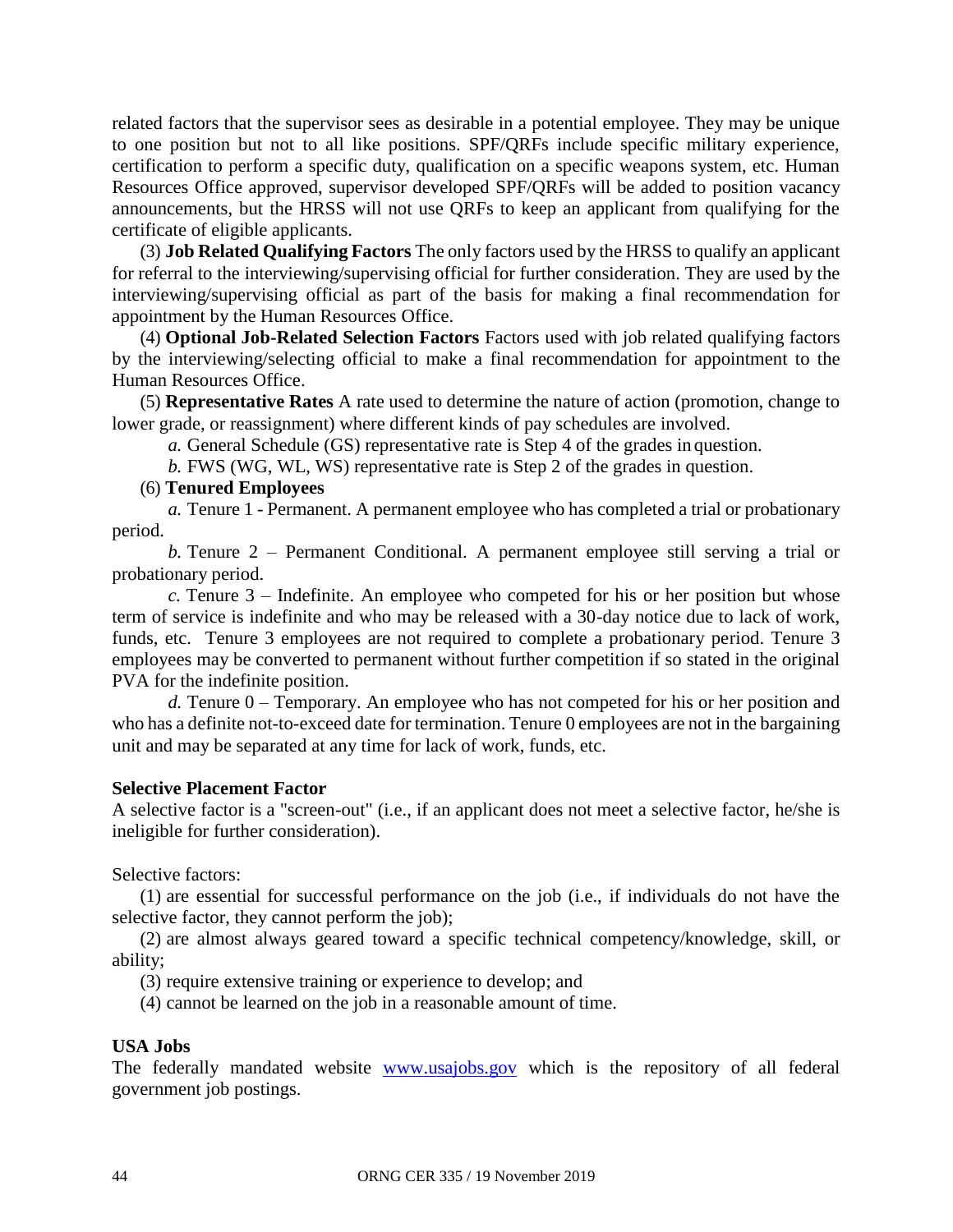#### **USA Staffing**

Federally mandated system platform for use in the recruitment of all federal technician/employee positions. This consists of hiring manager, which hiring officials and select others use to access PVA's and referral certificates.

#### **5 USC 2302**

Any employee, who has authority to take, direct others to take, recommend, or approve any personnel actions, shall not, with respect to such authority:

(1) Discriminate for or against any employee or applicant for employment –

*a.* on the basis of race, color, religion, sex, or national origin, as prohibited under section 717 of the Civil Rights Act of 1964 (42 USC 2000e-16);

*b.* on the basis of age, as prohibited under sections 12 and 15 of theAge Discrimination in Employment Act of 1967 (29 USC 631, 633a);

*c.* on the basis of sex, as prohibited under section 6(d) of the Fair Labor Standards Act of 1938 (29 USC 206(d));

*d.* on the basis of handicapping condition, as prohibited under section 501 of the Rehabilitation Act of 1973 (29 USC791); or

*e.* on the basis of marital status or political affiliation, as prohibited under anylaw, rule, or regulation;

(2) Solicit or consider any recommendation or statement, oral or written, with respect to any individual who requests or is under consideration for any personnel action unless such recommendation or statement is based on the personal knowledge or records of the person furnishing it and consists of –

*a.* an evaluation of the work performance, ability, aptitude, or general qualificationsof such individual; or

*b.* an evaluation of the character, loyalty, or suitability of such individual;

(3) Coerce the political activity of any person (including the providing of any political contribution or service), or take any action against any employee or applicant for employment as a reprisal for the refusal of any person to engage in such political activity;

(4) Deceive or willfully obstruct any person with respect to such person's right to compete for employment;

(5) Influence any person to withdraw from competition for any position for the purpose of improving or injuring the prospects of any other person for employment;

(6) Grant any preference or advantage not authorized by law, rule, or regulation to any employee or applicant for employment (including defining the scope or manner of competition or the requirements for any position) for the purpose of improving or injuring the prospects of any particular person for employment;

(7) Appoint, employ, promote, advance, or advocate for appointment, employment, promotion, or advancement, in or to a civilian position any individual who is a relative (as defined in section 3110(a)(3) of Title 5) of such employee if such position is in the agency in which such employee is serving as a public official (as defined in section  $3110(a)(2)$  of Title 5) or over which such employee exercises jurisdiction or control as such an official;

(8) Take or fail to take, or threaten to take or fail to take, a personnel action with respect to any employee or applicant for employment because of –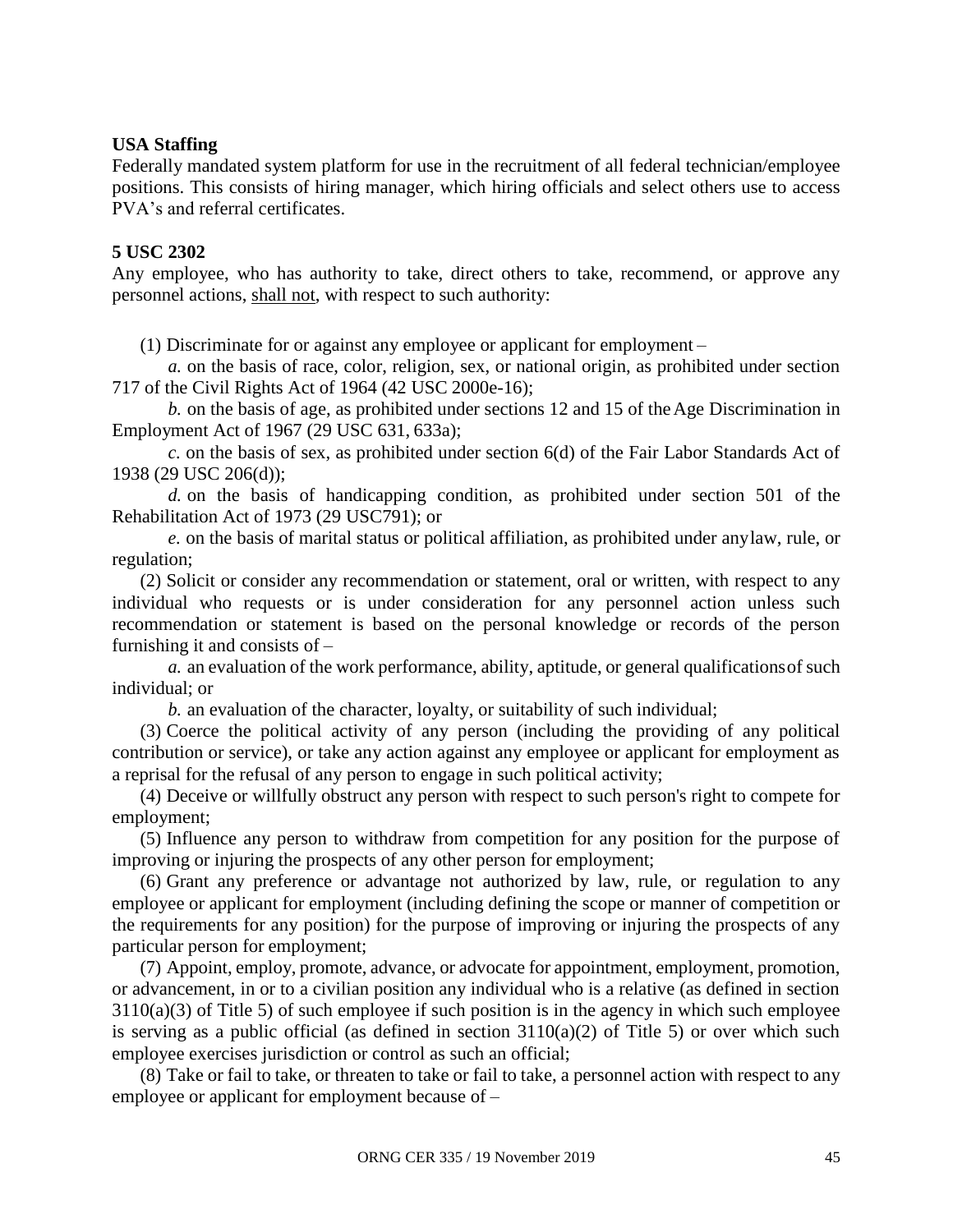*a.* any disclosure of information by an employee or applicant which the employee or applicant reasonably believes evidences - (i) a violation of any law, rule, or regulation, or (ii) gross mismanagement, a gross waste of funds, an abuse of authority, or a substantial and specific danger to public health or safety, if such disclosure is not specifically prohibited by law and if such information is not specifically required by Executive order to be kept secret in the interest of national defense or the conduct of foreign affairs; or

*b.* any disclosure to the Special Counsel, or to the Inspector General of an agency or another employee designated by the head of the agency to receive such disclosures, of information which the employee or applicant reasonably believes evidences - (i) a violation of any law, rule, or regulation, or (ii) gross mismanagement, a gross waste of funds, an abuse of authority, or a substantial and specific danger to public health or safety; or

*c.* any disclosure to Congress (including any committee of Congress) by any employee of an agency or applicant for employment at an agency of information described in subparagraph (B) that is  $-$  (i) not classified; or (ii) if classified  $-$  (I) has been classified by the head of an agency that is not an element of the intelligence community (as defined by section 3 of the National Security Act of 1947 (50 U.S.C. 3003)); and (II) does not reveal intelligence sources and methods.

(9) Take or fail to take, or threaten to take or fail to take, any personnel action against any employee or applicant for employment because of –

*a.* the exercise of any appeal, complaint, or grievance right granted by any law,rule, or regulation;

*b.* testifying for or otherwise lawfully assisting any individual in the exercise of any right referred to in subparagraph (a);

*c.* cooperating with or disclosing information to the Inspector General of an agency, or the Special Counsel, in accordance with applicable provisions of law; or

*d.* for refusing to obey an order that would require the individual to violate a law;

(10) Discriminate for or against any employee or applicant for employment on the basis of conduct which does not adversely affect the performance of the employee or applicant or the performance of others; except that nothing in this paragraph shall prohibit an agency from taking into account in determining suitability or fitness any conviction of the employee or applicant for any crime under the laws of any State, of the District of Columbia, or of the United States;

(11) Knowingly -

*a.* take, recommend, or approve any personnel action if the taking of such action would violate a Veterans' preference requirement; or

*b.* fail to take, recommend, or approve any personnel action if the failure to take such action would violate a Veterans' preference requirement; or

(12) Take or fail to take any other personnel action if the taking of or failure to take such action violates any law, rule, or regulation implementing, or directly concerning, the merit system principles contained in section 2301 of Title 5.

(13) Implement or enforce any nondisclosure policy, form, or agreement, if such policy, form, or agreement does not contain the following statement: "These provisions are consistent with and do not supersede, conflict with, or otherwise alter the employee obligations, rights, or liabilities created by existing statute or Executive order relating to (1) classified information, (2) communications to Congress, (3) the reporting to an Inspector General of a violation of any law, rule, or regulation, or mismanagement, a gross waste of funds, an abuse of authority, or a substantial and specific danger to public health or safety, or (4) any other whistleblower protection. The definitions, requirements, obligations, rights, sanctions, and liabilities created by controlling